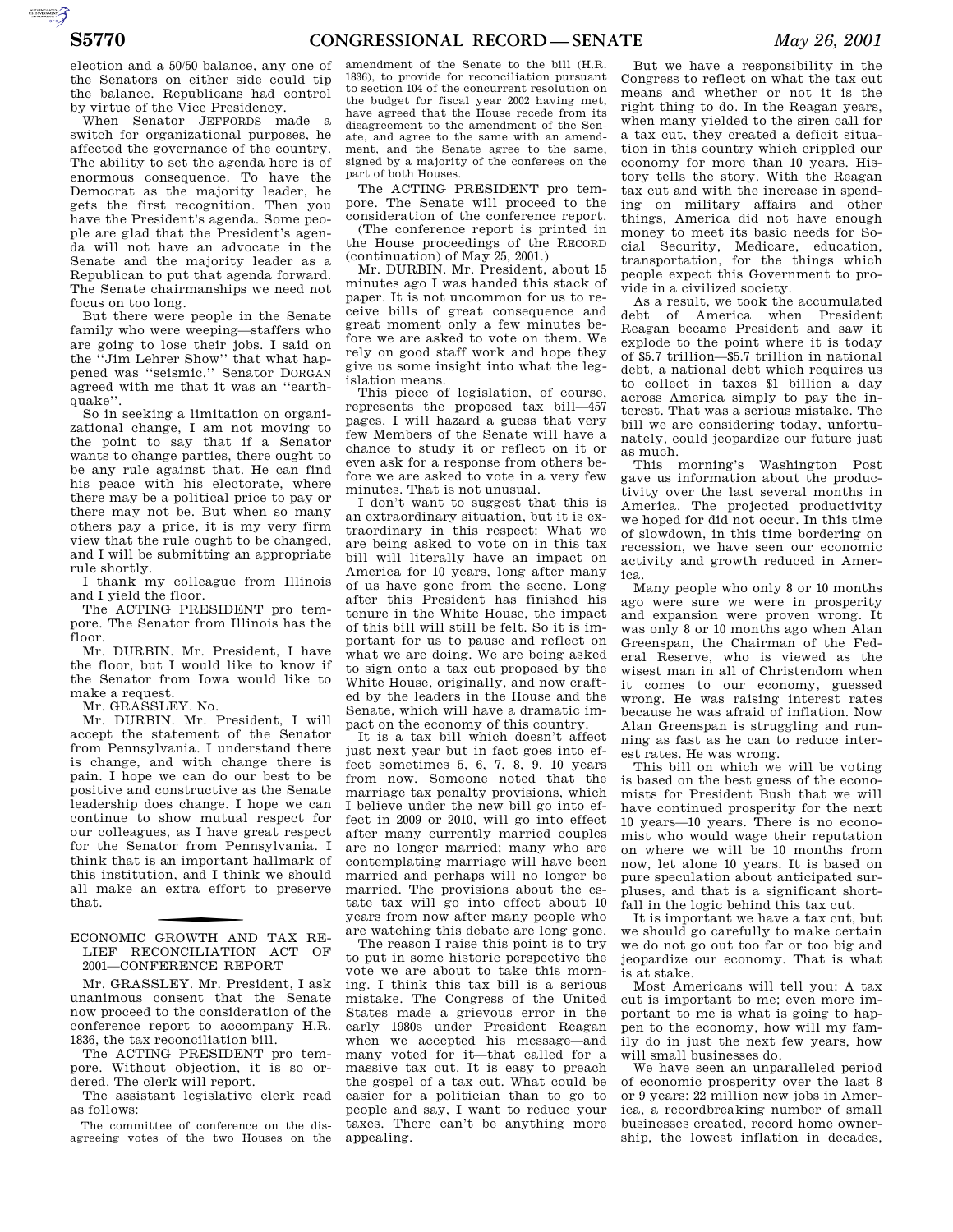welfare rolls coming down, crime rolls coming down, a clear indication we were on the right track. This bill puts it all at risk. This bill says we will give a tax cut to some in America and hope we are right that the money will be there over the next 10 years.

I will give some illustration of what this bill does. The Senate tax bill gave 35 percent of all of the tax cut benefits to the top 1 percent of taxpayers. What does that mean? A \$44,000 tax break for people with incomes above \$373,000 a year. I do not believe that was responsible. Quite honestly, if there is to be a tax cut, it should be a tax cut for all Americans, not heaped on the wealthiest in this country. But hold on. The new bill, this product of a conference report, does not make this tax cut any fairer.

Under the conference agreement, the average tax cut for these same people making over \$373,000 a year has increased by 23 percent. Instead of a \$44,000 tax windfall for the highest 1 percent of taxpayers in America, it is now a \$54,000 tax windfall for those with incomes in excess of \$373,000.

Some come to the floor and say: Wait a minute, the top 1 percent of taxpayers pay the most taxes; shouldn't they get the most when it comes to tax cuts. Those in the top 1 percent pay about 22 percent of Federal taxes. The Senate bill gives them 35 percent of the benefits of this tax cut. This conference agreement raised that share to 38 percent. They paid 22 percent of the taxes; they receive 38 percent of the benefits. There is no fairness here.

I suggest that sending a \$300 check to a taxpayer sometime this year as an indication of good will with this tax cut is cold comfort when one considers the wealthiest in this country will receive \$54,000 a year in tax benefits under this proposal we are considering.

Quite honestly, we should have a tax cut, but one that is fair. This is not fair.

I also reflect on the fact that this tax cut does nothing to protect funding for Social Security and Medicare. The Senator from North Dakota, Mr. CONRAD, is in the Chamber. He will speak in a moment. He has said to us repeatedly that in 10 years the baby boomers will show up for Social Security and Medicare. When they show up, we had better be prepared. We promised them those programs would be ready and funded, but there is absolutely no way to fund this tax bill without raiding the Social Security trust fund, as well as Medicare benefits. That is totally irresponsible. For us to offer \$300 checks to people today and run the risk that 10 years from now, when they show up for Social Security or Medicare, it will not be adequately funded is totally irresponsible. This bill raids Social Security and Medicare, and for that reason alone it should be defeated.

The final point I will make is this. This bill eliminates our ability to make necessary investments in the future of this country, the most impor-

tant being education. All the speeches that have been given about bipartisan commitment to funding new education programs really disappear in a heartbeat when we vote to pass a tax cut which takes away the money that is absolutely essential for us to make sure that our kids in the 21st century are well prepared to lead the world.

I encourage all of my colleagues to oppose this bill, to vote for a tax cut for American families that is fair, one that does not go too far and jeopardize our economy, Social Security, or Medicare.

Mr. President, I yield the floor. Senator SCHUMER and Senator GREGG are seeking recognition.

The ACTING PRESIDENT pro tempore. The Senator from New Hampshire.

Mr. GREGG. Mr. President, finally, finally, the American people are going to get some of their money back. The American people have been paying more money into the Federal Government than we need to operate the Government.

Over the next 10 years, it is projected they are going to pay \$5.6 trillion into the Federal Government that we do not need. But the other side of the aisle does not want to give any of that money back. They do not want to let the American taxpayers keep some of their hard-earned money. No, they want to spend it. They have programs; they have ideas; they have initiatives; they have things on which they have to spend money.

There are a lot of good things to spend money on as a government, but one of the best things we can spend money on as a government is the taxpayers, by allowing the taxpayers to keep some of their hard-earned income so they can make decisions with their dollars, so they can make the decisions as to whether or not they want to buy a new car, spend more money on their children's education, improve their home, or save their money.

It is about time we return to the American people some of this surplus.

I congratulate the President; I congratulate the chairman of this committee; I congratulate the ranking member of the committee, the Senator from Montana, who will soon be the chairman of the committee for pulling forward a bill which is to some extent bipartisan—although, obviously, not a majority on the other side support it which returns to the American taxpayers their hard-earned income. Hallelujah, it is about time.

Let's look at what this tax bill does. For people in the lowest rates, they get the highest percentage cut, from 15 percent down to 10 percent. For people who don't even pay taxes today but have families and have issues with raising their children, they are going to receive a direct payment. Not an income tax refund, because they are not paying income taxes, but a direct payment to assist them in raising their children, a child tax credit.

This is a bill which is directed at the middle-class Americans—Americans who are working hard every day to make ends meet, some of them in a low enough tax bracket so they don't pay taxes but still they need assistance; Americans who know the dollars they are sending to the Federal Government, to some extent, are not needed down here anymore. They are not needed in Washington because Washington has this huge surplus. They are needed at home. Americans across this country need those dollars to manage their family budgets better.

The representation was made on the other side of the aisle that we have this huge debt and we need to pay this debt off. Every projection we have says this debt will be paid off by, at a minimum, the year 2011. The public debt of the Federal Government will be zero by the year 2011 and will probably be zero long before then. We will pay down more debt faster than at any time in this country's history while still cutting these taxes. Why? Because the surplus is so large. So this debt argument is a red herring.

The argument has been made on the other side that we are not protecting Social Security with these funds. That is totally inaccurate. The fact is, the Social Security trust fund is running a \$2.5 trillion surplus over this period. Not only can you protect the Social Security trust fund—and it is protected under this proposal—but we are actually going to be in a position, as a result of those surpluses in the trust fund to, I hope later down the road, allow American citizens who are paying Social Security taxes to save those taxes and actually own the assets which they have in the Social Security trust fund through some sort of personal or individual savings account.

The Social Security system is in a very healthy situation. It is getting stronger for the next few years. Regrettably, in the outyears, it has serious problems which need to be addressed. But this tax bill does not in any way negatively impact the surplus of the Social Security trust fund, nor does it impact the surplus of the Medicare trust fund.

First off, there is not a surplus in the Medicare trust fund; there is only a surplus in Part A. Part B is running at a deficit. If they merge the two, they run a deficit overall. The fact is, money is in this account; it is there for the purposes of Medicare, and we are talking about a significant increase in Medicare funding so we can fund the prescription drug benefit.

After we have done this—paid down the debt, protected the Social Security and Medicare trust funds, after we put in place preserving funds for prescription drugs—we still have a surplus at the Federal Government level because we are running so much more in revenues than we are in expenditures.

What do some of my colleague on the other side of the aisle say? They do not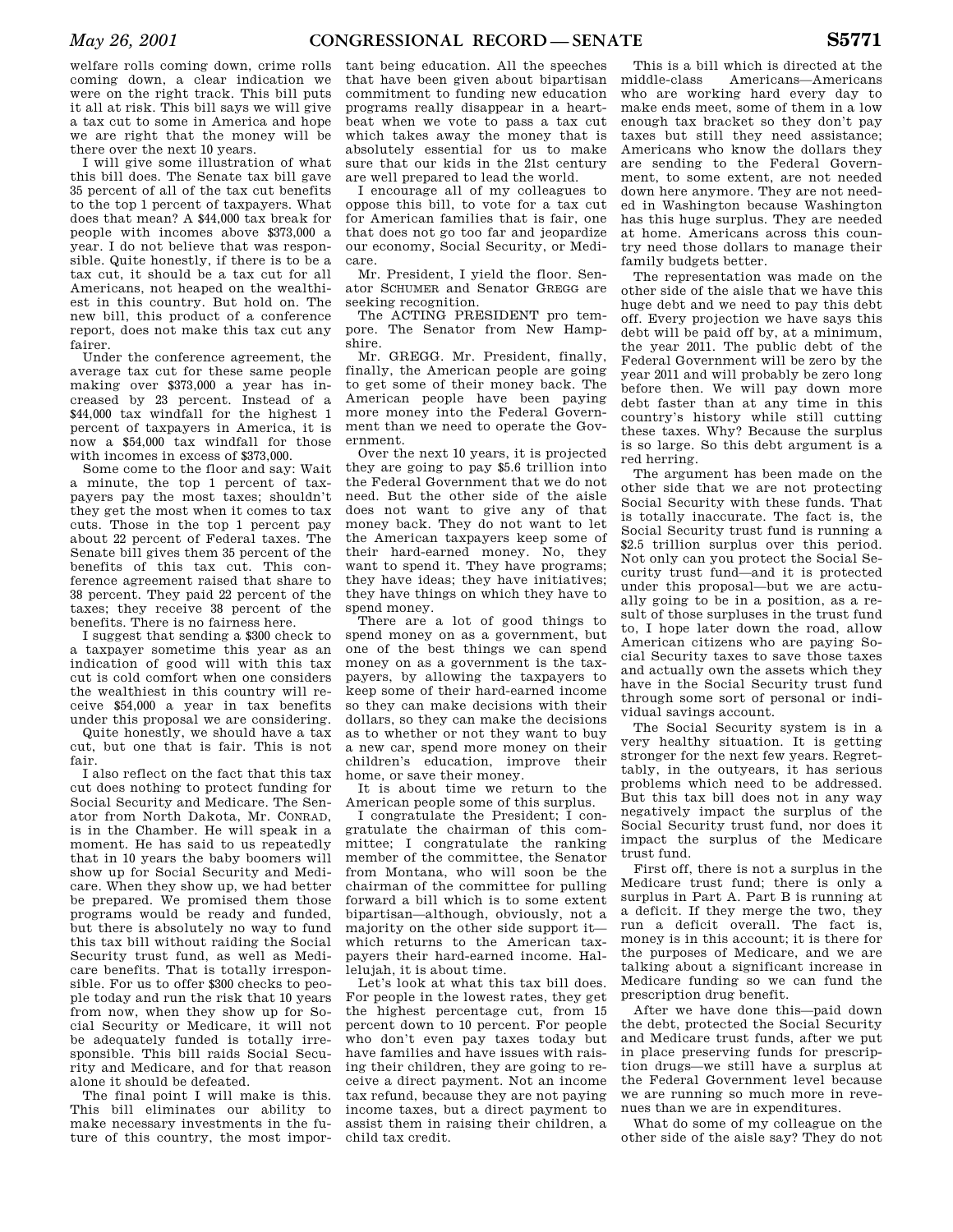want to return the dollars to the American taxpayer but spend it and create more programs.

This is not a debate as to whether or not the money is available. It is a debate about what we should do with the money. The President has set the correct course. He has said, when the Federal Government takes in more money than it needs to operate, after it has committed to protecting Social Security, Medicare, and paying down the debt completely, then those dollars should be returned to the American taxpayer because it is their money, not our money. That is the difference. We understand it is the taxpayers' money; it is not Washington's money.

I congratulate the leadership of this committee in putting forward a balanced, fair, and appropriate bill, one which will give much needed relief to the taxpayers of this country who for too long have been asked to pay too much.

I yield the floor.

The PRESIDING OFFICER (Mr. CRAPO.). The Senator from Montana.

Mr. BAUCUS. I yield 5 minutes to the Senator from New York.

The PRESIDING OFFICER. The Senator from New York.

Mr. SCHUMER. I thank my friend, the soon-to-be chairman of the Committee on Finance, for yielding and for the work he has done.

At the outset, let me say I will oppose this conference report out of strength of conviction. There are some good things in it. I think the child tax credit is good. I think tax relief, particularly for middle-class people, is good. I am particularly proud of the tuition deductibility. While I have wished it would go further, there is \$5,000 of tuition relief, tuition deductibility. It is aimed at middle-class families.

For far too long we have ignored middle-class families, not only in tax relief but in the biggest financial nut they face—if God gives them good health and that is paying for tuition for the kids. To have that in there is really important.

I salute the leaders of the bill. I will vote against it but with a little bit of sadness because that provision is in the bill, something for which I have worked long and hard. I salute my colleague from New Jersey, Mr. TORRICELLI, for working hard to get it included, as well. I thank him for that, as well as the other Senators who pushed hard for that legislation.

I am opposing this bill for five reasons. First, it is filled with gimmicks. This is not tax policy—put a provision in, sunset it; put another provision in, sunset it. The most laughable provision is the estate tax. Under this new proposal that has come back to us, the only year in which you can die and have your estate free from tax is 2010. If you die in 2009, you pay an estate tax. If you die in 2011, you pay an estate tax. All those who are so strongly for repeal of this ought to hope that, if

God is going to take them, he takes them only in 2010, because that is the only year that the estate tax is repealed. What kind of policy is that?

In my city of New York, we have hundreds, probably thousands, of lawyers who are busy planning estates. Boy, are they going to be happy because they will have to plan estates aimed at an estate tax bill that goes up, that goes down, that goes up, that goes down. We do the same for many other provisions. The bill is filled with gimmicks. It is not tax policy. It is politics—to have to reach \$1.35 trillion, no more, no less.

The writers of this bill tied themselves in a knot like a pretzel. We cannot have a policy, even for tuition, that expires in 2006. We cannot have a policy that tells American parents, you might have your tuition deductible in 2005 or 2006 but not 2007.

Second, the relief is disproportionate for well-to-do people. I do not believe in class warfare. I think people who work hard and earn money should, indeed, get relief. I voted for a capital gains cut because I would like to see the encouragement to channel that money into job creation, build a new business, invest in equity, invest in a bond.

I hear on the other side we are talking about working families. I listen to the speeches; I listen to the speeches in the House. Tell the truth: Working families get small relief. The most well-to-do in America get large relief.

It is said they pay the taxes. Yes, they pay more of the income taxes, but if you add in payroll taxes, if you add in sales taxes, the people making \$50,000 pay about the same percentage of taxes as the people making \$500,000. So why is the relief so disproportionately directed at the high end?

This bill is befuddling and confounding in that way. Let us assume you believe Government has too much money. Let us assume and believe you think we should send it back. Why do we send so much of it back to the highest end when, if you look at their total Federal tax bill, it is working people who pay as high a proportion as highend people. We are not even doing it in a way to encourage investment and savings. That is the second reason I am against the bill.

Third, needed programs. Perhaps the greatest hypocrisy in this budget we have passed is this: Our President says he is the education President as he is going around the country. When the good Senator from Vermont became an Independent, he said: That is not true. I am fighting for education. Yet his budget has no money for education.

The President last week gave an energy speech and he, again, cut all tax credits for energy.

I yield my time because I know we have important business to do. I ask when we resume business I could be given 3 minutes to finish up my speech.

The PRESIDING OFFICER (Mr. ALLEN). Is there objection? Without ob-

jection, it is so ordered. The Senator from New York will reserve 3 minutes when the time comes. The Senator from Idaho.

Mr. CRAPO. Mr. President, I ask unanimous consent the time between now and when we vote be divided for debate as follows: Mr. BAUCUS, 5 minutes; Mr. KENNEDY, 5 minutes; Mr. DODD, 5 minutes; Mr. CONRAD, 10 minutes; Mr. GRASSLEY, 5 minutes.

I further ask consent that at the expiration of this time the Senate proceed to a vote on the adoption of the conference report with no intervening action or debate.

The PRESIDING OFFICER. Is there objection?

Mr. CORZINE. Reserving the right to object.

The PRESIDING OFFICER. The Senator from New Jersey.

Mr. CORZINE. I suggest the absence of a quorum.

The PRESIDING OFFICER. The Senator from Idaho has the floor. The Senator from New Jersey cannot suggest the absence of a quorum. He may state his objection.

Mr. CORZINE. I withdraw the objection.

The PRESIDING OFFICER. Is there objection to the request? Without objection, it is so ordered.

The Senator from Montana, Mr. BAU-CUS.

Mr. BAUCUS. Mr. President, I will yield myself a very short period of time because there is a Senator who very desperately needs to vote quickly and get home. In deference to him, I will speak briefly.

The British statesman Benjamin Disraeli said that, ''in politics, a week is a long time.''

The past week or so is a good example.

On the tax bill, we have gone from a handshake deal, through a day-long markup in the Finance Committee, through 43 votes on the Senate floor, and then through a brief but difficult conference that, more than once, veered close to a breakdown.

It is almost always difficult to reconcile two different bills in conference. That was the case here. The stakes were high, time was short, and some of the differences were profound.

But I am delighted to join our chairman, Senator GRASSLEY, in announcing that we have a conference agreement that embodies a solid, balanced, bipartisan compromise.

Let me describe the key elements of the compromise.

The centerpiece of the Senate bill was the immediate creation of a 10 percent rate, to cover the first \$12,000 of taxable income. This benefits low and middle income taxpayers the most.

And it provides a boost to the economy.

The conference report adopts this provision lock, stock, and barrel.

Another key element of the Senate bill was the set of provisions geared to low and middle income families. Here, again, we did well.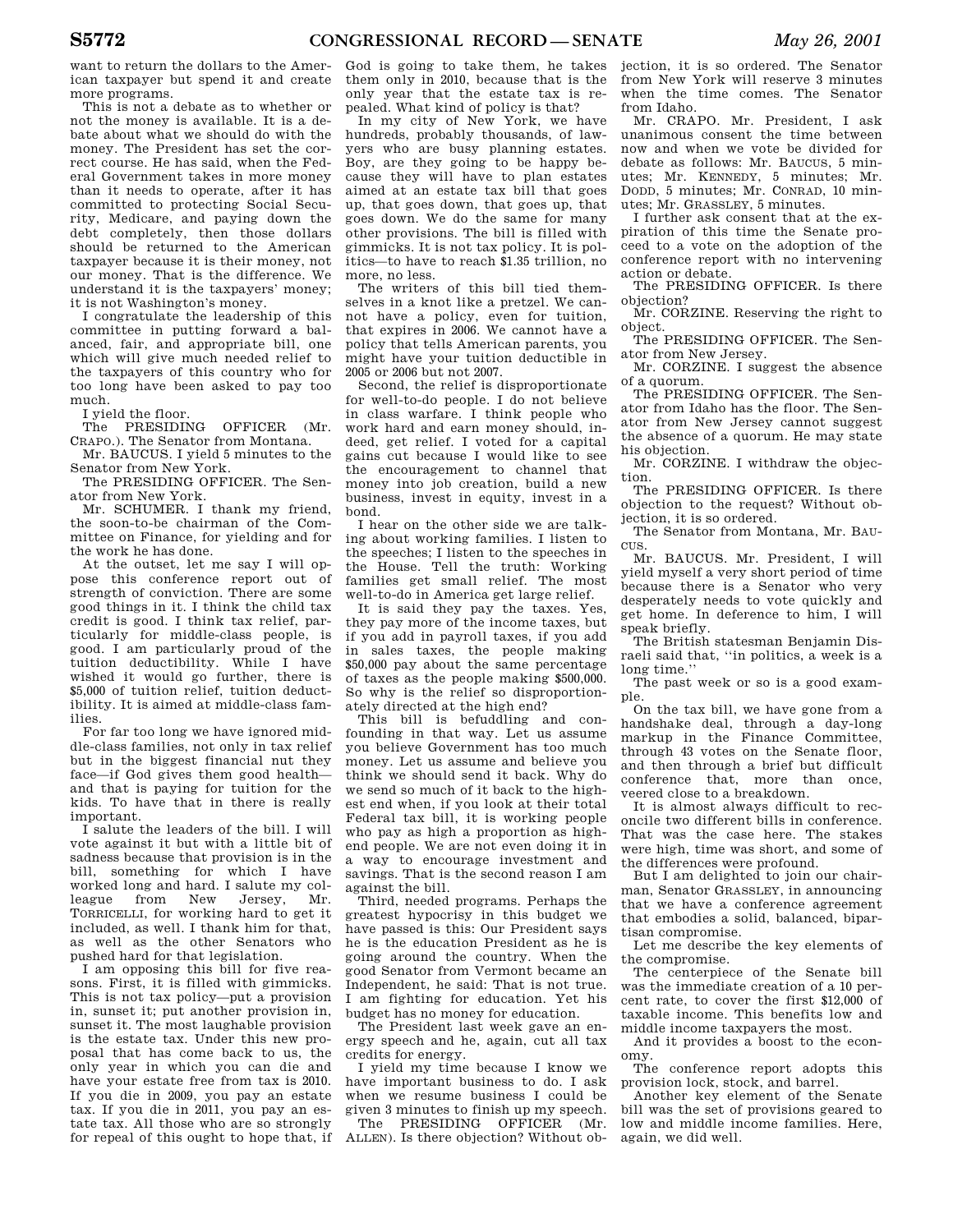The conference report expands, and simplifies, the earned income tax credit. And it incorporates the Senate proposal to make the child credit refundable.

Putting the 10-percent rate, the EITC, and the child credit provisions together, we have, to my mind, written one of the best tax bills ever for middle income working families.

That's an accomplishment we all can be proud of.

On top of that, the Senate bill included new incentives for retirement savings and for education, and the conference report includes a large measure of each.

Let me step back for a minute, and describe why, to my mind, this bill represents a balanced package.

In the first place, everybody who pays income taxes will get a tax cut. The government has a surplus. We can afford to give some of it back. That's good news, not bad.

The President deserves credit for making this point.

But his proposal fell short, in one critical respect.

The President's proposal was aimed primarily at society's winners. People in the top tax brackets. People with large estates.

We should not begrudge these people their success.

But, at the same time, we should not stop there. In writing a bill of this scope, we have an unique opportunity to reach out. To lend a hand, and give an incentive, to families that are working hard, raising kids, and dreaming dreams.

The Senate bill did that. And so does this conference report.

As I have explained, we cut taxes for working families.

We create new incentives for education, like the new deduction for college tuition.

We create new incentives to save for retirement, through IRAs, 401(k)s, and the new low income matching program.

These are important provisions that create new opportunities.

And there is more. For example, thanks to Senator LANDRIEU, we expand the tax credit for adoption.

Thanks to Senator KOHL, we create a new tax credit to encourage employers to provide child care for their employees.

All told, the conference report contains dozens of positive provisions.

Does the conference report have flaws? Sure.

As the debate has gone on, I have taken heed of the warnings of Senator CONRAD, who fears that the tax cut may use up too much of the surplus.

I hope he's wrong. But I agree that we must watch the budget closely, and make corrections if necessary.

There are other flaws. For example, I don't think we should have cut the top rates so steeply. I don't think we should completely repeal the estate tax. I wish we could have made the R&D tax credit permanent.

But, putting all of the provisions together, I believe that this is a good compromise that deserves broad bipartisan support.

At this point, let me say a few things about the bill's impact on my state of Montana.

From the very beginning, the impact of the tax cut on Montana has been something of a paradox.

On one hand, Montanans are rugged individualists. We do not like regulations and we do not like taxes.

On the other hand, Montana's economy is hurting. Incomes are low. A tax cut like the one proposed by the President, that was aimed primarily at high-income folks would not help us very much.

In fact, under the President's proposal, Montana would have received less of a tax cut, per capita, than any other state in the nation.

Fortunately, the conference committee has produced a bill that, for Montana, improves dramatically on the President's proposal.

We cut taxes, across the board. But we pay special attention to working families.

As a result, the conference report will give Montanans a tax cut that is, on average, 15 percent higher than under the President's proposal.

And we will cover almost 70,000 more Montana children, under the child credit, than the President's proposal— 70,000.

Just as important, the conference report retains key incentives for education, which is at the very heart of our work to generate new jobs for the new economy.

And it creates new incentives to help small businesses set money aside for their employees retirement.

These incentives will help with the most important task in Montana, economic development.

All in all, you might say that this is a tax cut that was made in Montana.

Pulling it all together, this bill is good for working families. It is good for education. It is good for the economy. It is good for Montana.

This legislation is good for the country, it is good for America. It is much better than the legislation we would otherwise have before us.

I worked with Senator GRASSLEY, the chairman of the committee, to produce a Finance Committee bill which has provisions that are much better from a Democrat's perspective than we would otherwise be faced with on the floor. I worked with Chairman THOMAS, chairman of the House Ways and Means Committee, and produced a conference report that is much better than what we would otherwise be voting on on the Senate floor from the point of view of most Democrats. This is a much better bill.

This conference report is much less backloaded—less backloaded by a third compared with the House-passed bill. It is, in terms of the frontloading/ backloading, the same as the Finance Committee-passed bill.

It retains the child credit refundability provisions so important to so many people, particularly the children in our country who otherwise do not get benefits. This proposal was championed by Senator SNOWE, Senator JOHN KERRY, and many others. We are proud to have that provision in the bill.

It also very much helps the distribution of this bill toward middle- and low-income Americans. Every American gets a tax cut from this bill. The most wealthy get a greater tax cut because they pay the most taxes. But I might say middle-income Americans also get a very significant tax cut. In fact, they receive proportionately more than current law. The only exceptions to this proportionality are the estate tax provisions and, of course, many Senators favor those estate tax provisions whether they oppose the rest of the bill or not.

All in all, this is a bill which is fair. Its provisions are for the country.

In the education section, for example, Senator TORRICELLI's provision is excellent. Senator MARY LANDRIEU's adoption tax credit is an excellent provision as well. The pension provisions, which are very important to both sides, are in this bill. There is modest—not much but a modest alternative minimum tax cut provision. We, obviously, have to address that situation, and we will in the future.

The conferees worked off the Senate bill, not the House bill. This explains why we have all the provisions in the Senate bill that were not in the House bill.

On upper rates, we moved about halfway toward the House, but, frankly, the House moved more than halfway toward the Senate on upper rates. We create a 10-percent bracket retroactive to the first of this year.

One final point I would like to make. Some may complain that this bill is more expensive than the \$1.35 trillion allowed in the budget resolution. Their complaint is that the bill sunsets at the end of 2010 rather than September 30, 2011.

A point of order would lie against this conference report had we not moved the sunset date. As it is before us, all of the tax provisions in this bill terminate in 10 years, which means any estimates of cost over the subsequent 10 years are meaningless. There is no cost from this bill beyond 2011 because of the sunset. The change in the sunset date was necessary because of Senate rules. It also helped us make sure we have the provisions that we care about: education, child tax credit refundability, 10 percent rate; widening the bracket of 15 percent, and others.

I see my time is expiring. I urge Senators to remember, perfection should not be the enemy of the good. Nothing is perfect, even this bill, but it is a good bill.

I yield to whomever next seeks time.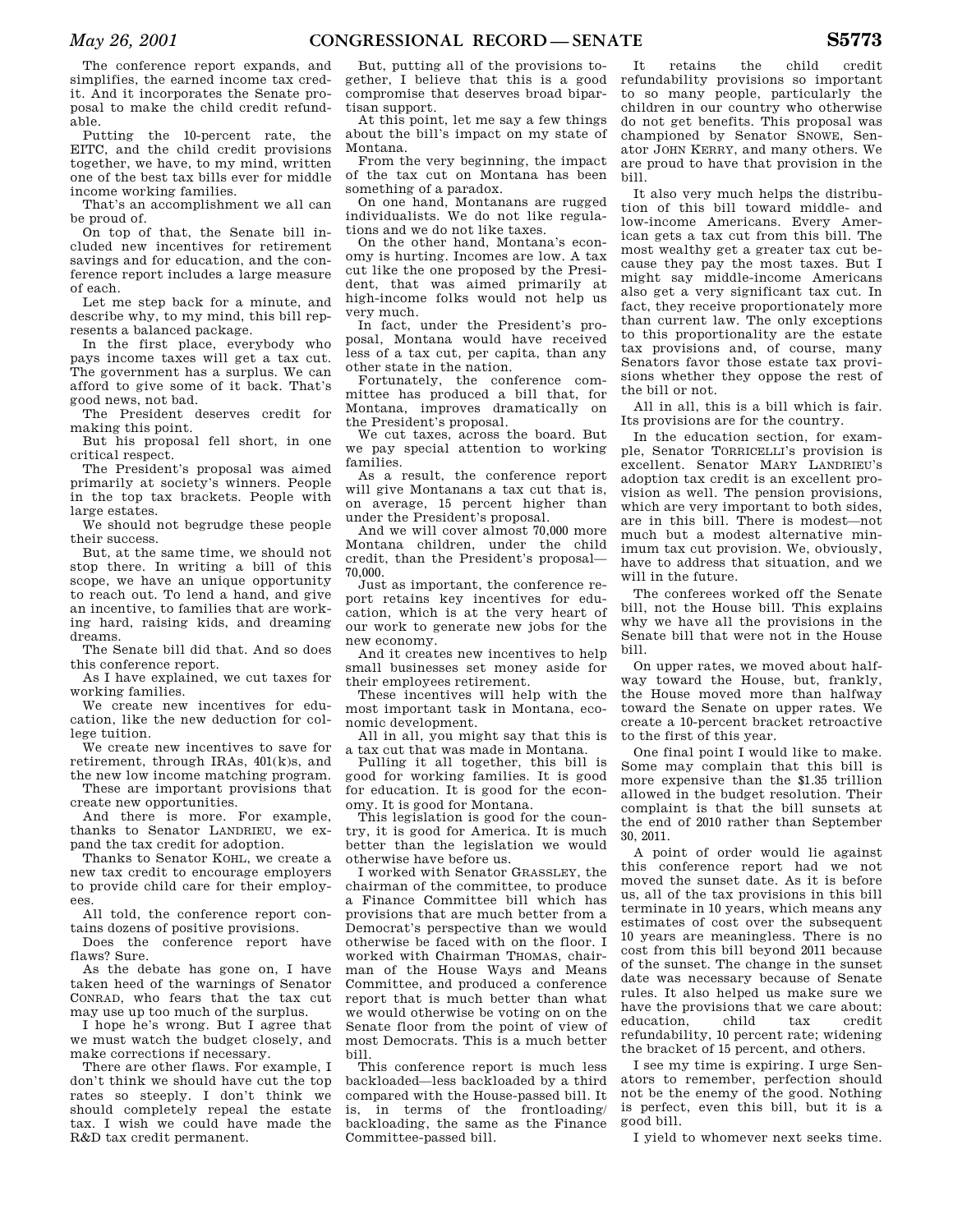CONGRESSIONAL BUDGET ACT COMPLIANCE

Mr. DOMENICI. Mr. President, pursuant to section 313(c) of the Congressional Budget Act of 1974, I submit for the RECORD a list of material in the conference agreement on H.R. 1836 considered to be extraneous under subsections  $(b)(1)(A)$ ,  $(b)(1)(B)$ , and  $(b)(1)(E)$  of section 313. The inclusion or exclusion of material on the following list does not constitute a determination of extraneousness by the Presiding Officer of the Senate.

To the best of my knowledge, H.R. 1836, the Economic Growth and Tax Relief Reconciliation Act of 2001, contains no material considered to be extraneous under subsections  $(b)(1)(A)$ ,  $(b)(1)(B)$ , and  $(b)(1)(E)$  of section 313 of the Congressional Budget Act of 1974.

SUBMITTING CHANGES TO COMMITTEE ALLOCA-TIONS, FUNCTIONAL LEVELS, AND BUDGETARY AGGREGATES

Mr. DOMENICI. Mr. President, section 310(c)(2) of the Congressional Budget Act, as amended, provides the chairman of the Senate Budget Committee with authority to revise committee allocations, functional levels, and budgetary aggregates for a reconciliation conference report which fulfills an instruction with respect to both outlays and revenues. The chairman's authority under 310(c) may be exercised if the following conditions have been satisfied:

1. The conferees report a bill which changes the mix of the instructed rev-

enue and outlay changes by not more than 20 percent of the sum of the components of the instruction, and,

2. The conference agreement still complies with the overall reconciliation instruction.

I find that the conference report on H.R. 1836 satisfies the two conditions above and pursuant to my authority under section 310(c), I hereby submit revisions to H. Con. Res. 83, the 2002 budget resolution. The attached tables show the current 2002 budget resolution figures as well as the revised committee allocations, functional levels, and budgetary aggregates.

There being no objection, the material was ordered to be printed in the RECORD, as follows: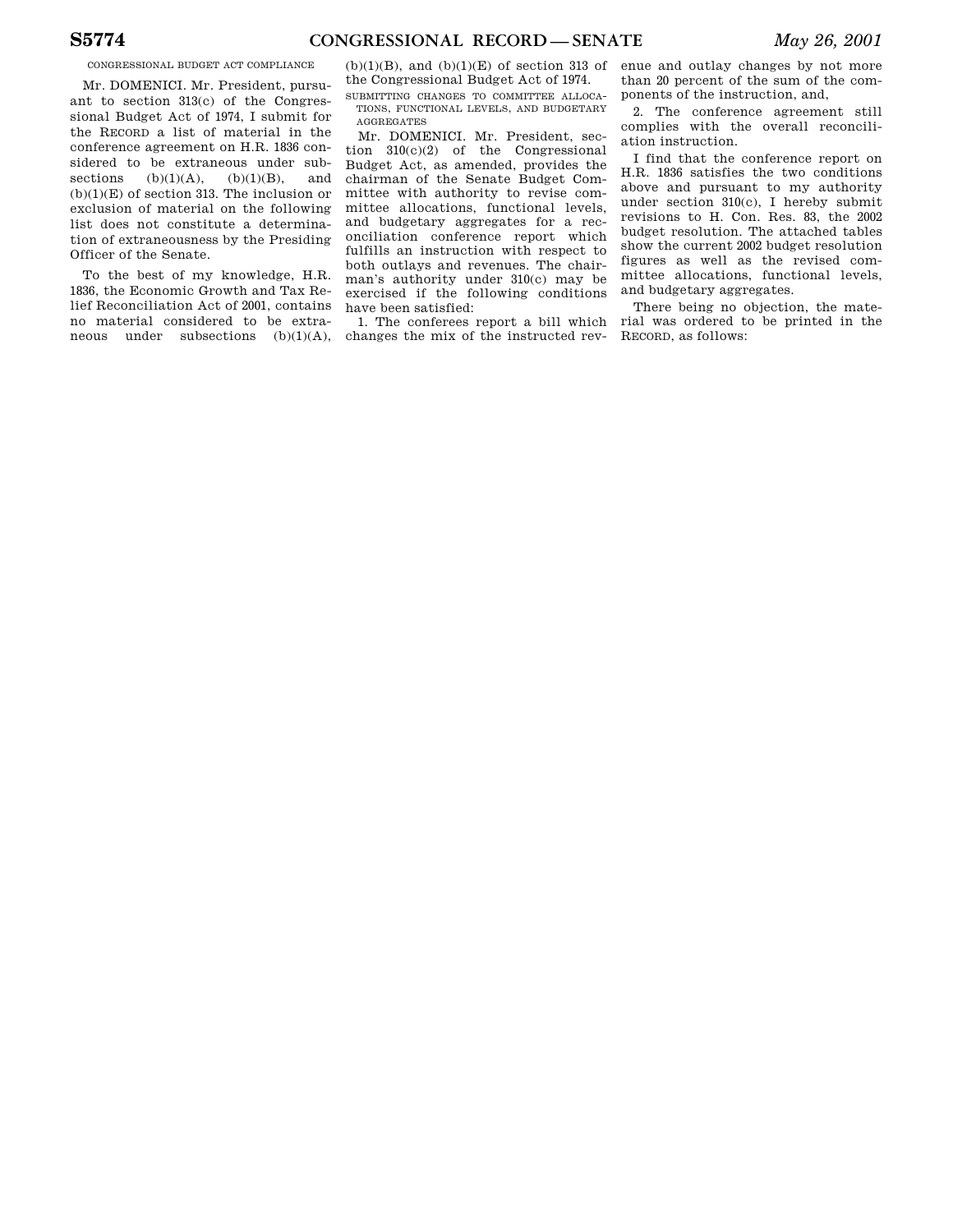| CONCURRENT RESOLUTION ON THE BUDGET FOR FISCAL YEAR 2002 - H. CON. RES. 83<br>REVISIONS TO CONFERENCE AGREEMENT | PURSUANT TO SECTION 310(c)(2)(A) |
|-----------------------------------------------------------------------------------------------------------------|----------------------------------|
|-----------------------------------------------------------------------------------------------------------------|----------------------------------|

|  | ì<br>î |
|--|--------|
|  |        |
|  |        |
|  |        |
|  |        |
|  |        |
|  |        |
|  |        |
|  |        |

 $\mathbb{C}^{\mathbb{C}^n}$  .

| SECTION 101              |                                    |                    |                                       |                     |                          |
|--------------------------|------------------------------------|--------------------|---------------------------------------|---------------------|--------------------------|
|                          | (1)(A) Revenues (on-budget)        |                    | (3) Budget Outlays (on-budget)        |                     | (6) Debt Held by the Pub |
| FY 2001                  | 1597.318                           | Y2001              | 514.367                               | $\mathsf{F}$ Y 2001 | 3190.193                 |
| FY 2002                  | 1643.039                           | $-Y 2002$          | 1480.721                              | $-Y 2002$           | 2870.259                 |
| FY 2003                  | 1702.895                           | $-Y 2003$          | 1646.751                              | FY 2003             | 2645.586                 |
| FY 2004                  | 1774.940                           | $=$ Y 2004         | 1715.191                              | FY 2004             | 2403.490                 |
| FY 2005                  | 1847.188                           | FY 2005            | 1798.018                              | FY 2005             | 2149.356                 |
| FY 2006                  | 1917.404                           | FY 2006            | 1845.505                              | FY 2006             | 1853.129                 |
| FY 2007                  | 1998.677                           | FY 2007            | 1919.562                              | FY 2007             | 1528.959                 |
| FY 2008                  | 2097.244                           | $-4.2008$          | 2002.538                              | FY 2008             | 1168.137                 |
| FY 2009                  | 2208.199                           | $=$ Y 2009         | 2079.757                              | FY 2009             | 939.000                  |
| FY 2010                  | 2327.565                           | $-Y 2010$          | 2162.922                              | $-Y 2010$           | 878.000                  |
| FY 2011                  | 2453.350                           | $=$ $Y$ 2011       | 2252.592                              | 2011<br>놊           | 818.000                  |
|                          | (1)(B) Changes in Federal Revenues |                    | (4) Deficits or Surpluses (on-budget) |                     |                          |
| FY 2001                  | $-33.144$                          | FY 2001            | 82,951                                |                     |                          |
| FY 2002                  | $-60.449$                          | FY 2002            | 162.318                               |                     |                          |
| FY 2003                  | $-79.216$                          | FY 2003            | 56.144                                |                     |                          |
| FY 2004                  | $-89.395$                          | FY 2004            | 59.749                                |                     |                          |
| FY 2005                  | $-102.582$                         | FY 2005            | 49.170                                |                     |                          |
| FY 2006                  | $-122.179$                         | FY 2006            | 71.899                                |                     |                          |
| FY 2007                  | $-137.078$                         | FY 2007            | 79.115                                |                     |                          |
| FY 2008                  | $-145.566$                         | FY 2008            | 94.706                                |                     |                          |
| FY 2009                  | $-151.917$                         | FY 2009            | 128.442                               |                     |                          |
| FY 2010                  | $-161.737$                         | FY 2010            | 164.643                               |                     |                          |
| 2011<br>$\sum_{i=1}^{n}$ | $-174.543$                         | 2011<br>뉴          | 200.758                               |                     |                          |
|                          | (2) Budget Authority (on-budget)   | (5) Public Debt    |                                       |                     |                          |
| FY 2001                  | 1567.519                           | $FY$ 2001          | 5607.681                              |                     |                          |
| FY 2002                  | 1514.828                           | FY 2002            | 5549.837                              |                     |                          |
| FY 2003                  | 1673.766                           | FY 2003            | 5609.362                              |                     |                          |
| FY 2004                  | 1739.557                           | FY 2004            | 5665.808                              |                     |                          |
| FY 2005                  | 1821.708                           | FY 2005            | 5730.367                              |                     |                          |
| FY 2006                  | 1873.799                           | FY 2006            | 5773.660                              |                     |                          |
| FY 2007                  | 1952.072                           | FY 2007            | 5805.998                              |                     |                          |
| FY 2008                  | 2032.774                           | FY 2008            | 5821.218                              |                     |                          |
| FY 2009                  | 2110.659                           | FY 2009            | 5988.315                              |                     |                          |
| FY 2010<br>FY 2011       | 2195.060                           | FY 2010<br>FY 2011 | 6343.661                              |                     |                          |
|                          | 2286.341                           |                    | 5720.963                              |                     |                          |

the Public  $\hat{\boldsymbol{\epsilon}}$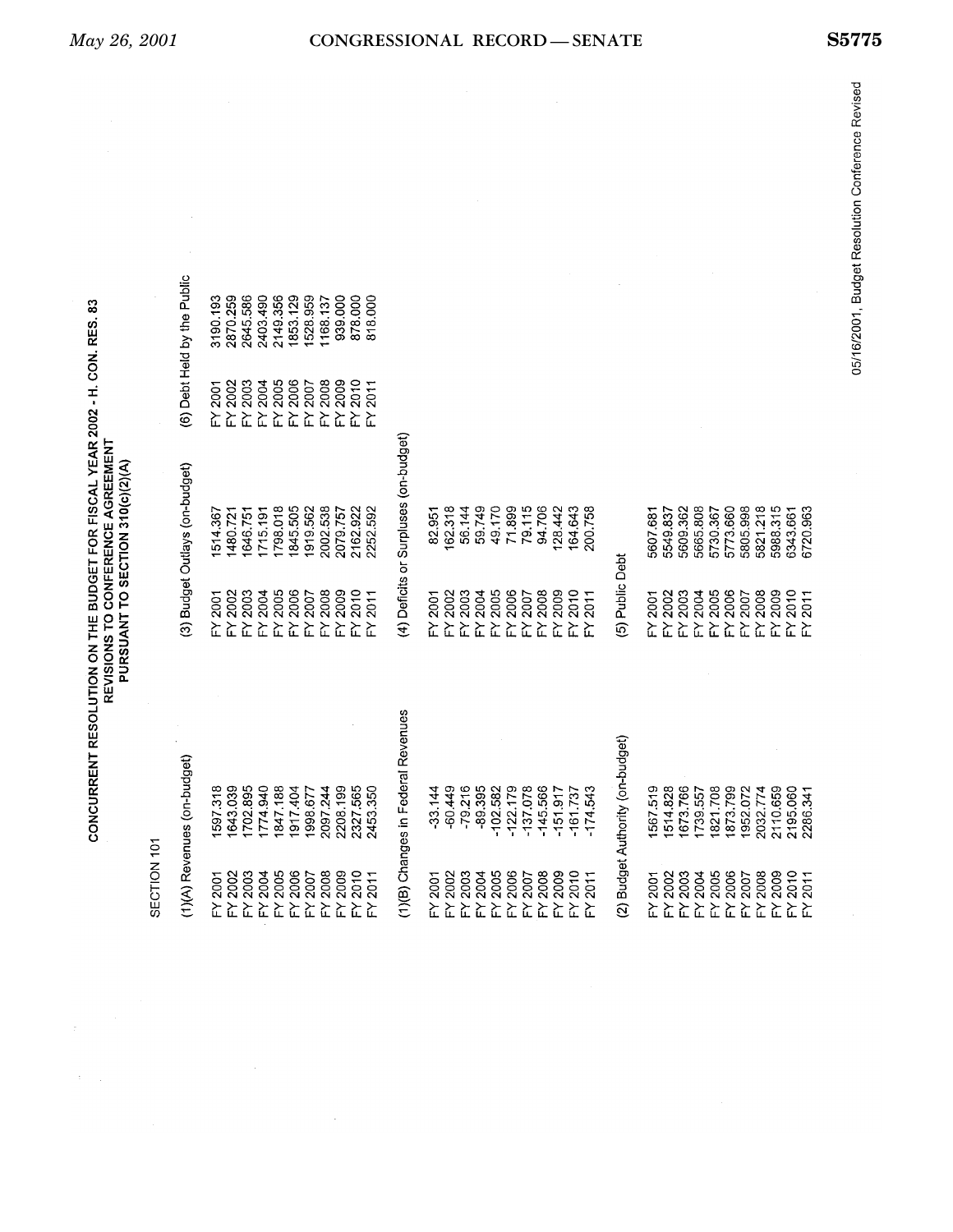| FY 2005<br>FY 2002<br><b>FY 2003</b><br>FY 2004<br>FY 2001 | PURSUANT TO SECTION 310(c)(2)(A)<br><b>REVISIONS TO CONFERENCE</b><br>2002 - H. CON. RES. 83<br>(13) Income Security (600)<br>$\mathbb A$<br>€<br>a€<br>a€<br>5<br>₹€<br>능<br>5<br>5 | 318.305<br>291.726<br>303.109<br>301.499<br>255.942<br>256.932<br>280.412<br>278.694<br>290.473<br>CONCURRENT RESOLUTION ON<br>THE BUDGET FOR FISCAL YEAR | FY 2002<br><b>FY 2003</b><br>FY 2004<br>FY 2005<br>FY 2001 | <b>CONCURRENT RESOLUTION ON<br/>THE BUDGET FOR FISCAL YEAR</b><br>PURSUANT TO SECTION 310(c)(2)(A)<br>REVISIONS TO CONFERENCE<br>2002 - H. CON. RES. 83<br>AGREEMENT<br>$(18)$ Net Interest $(900)$<br>35<br>$\mathbb{A}$<br>꽃 오<br>æ<br>$\overline{5}$<br>5 | 274.305<br>274.305<br>256.470<br>256.470<br>249.738<br>249.738<br>245.17<br>245.17<br>238.631 |
|------------------------------------------------------------|--------------------------------------------------------------------------------------------------------------------------------------------------------------------------------------|-----------------------------------------------------------------------------------------------------------------------------------------------------------|------------------------------------------------------------|--------------------------------------------------------------------------------------------------------------------------------------------------------------------------------------------------------------------------------------------------------------|-----------------------------------------------------------------------------------------------|
|                                                            | $\mathbb A$<br>$\mathbbm{B}$<br>능<br>$\overline{5}$<br>5                                                                                                                             | 331.096<br>316.780<br>324.264<br>332.525<br>325.713                                                                                                       | FY 2006<br>FY 2007                                         | 5 % 5 % 5 % 5 %                                                                                                                                                                                                                                              | 234.349<br>234.349<br>230.627<br>230.627<br>238.631                                           |
|                                                            | $\mathbb{S}^\mathsf{A}$<br>$\overline{5}$<br>$\mathfrak{F}$<br>đ                                                                                                                     | 347.396<br>359.366<br>346.068<br>357.792                                                                                                                  | FY 2009<br>FY 2008                                         |                                                                                                                                                                                                                                                              | 220.389<br>226.065<br>226.065<br>220.389                                                      |
|                                                            | ୫<br>ธี<br>ㅎ<br>5                                                                                                                                                                    | 369.066<br>382.756<br>370.774<br>380,582                                                                                                                  | FY 2010<br>FY 2011                                         | 555<br>$\mathbf{B}^{\mathbf{A}}$<br>5                                                                                                                                                                                                                        | 213.152<br>213.152<br>205.363<br>205.363                                                      |

05/17/2001, Budget Resolution Conference Revised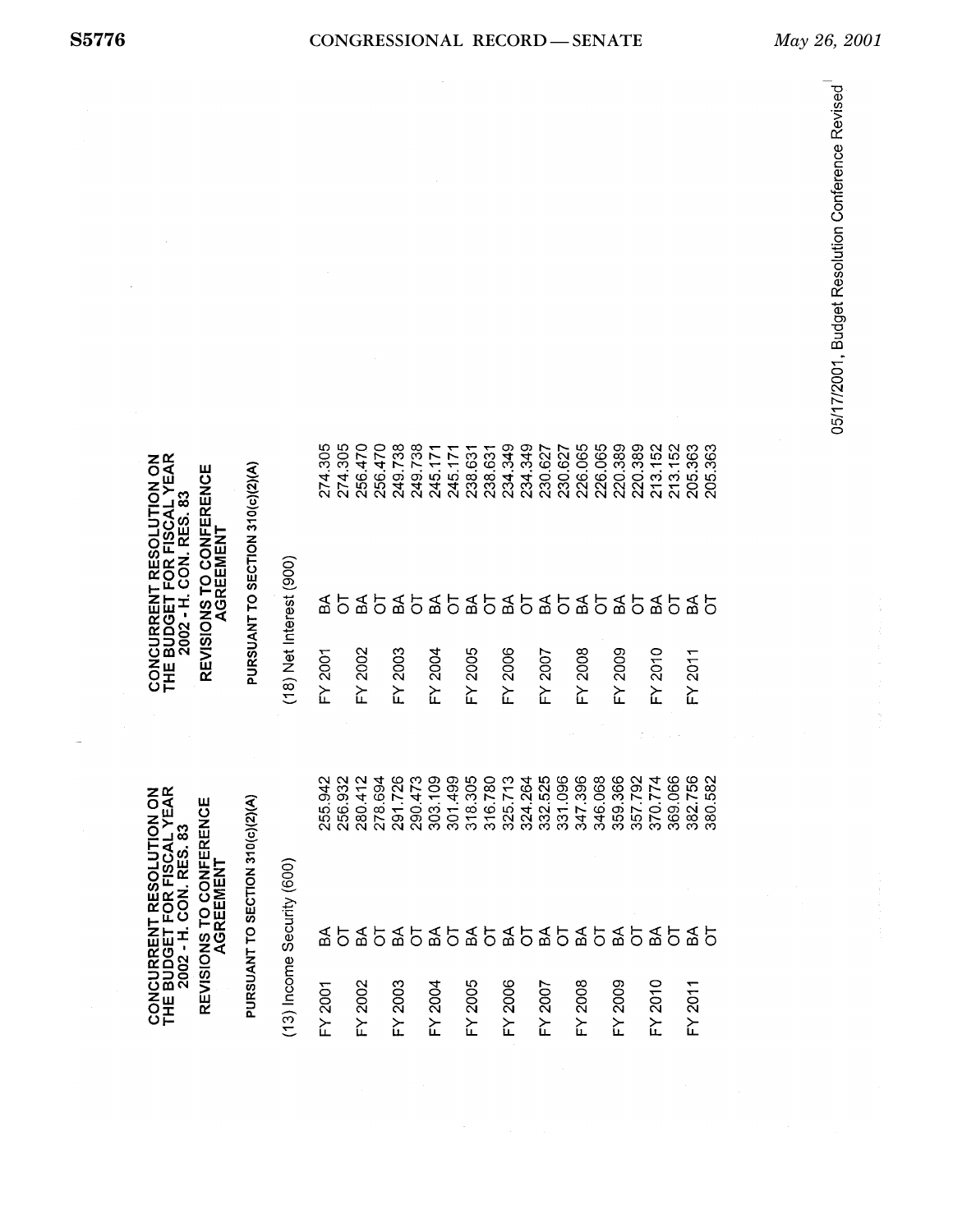|                          |                                    |                    | PURSUANT TO SECTION 310(c)(2)(A)      |                          |                             |
|--------------------------|------------------------------------|--------------------|---------------------------------------|--------------------------|-----------------------------|
| SECTION 101              |                                    |                    |                                       |                          |                             |
|                          | (1)(A) Revenues (on-budget)        |                    | (3) Budget Outlays (on-budget)        |                          | (6) Debt Held by the Public |
| FY 2001                  | 1556.654                           | FY 2001            | 1515.278                              | 2001<br>$\sum_{i=1}^{n}$ | 3231.768                    |
| FY 2002                  | 1668.665                           | FY 2002            | 1481.112                              | <b>FY 2002</b>           | 2886.599                    |
| FY 2003                  | 1695.042                           | <b>FY 2003</b>     | 1645.614                              | FY 2003                  | 2668.642                    |
| FY 2004                  | 1761.614                           | FY 2004            | 1714.298                              | <b>2004</b><br>도는        | 2438.980                    |
| FY 2005                  | 1847.328                           | FY 2005            | 1796.113                              | 2005                     | 2182.801                    |
| FY 2006                  | 1911.699                           | FY 2006            | 1846.124                              | FY 2006                  | 1892.898                    |
| FY 2007                  | 1992.555                           | FY 2007            | 1920.424                              | 2007<br>도도               | 1575.711                    |
| FY 2008                  | 2091.019                           | FY 2008            | 2003.004                              | 2008                     | 1221.581                    |
| FY 2009                  | 2200.801                           | FY 2009            | 2080.316                              | FY 2009                  | 939.000                     |
| FY 2010                  | 2312.134                           | $FY$ 2010          | 2164.950                              | 2010<br>と                | 878.000                     |
| 2011<br>놊                | 2509.266                           | 2011<br>$\geq$     | 2254.463                              | 2011<br>$\sum_{i=1}^{n}$ | 818.000                     |
|                          | (1)(B) Changes in Federal Revenues |                    | (4) Deficits or Surpluses (on-budget) |                          |                             |
| $\geq$ 2001              | $-73.808$                          | FY 2001            | 41.376                                |                          |                             |
| FY 2002                  | $-34.823$                          | FY 2002            | 187.553                               |                          |                             |
| FY 2003                  | -87.069                            | FY 2003            | 49.428                                |                          |                             |
| FY 2004                  | $-102.721$                         | FY 2004            | 47316                                 |                          |                             |
| FY 2005                  | $-102.442$                         | FY 2005            | 51.215                                |                          |                             |
| FY 2006                  | $-127884$                          | FY 2006            | 65.575                                |                          |                             |
| FY 2007                  | $-143.200$                         | 2007<br>$\sum$     | 72.131                                |                          |                             |
| FY 2008                  | $-151.791$                         | FY 2008            | 88.015                                |                          |                             |
| FY 2009                  | $-159.315$                         | FY 2009            | 120.485                               |                          |                             |
| 2010<br>.<br>ک           | $-177.168$                         | 2010<br>혼          | 147.184                               |                          |                             |
| 2011<br>と                | $-118.627$                         | 2011<br>놊          | 254.803                               |                          |                             |
| $\widehat{\mathfrak{D}}$ | Budget Authority (on-budget)       | (5) Public Debt    |                                       |                          |                             |
| FY 2001                  | 1568.430                           | FY 2001            | 5649.256                              |                          |                             |
|                          | 1515.220                           | FY 2002            | 5566.177                              |                          |                             |
| FY 2002<br>FY 2003       | 1672.629                           | FY 2003            | 5632.418                              |                          |                             |
| FY 2004                  | 1738.664                           | FY 2004            | 5701298                               |                          |                             |
| FY 2005                  | 1819.803                           | FY 2005            | 5763.812                              |                          |                             |
| FY 2006                  | 1874.417                           | FY 2006            | 5813.429                              |                          |                             |
| 2007<br>눈                | 1952.934                           | FY 2007            | 5852.750                              |                          |                             |
| FY 2008                  | 2033.241                           | FY 2008            | 5874.662                              |                          |                             |
| FY 2009                  | 2111.217                           | FY 2009            | 5988.315                              |                          |                             |
| FY 2010<br>FY 2011       | 2197.088                           | FY 2011<br>FY 2011 | 6343.661                              |                          |                             |
|                          | 2288.213                           | 2011               | 6720.963                              |                          |                             |

CONCURRENT RESOLUTION ON THE BUDGET FOR FISCAL YEAR 2002 - H. CON. RES. 83<br>5/26/01 REVISIONS TO CONFERENCE AGREEMENT (AS PREVIOUSLY REVISED 5/16/01)

 $\hat{\mathcal{A}}$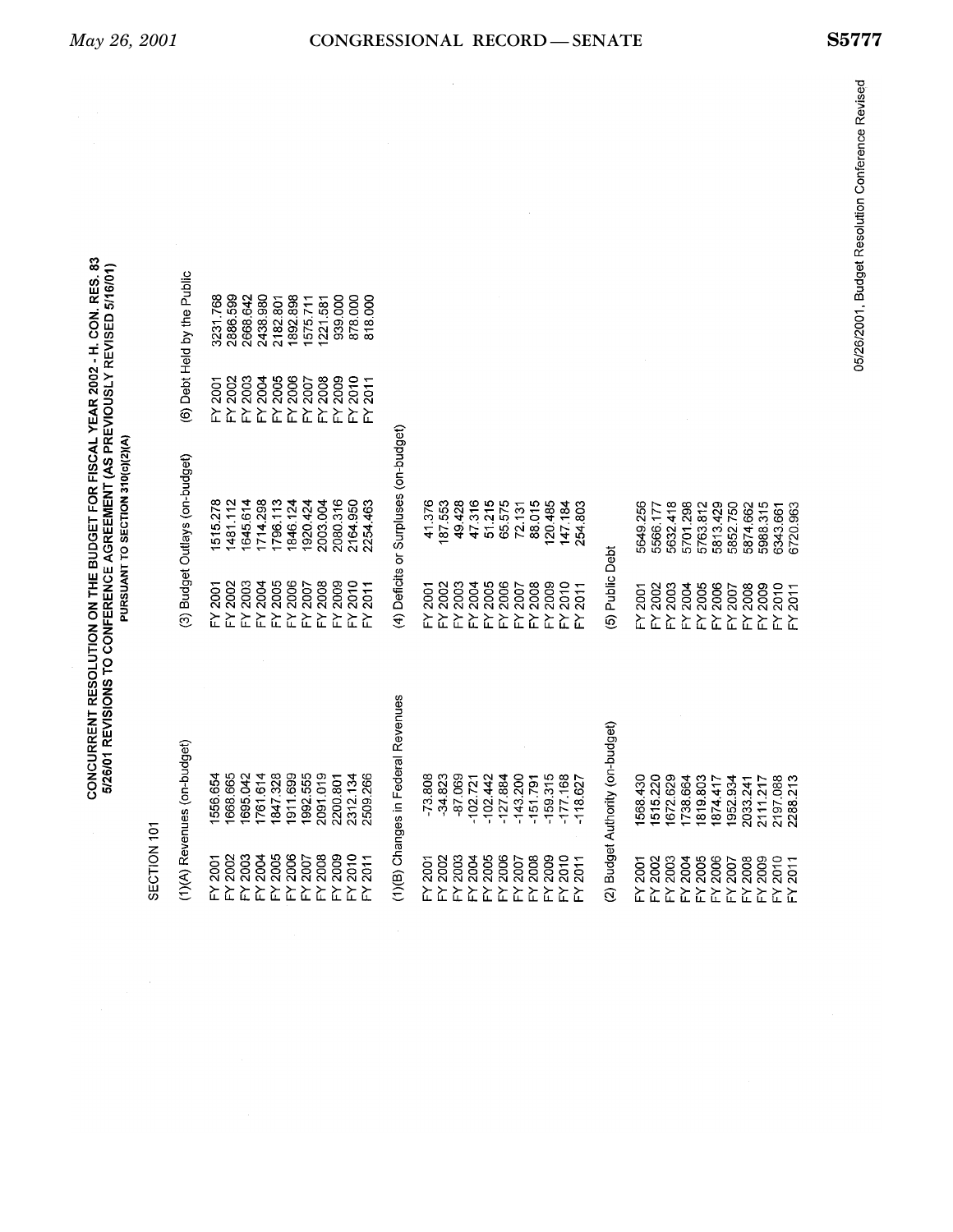CONCURRENT RESOLUTION ON THE BUDGET FOR FISCAL YEAR 2002 - H. CON. RES. 83 5/26/01 REVISIONS TO CONFERENCE AGREEMENT (AS PREVIOUSLY REVISED 5/16/01) PURSUANT TO SECTION 310(c)(2)(A)

257.908 250.778<br>250.778<br>246.704 246.704<br>240.468 240.468<br>236.283 232.926<br>228.735<br>228.735 216.865<br>216.865 236.283 232.926 223.450 223.450 275.216 257.908 208.387 275.216  $(18)$  Net Interest  $(900)$  $\frac{4}{5}$ FY 2003 FY 2005 FY 2006 FY 2008 FY 2009 FY 2010 FY 2001 FY 2002 FY 2004 FY 2007 FY 2011 277.648 289.549<br>288.296<br>300.683 299.073 314.563<br>313.038<br>324.398 322.949 331.088<br>329.659 345.193 343.865 367.381 381.604 379.430 255.942 279.366 356.863 355.289 369.089 256.932 (13) Income Security (600)  $\frac{4}{5}$ FY 2004 FY 2003 FY 2005 FY 2006 FY 2008 FY 2009 FY 2010 FY 2011 FY 2002 FY 2001 FY 2007

## **S5778 CONGRESSIONAL RECORD — SENATE** *May 26, 2001*

208.387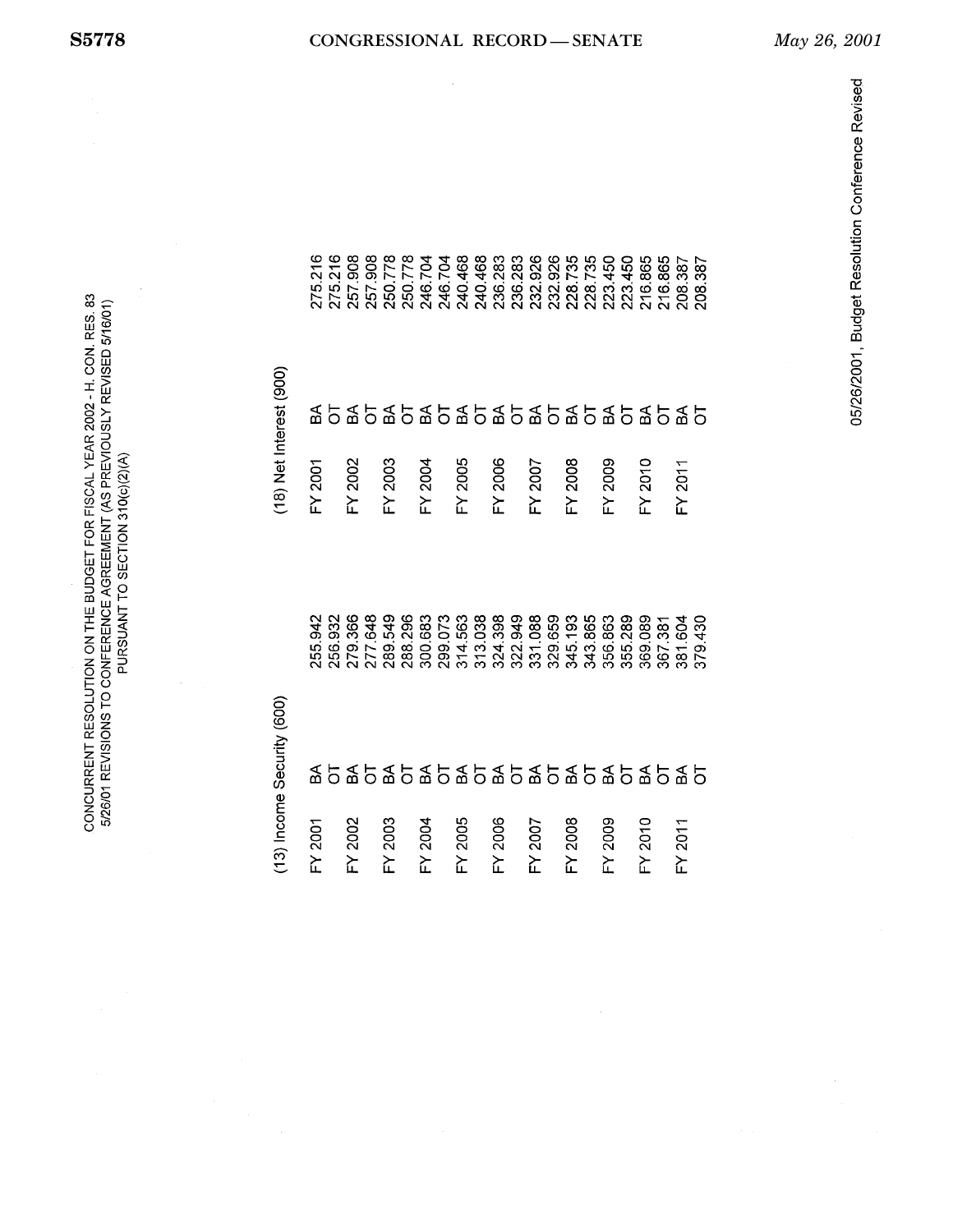| Committee                              | Direct spending jurisdiction |                | Entitlements funded in     |                     |
|----------------------------------------|------------------------------|----------------|----------------------------|---------------------|
|                                        |                              |                | annual appropriations acts |                     |
|                                        | <b>Budget Authority</b>      | <b>Outlays</b> | <b>Budget authority</b>    | Outlays             |
| Appropriations                         |                              |                |                            |                     |
| General Purpose Discretionary          | 640,803                      | 617,507        | 0                          | Ō                   |
| on-budget<br>Memo:                     | 637,372                      | 614,136        |                            |                     |
| off-budget                             | 3,431                        | 3,371          |                            |                     |
| Highways                               | 0                            | 26,920         |                            | $\circ$             |
| Mass Transit                           | 0                            | 4,639          | 0                          |                     |
| Mandatory                              | 332,768                      | 316,432        | ٥                          | $\circ \circ \circ$ |
| Total                                  | 973.571                      | 965.498        | c                          |                     |
| Agriculture, Nutrition, and Forestry   | 26,339                       | 22,544         | 29,963                     | 12, 133             |
| <b>Armed Services</b>                  | 50,881                       | 50,764         | 24                         | 54                  |
| Banking, Housing and Urban Affairs     | 11,512                       | 4,075          |                            |                     |
| Commerce, Science, and Transportation  | 394                          | (3,472)        | 751                        | 749                 |
| Energy and Natural Resources           | 2,691                        | 2,609          | 9                          | <u>ა</u>            |
| Environment and Public Works           | 39,185                       | 1,838          |                            |                     |
| Finance                                | 708,307                      | 705,691        | 169,158                    | 169,328             |
| Foreign Relations                      | 11,369                       | 10,433         |                            |                     |
| Governmental Affairs                   | 60,669                       | 59,270         |                            |                     |
| Judiciary                              | 5,064                        | 4,847          | 264                        | 264                 |
| Health, Education, Labor, and Pensions | 9,726                        | 8,740          | 1,852                      | 1,851               |
| Rules and Administration               | 112                          | 68             |                            |                     |
| Veterans' Affairs                      | 1,249                        | 1,245          | 23,556                     | 23,465              |
| Indian Affairs                         | 267                          | 233            |                            |                     |
| <b>Small Business</b>                  | (375)                        | (475)          |                            |                     |
| Unassigned to Committee                | (330, 341)                   | (313, 341)     |                            |                     |
| TOTAL                                  | 1,570,620 1,520,567          |                | 225,638                    | 207,895             |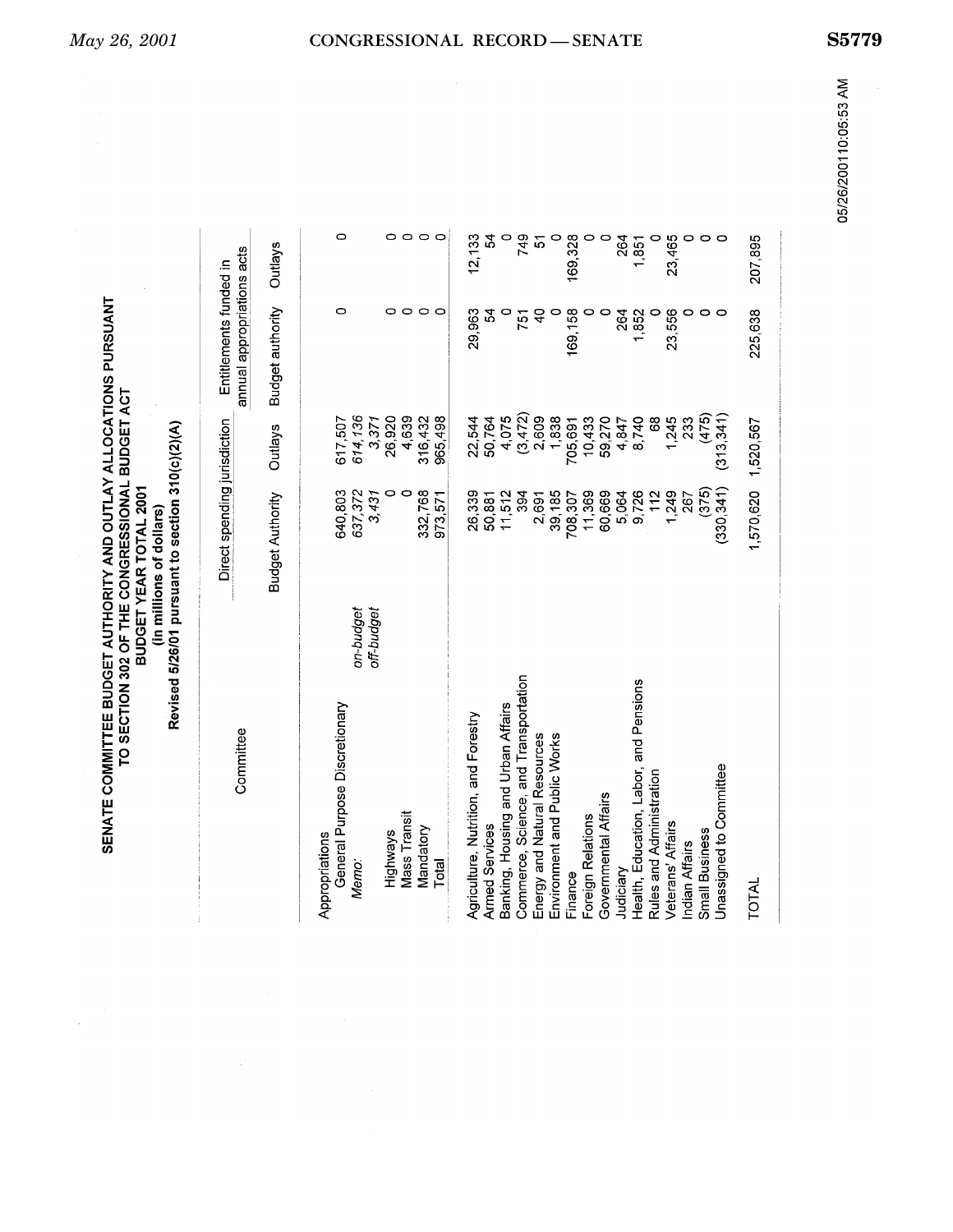| SENATE COMMITTEE BUDGET AUTHORITY AND OUTLAY ALLOCATIONS PURSUANT<br>TO SECTION 302 OF THE CONGRESSIONAL BUDGET ACT | BUDGET YEAR TOTAL 2002 | (in millions of dollars) |
|---------------------------------------------------------------------------------------------------------------------|------------------------|--------------------------|
|---------------------------------------------------------------------------------------------------------------------|------------------------|--------------------------|

Revised 5/26/01 pursuant to section 310(c)(2)(A)

|                                        |            | Direct spending jurisdiction |                    | Entitlements funded in     |                |
|----------------------------------------|------------|------------------------------|--------------------|----------------------------|----------------|
| Committee                              |            |                              |                    | annual appropriations acts |                |
|                                        |            | <b>Budget Authority</b>      | <b>Outlays</b>     | <b>Budget authority</b>    | <b>Outlays</b> |
|                                        |            |                              |                    |                            |                |
| Appropriations                         |            |                              |                    |                            |                |
| General Purpose Discretionary<br>Memo: | on-budget  | 543,366<br>546,945           | 533,566<br>537,091 | ٥                          | $\circ$        |
|                                        | off-budget | 3,579                        | 3,525              |                            |                |
| Highways                               |            | 0                            | 28,489             | 0                          | 0              |
| <b>Mass Transit</b>                    |            | $\circ$                      | 5,275              | 0                          | $\circ$        |
| Conservation                           |            | 1,760                        | 1,232              |                            |                |
| Mandatory                              |            | 358,567                      | 350,837            | 0                          | 0              |
| Total                                  |            | 907,272                      | 922,924            | O                          | 0              |
| Agriculture, Nutrition, and Forestry   |            | 21,175                       | 17,856             | 22,293                     | 13,209         |
| Armed Services                         |            | 53,053                       | 52,964             | 24                         | 24             |
| Banking, Housing and Urban Affairs     |            | 8,417                        | 1,273              |                            |                |
| Commerce, Science, and Transportation  |            | 13,452                       | 9,630              | 805                        | 801            |
| Energy and Natural Resources           |            | 2,543                        | 2,435              | ဒု                         | \$             |
| Environment and Public Works           |            | 41,494                       | 1,799              |                            |                |
| Finance                                |            | 703,971                      | 703,440            | 185,672                    | 185,713        |
| Foreign Relations                      |            | 11,706                       | 10,454             |                            |                |
| Governmental Affairs                   |            | 62,982                       | 61,610             |                            |                |
| Judiciary                              |            | 5,195                        | 4,669              | 264                        | 264            |
| Health, Education, Labor, and Pensions |            | 10,179                       | 9,419              | 1,804                      | 1,822          |
| Rules and Administration               |            | 67                           | 33                 |                            |                |
| Veterans' Affairs                      |            | 1,620                        | 1,622              | 26,902                     | 26,762         |
| <b>Indian Affairs</b>                  |            | 272                          | 280                |                            |                |
| <b>Small Business</b>                  |            |                              | (100)              |                            |                |
| Unassigned to Committee                |            | (329, 947)                   | (320, 947)         |                            |                |
| TOTAL                                  |            | 1,513,471                    | 1,479,361          | 237,834                    | 228,681        |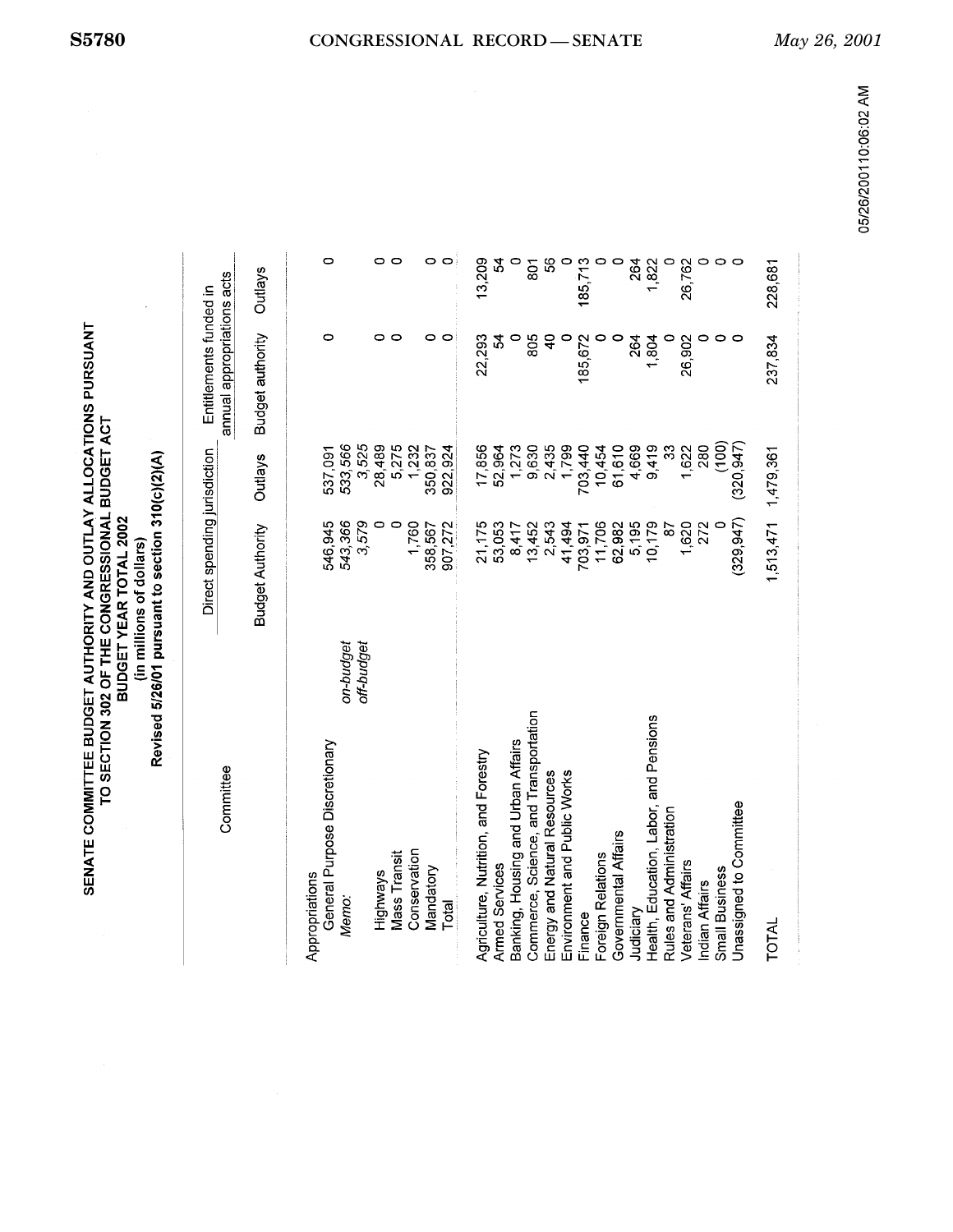| SENATE COMMITTEE BUDGET AUTHORITY AND OUTLAY ALLOCATIONS PURSUANT<br>TO SECTION 302 OF THE CONGRESSIONAL BUDGET ACT<br>5-YEAR TOTAL: 2002-2006 | Revised 5/26/01 pursuant to section 310(c)(2)(A)<br>(in millions of dollars) |
|------------------------------------------------------------------------------------------------------------------------------------------------|------------------------------------------------------------------------------|
|------------------------------------------------------------------------------------------------------------------------------------------------|------------------------------------------------------------------------------|

| Committee                              | Direct spending jurisdiction |                | annual appropriations acts<br>Entitlements funded in |                |
|----------------------------------------|------------------------------|----------------|------------------------------------------------------|----------------|
|                                        | <b>Budget Authority</b>      | <b>Outlays</b> | <b>Budget authority</b>                              | <b>Outlays</b> |
| Agriculture, Nutrition, and Forestry   | 69,640                       | 52,349         | 106,745                                              | 71,186         |
| Armed Services                         | 305,980                      | 305,551        | 274                                                  | 274            |
| Banking, Housing and Urban Affairs     | 59,463                       | 2,355          |                                                      |                |
| Commerce, Science, and Transportation  | 72,789                       | 50,419         | 4,493                                                | 4,468          |
| Energy and Natural Resources           | 11,145                       | 10,947         | 200                                                  | 230            |
| Environment and Public Works           | 181,030                      | 8,380          |                                                      |                |
| Finance                                | 3,767,770                    | 3,765,024      | 1,086,697                                            | ,086,656       |
| Foreign Relations                      | 59,747                       | 54,108         |                                                      |                |
| Governmental Affairs                   | 337,994                      | 331,886        |                                                      |                |
| Judiciary                              | 22,667                       | 22,405         | 1,320                                                | 1,320          |
| Health, Education, Labor, and Pensions | 48,155                       | 46,411         | 8,972                                                | 8,995          |
| Rules and Administration               | 436                          | $\frac{4}{1}$  |                                                      |                |
| Veterans' Affairs                      | 9,989                        | 9,964          | 148,529                                              | 147,804        |
| Indian Affairs                         | 1,103                        | 1,116          |                                                      |                |
| Small Business                         |                              | (200)          |                                                      |                |
|                                        |                              |                |                                                      |                |

 $\mathbf{r}$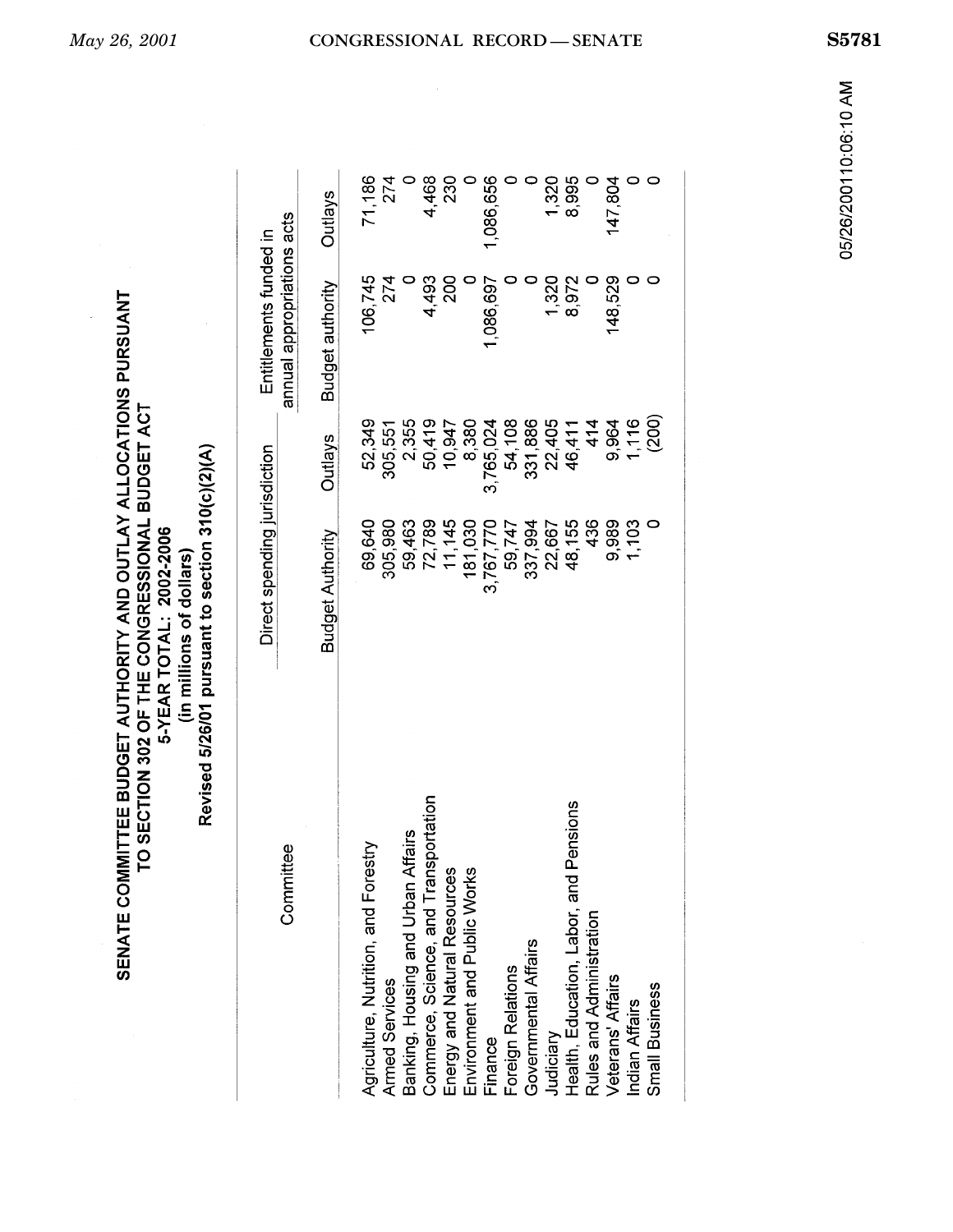|                        | (2)(2)                       |
|------------------------|------------------------------|
| un millions or dollars | 15/26/01 pursuant to section |
|                        | Revised                      |

| Committee                                | Direct spending jurisdiction |                | annual appropriations acts<br>Entitlements funded in |                |
|------------------------------------------|------------------------------|----------------|------------------------------------------------------|----------------|
|                                          | <b>Budget Authority</b>      | <b>Outlays</b> | <b>Budget authority</b>                              | <b>Outlays</b> |
| and Forestry<br>Agriculture, Nutrition,  | 114,692                      | 80,210         | 225,304                                              | 156,220        |
| Armed Services                           | 671,521                      | 670,656        | 549                                                  | 549            |
| Banking, Housing and Urban Affairs       | 132,028                      | (3,390)        |                                                      |                |
| and Transportation<br>Commerce, Science, | 164,611                      | 18,775         | 10,178                                               | 10,292         |
| Energy and Natural Resources             | 22,064                       | 21,882         | 400                                                  | 430            |
| Environment and Public Works             | 371,833                      | 15,995         |                                                      |                |
| Finance                                  | 8,335,364                    | 8,328,746      | 2,663,216                                            | 2,662,654      |
| Foreign Relations                        | 122,819                      | 13,442         |                                                      |                |
| Governmental Affairs                     | 743,601                      | 733,189        |                                                      |                |
| Judiciary                                | 45,724                       | 44,848         | 2,640                                                | 2,640          |
| Health, Education, Labor, and Pensions   | 102,173                      | 97,860         | 17,950                                               | 17,973         |
| Rules and Administration                 | 875                          | 916            |                                                      |                |
| Veterans' Affairs                        | 19,277                       | 19,318         | 317,909                                              | 316,669        |
| Indian Affairs                           | 2,112                        | 2,108          |                                                      |                |
| Small Business                           |                              | (200)          |                                                      |                |

**S5782 CONGRESSIONAL RECORD — SENATE** *May 26, 2001*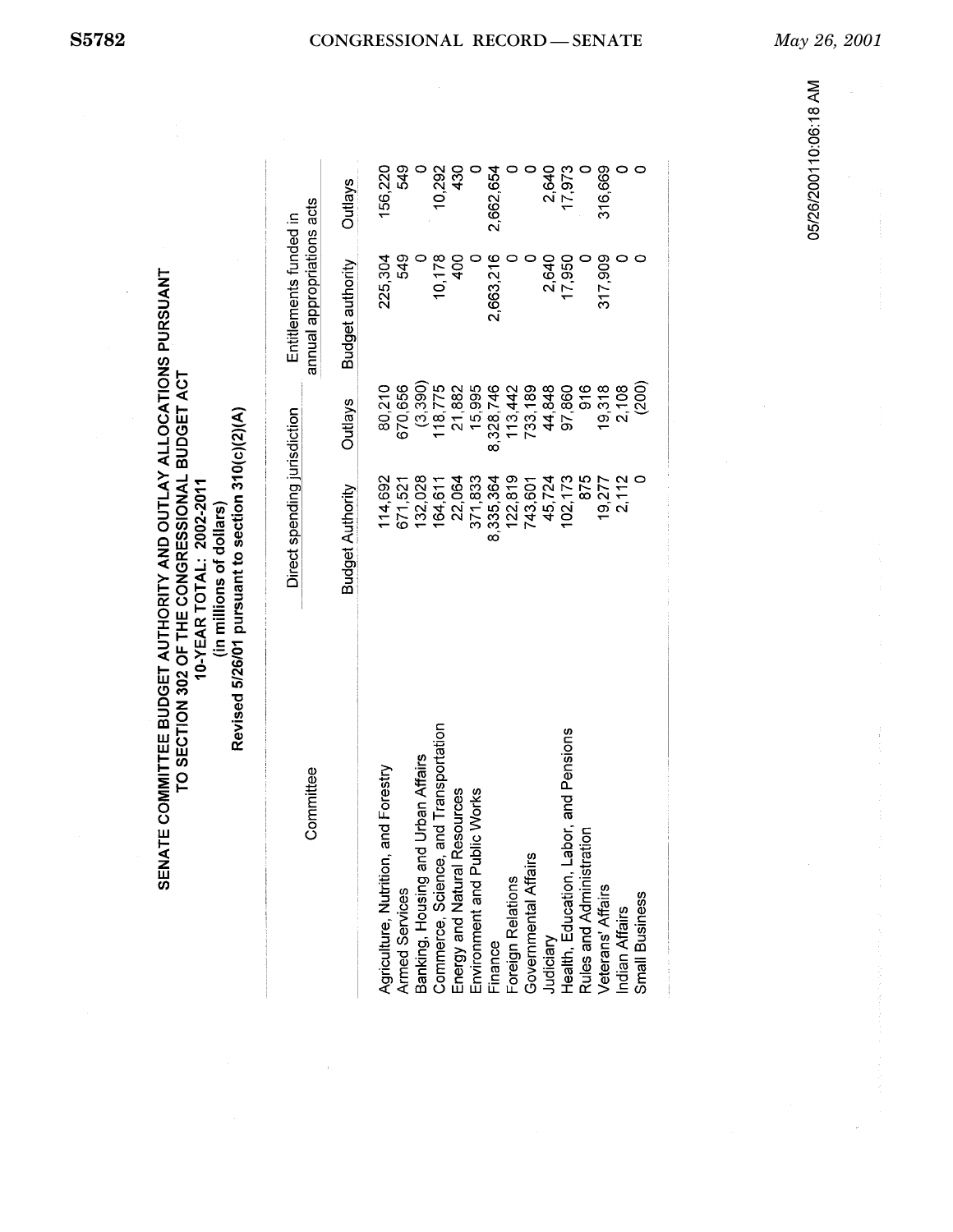Ms. CANTWELL. Mr. President, I support efforts to provide hard-working Washingtonians and all Americans with tax relief such as eliminating the marriage penalty, making college tuition tax deductible, providing estate tax relief, and assisting workers in saving for their retirement.

That's why I voted for the amendment offered by Senator DASCHLE that would have provided roughly \$900 billion in tax relief, including immediate \$300 refund checks for all American taxpayers, given all income taxpayers a tax cut by creating a new ten percent income tax bracket, provided marriage penalty relief right away, as opposed to years from now as in the conference report, wiped out the estate tax for the vast majority of taxable estates, established a permanent research and development tax credit to stimulate research and innovation, provided a deduction for college tuition, enhanced incentives for retirement savings, and created a package of energy conservation and efficiency tax incentives, among other important provisions. This amendment also made sure that Social Security and Medicare are protected and reserved sufficient funds to enact a Medicare prescription drug benefit.

Unfortunately, that amendment failed and instead the Senate today considered, and passed, a \$1.5 trillion tax cut. When you take away all the gimmicks, some estimate \$1.9 trillion. This cost explodes to over \$2 trillion when you add interest costs and exceeds \$4.3 trillion in its second ten years. I believe that the bill we have passed today is short-sighted and fiscally irresponsible. Comprehensive tax relief must be measured against the need to maintain fiscal discipline, and stimulate economic growth through continued federal investment in education and job training, as well as giving relief to citizens in times of surplus. The conference report passed today fails this test.

The tax cut is based on the promise of budget projections for the next ten years—projections that are notoriously inaccurate. Ten years is just about the worst planning horizon possible—too long for accuracy, too short for completeness. Moreover, these tax cuts are premised on a surplus that may or may not appear. Budget projections are notoriously inaccurate and, therefore, highly likely to be wrong, especially when projected out ten years. Indeed, the nonpartisan Congressional Budget Office says its surplus estimate for 2001 could be off in one direction or the other by \$52 billion. By 2006, this figure could be off by \$412 billion. It is very likely that we will only be able to afford this tax cut by raiding the Social Security and Medicare trust funds.

We need to invest in our nation's economic future by making a commitment to research and development to maintain our status as a global leader. Even though the Senate included a permanent extension of the research and development tax credit in its version of the bill, that provision was dropped in conference. That was a mistake. We need to do more, not less, in these times of economic uncertainty to stimulate investment and spur our economy forward.

The country is at a critical juncture in setting our fiscal priorities: our choices are maintaining our fiscal discipline and investing in the nation's future education and health care needs, or cutting the very services used daily by our citizens. I am afraid that today we have gone down the wrong path. Our approach should be more balanced. We should provide tax relief to all Americans but retain our ability to invest in our citizens education and pay down the debt. This will best help continue and enhance our long-term economic strength.

Mr. NELSON of Florida. Mr. President, I rise in opposition to the conference report to H.R. 1836, the reconciliation tax legislation. I strongly support paying down our national debt. I support fair tax cuts, marriage penalty relief, and estate tax repeal. I voted for a substitute for a \$900 billion tax cut, and another substitute which provided for a \$1.2 trillion tax cut.

But this bill does not meet my criteria that the Social Security and Medicare trust funds will not be touched now or in the future. Because of the fiscally irresponsible way the bill was drafted, with gimmicks like changing the beginning and ending dates of key tax provisions, this bill is flawed public policy that will in fact cost our country much more than the \$1.35 trillion allowed by the budget resolution.

As a fiscal conservative, I cannot in conscience, nor in substance, vote for this bill. This legislation is the height of fiscal irresponsibility.

In order to make the tax cut fit into the limits of \$1.35 trillion over 10 years imposed by the budget resolution, this bill suspends the tax cuts in the ninth year, reverting to the status quo of current law with no tax cuts in the tenth year. This is fiscal deception at its worst.

If the tax cut is extended in the tenth year by future Congresses, as expected, the cost then becomes \$1.53 trillion over 10 years, which breaks the budget agreement, and therefore, throws us into fiscal chaos.

This legislation greatly increases the likelihood that the Federal Government will use up all of the projected surplus and there will not be any left over to pay down the national debt without raiding the Medicare and Social Security trust funds. That would be tragic.

And if there are additional investments needed over the next decade, as there certainly will be, such as for education, the environment, health care, and national defense, then the federal budget will be written in the red ink of deficit spending.

In other words, we would be spending more than we have coming in, and therefore, increasing the national debt.

I will not take such a risky course with our economy, and I must express myself in the strongest possible terms.

Mr. CORZINE. Mr. President, I rise in strong opposition to this conference report.

I have been in the Senate for 143 days, and I have felt honored to serve with senators from both sides of the aisle. Today, however, we vote on a conference report that fails the tests of intellectual honesty, fairness, and fiscal responsibility.

The conference report is not intellectually honest. It cynically includes a variety of provisions designed to hide its true costs. Some provisions are not effective for several years. Some are sunsetted after a few years. And all are eliminated after 9 years. In addition, the conference report fails to extend the research and development tax credit, it fails to extend many of the other expiring provisions that we know will be extended, and it fails to provide relief from the alternative minimum tax that we all know will be necessary. These are nothing more than deceptive inventions to shoehorn tax provisions that far exceed \$1.35 trillion, the limit agreed to in the in the budget resolution. These deceptions are intended to divert the American people from the real costs of the legislation. Ultimately, they will only reinforce the public's cynicism about politics.

The conference report also is fundamentally unfair. It would provide tax benefits averaging more than \$50,000 for the top one percent, whose average incomes well exceed one million dollars. Meanwhile, the overwhelming majority of ordinary taxpayers, 72 million of whom are in the 15 percent tax bracket, will receive no marginal rate relief at all. That is not fair, and it is not right.

As a matter of fairness, how can the top one percent of taxpayers, who pay 22 percent of federal taxes, receive 38 percent of this legislation's benefits? Where is the tax relief for those working Americans who carry the heavy burden of payroll taxes, sales taxes and property taxes?

Finally, Mr. President, this conference report is fiscally irresponsible. In fact, this tax bill returns America to a dangerous formula for fiscal affairs which runs the risk of promoting financial instability as this legislation unfolds. We surely jeopardize the financial stability of Social Security and Medicare by limiting federal revenues which could be used to shore them up for the impending retirement of the baby boomers, and to provide a prescription drug benefit for seniors today.

But maybe the most important financial consideration is the 180 degree turn from our recent commitment to fiscal responsibility and the reduction of our public debt. The return to fiscal irresponsibility in the 1990's led to the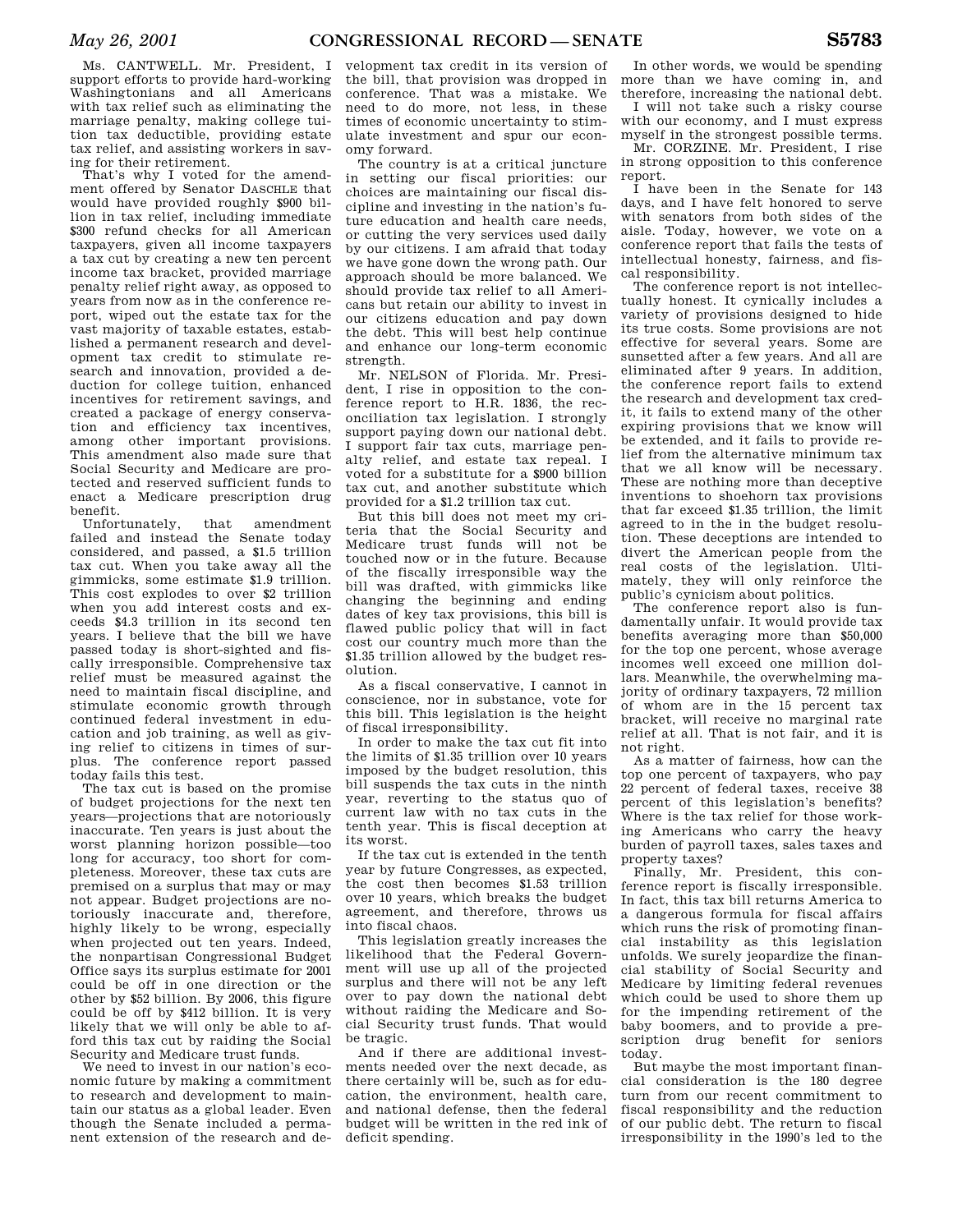greatest expansion we have enjoyed since World War Two. We have experienced thriving entrepreneurship and productivity gains. 22 million jobs have been created. Two million businesses were established. And we have enjoyed the longest period of low inflation in decades. All of this is now at risk.

Once global financial markets—currency, debt, and equity—begin to fully understand the long-term implications for fiscal discipline, I fear in the intermediate or long-term we will have instability in these markets. That instability potentially will limit investment due to rising interest rates, a depreciating dollar and lower equity valuations. It may take some time for the full impact of this tax package's implications to be understood, but I believe the analysis will come and the problems will occur.

We all support a legitimately sized and directed tax cut. It is unfortunate that we have chosen this tax cut, which limits our ability to secure Social Security and Medicare for the long-term, which will make it impossible to pay off our national debt, and limit our ability to deal with important domestic and defense priorities we all say we support.

I hope that my colleagues will reflect on the concerns I have outlined with respect to intellectual honesty, fairness and financial stability, and vote no on the conference report.

Mr. CRAIG. Mr. President, I rise in support of the Conference Report for H.R. 1836, the Economic Growth and Tax Relief Reconciliation Act of 2001.

I commend the leadership and hard work of the chairman and ranking member of the Finance Committee, as well as the many colleagues who have actively helped shape this bill. This bill is a true accomplishment, and a truly bipartisan one at that.

As an adoptive parent, myself, I especially want to comment on one section: Section 202, for the extension, expansion, and improvement of the adoption tax credit and adoption assistance programs.

I am happy to note that this section is virtually identical to the Senate floor amendment proposed by the Senator from Louisiana, Ms. LANDRIEU, and myself. This is a perfect example of a bipartisan effort that will accomplish much good for so many people in need.

The adoption provisions include the following:

Extending the regular adoption tax credit, and the exclusion from income for adoption assistance programs, making them permanent, like the currently-permanent special needs adoption tax credit; Increasing both the tax credit and the income exclusion to \$10,000; For families adopting special needs children, de-linking the special needs credit from cumbersome and inflexible IRS regulations that currently exclude a wide range of legitimate adoption expenses related to these children; Protecting the benefit of the adoption tax credit by allowing the credit against the alternative min-

imum tax, permanently; and Making both the adoption credit and exclusion for assistance available to more families—and more children needing adoption—by lifting the cap on income eligibility to \$150,000.

It is not possible to overstate the importance of these provision to the many families and many children who have hoped to build an adoptive family, but have found so many barriers to doing so. In agreeing to include these provisions in this conference report, the Congress has taken a giant proadoption and pro-family step forward. More children will have loving and permanent homes. I thank my colleagues for that.

Overall, this bill signals a great day in America. The Congress has delivered the tax relief the American people voted for when they put George Bush in the White House, and elected this Congress.

There has never been a more important time to reduce the tax burden right now Americans are more heavily taxed than at any time in history and pay more in taxes than they spend on food, clothing, and housing combined.

This tax relief agreed upon today is a quality example of how Republicans and Democrats can work together to get the job done for the American taxpayer.

This bill means relief for every American who pays taxes. Compared with their current tax burdens, this bill provides the most relief to modest—and middle-income families. It is good for small businesses and jobs, and it will help jump-start the economy at a critical time. This bill means hardworking Americans and their families will have a little more freedom, and the Federal Government a little less control over their lives.

I commend my colleagues for passing this bill, and I applaud our President for having the vision and tenacity to initiate this tax relief and see it

through to becoming law. Mrs. FEINSTEIN. Mr. President, I rise today in support of the reconciliation conference report currently pending before the Senate.

I do so for a simply reason: I strongly believe that when the Government is in position to be able to return money to the American taxpayers, we should.

Likewise. I believe that when times are tough the Government has an obligation to consider increasing taxes to meet the need of the Nation. This is what we did in 1993, when I first came to the Senate and we were facing mounting deficits and an increasing national debt.

And today, thanks to those hard choices, the budget is in balance and we have surplus projections for the next decade. We are in a position to return some of the hard-earned money of the American people.

This approach to taxes—that the Government taxes when it must, and decreases taxes when it can—is the approach that I took when I was mayor of San Francisco, and it is the approach that I continue to follow to this day.

Additionally, I believe that this tax package is important to my State, California, which today stands on the precipice of a major economic slowdown.

California is the largest taxpaying State in the Nation, with some 13 million income taxpayers. In fact, California is a net contributor to the federal budget, giving more in taxes than we receive in benefits.

Today, as many of my colleagues are aware, a serious and acute energy crisis is causing businesses in California to shut down, and people to be laid off of work.

Already this year it is estimated that between \$25 and \$30 billion have been taken out of the California economy to be spent on increased energy costs. If things continue on the same course this figure will mushroom in the months ahead. This is a major problem, and one whose impact will not just be limited to California.

In my judgment the benefits provided under this tax package are important, at this time, to help California and Californians face the economic challenges created by this energy crisis. For example, the creation of the new 10-percent income tax bracket, for example, will result in an annual tax cut of \$300 for an individual, \$600 for a couple for all California income taxpayers. This new 10-percent bracket is retroactive, and for people seeing their energy bills spiral up and up, receiving these refunds checks will be a big relief.

Likewise, this conference report has accelerated the tax relief in the upper tax brackets, so that middle class families in the 28-percent and 31-percent brackets will see their tax bills decrease in 2001 and 2002, with the lower withholding rates going into effect this July, just as the energy crisis in California is projected to reach a new plateau.

And the child credit provisions, refundable as per the Senate-passed bill, will provide much-needed assistance to California families earning as little as \$10,000—and there are 1.5 million households in California that make between \$10,000 and \$20,000.

As I discussed on the floor earlier this week, I also believe that other provisions of this bill—providing marriage penalty relief, estate tax relief, providing pension and education incentives, and making a down payment in addressing the alternative minimum tax problem—are likewise important to assure the continued long-term economic health of the California economy, and will benefit many hard-working American families.

I would not argue that this is the perfect bill. Nor would I claim that it is the exact bill that I would have drafted.

Some of my colleagues, for example, have raised concerns that the size of this tax package may threaten to undermine future fiscal stability. I share these concerns. But I would remind my colleagues that although this bill may be larger than some on our side contemplated at the beginning of the year,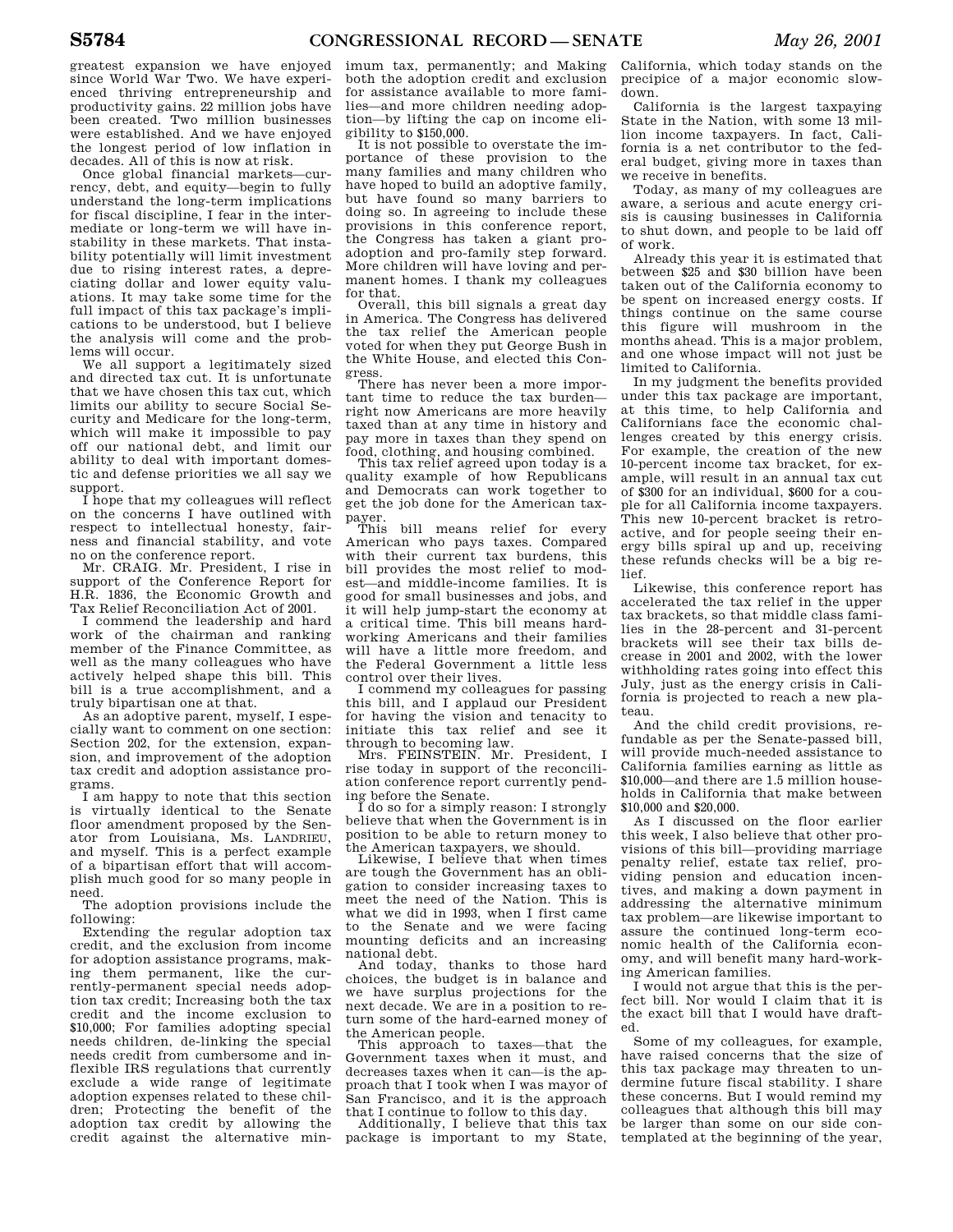it is also far smaller than the proposal put forward by the President. And I would also remind them that this bill contains ''sunset'' provisions—critical to my decision to support this legislation—which will allow us to revisit the components of this bill in the future, and make adjustments if and as need be.

The bottom line is that I believe that this is a bill that will provide significant relief to the people of California and the people of the United States. I urge my colleagues to join me in support.

Mr. BINGAMAN. Mr. President, I rise to note that on today's vote on the tax reconciliation bill conference report, I will be pairing with my colleague, Senator DOMENICI. My position on this tax bill is well known, as is Senator DOMENICI's. Were I actually casting a vote, it would be a ''no'' vote, just as it has been in the Finance Committee and on the Senate floor previously. I have grave concerns about this bill and its implications for our future budgets, and its implications for New Mexico, and I remain opposed to the substance of this conference report.

Since he had important commitments in New Mexico during the past 48 hours, Senator DOMENICI is unable to be here for today's vote, and he has made a personal request that I pair with him. As a courtesy to my colleague. I have agreed to do so, and would ask Senate records to reflect my position on this bill as a ''no'' vote.

(At the request of Mr. DASCHLE, the following statement was ordered to be printed in the RECORD.)

∑ Mrs. BOXER. Mr. President, just as I voted no on the Senate version of this tax bill because it was fiscally irresponsible, raided Social Security and Medicare, and would force cuts in investments in working Americans, including education, so too do I oppose this conference report. It is even worse, and if I were able to be present for the vote, I would vote no.

The top marginal tax rate—that for the wealthiest of Americans—is reduced even more than in the Senate bill. Instead of dropping to 36 percent, it drops to 35 percent. And with other changes in the bill, the administration is claiming that the top rate has been effectively reduced to 33 percent.

The refundability of the child tax credit—a key to helping children in low-income families—has changed. By indexing the eligibility threshold, it will leave children behind.

And I continue to oppose the repeal of the estate tax. This overwhelmingly benefits the wealthiest Americans. Only 2 percent of Americans are subject to the estate tax.

All of this means, that the richest 1 percent of Americans, earning an annual average salary of over \$1.1 million, will, according to The Washington Post, receive about 40 percent of the tax cut. That is unfair.

Finally, this tax bill plays a game with our fiscal future. To meet the tar-

get of \$1.35 trillion of tax cuts over the next 10 years, all of the tax cuts in this bill expire in nine years. Why? Because if they were in effect 10 years from now, the cost of this bill would be astronomical, and it would be very clear to the American people that this tax bill is nothing but a riverboat gamble with our children's future.●

Mr. LIEBERMAN. Mr. President, I am deeply disappointed with the tax bill that we are voting on today. As I have expressed for some months now, I believe that we can afford a significant and responsible tax cut and I would very much like to vote for one. However, the bill that we are considering today has come back to us from the conference committee as an even more irresponsible piece of legislation than the already bloated and gimmicky bill that we passed out of the Senate earlier this week. With a wink and a nod, this legislation backloads and sunsets provisions in order to squeeze a tax cut of at least \$1.7 trillion into a reconciliation package requiring a much smaller \$1.35 trillion tax cut. Even more alarming, because so many provisions of this bill are heavily backloaded, the full cost can really be seen only by examining the cost in the second 10 years, from 2012 to 2021. This is the first period in which all of the measures in the bill would be fully effective. This bill would cost more than \$4 trillion during its second ten years.

This tax cut squanders the hardearned prosperity that our country has built over the last several years of historic economic growth. It returns us to the fiscal nightmare of the 1980s. This huge tax cut will bust the budget, resurrect the deep deficits of the past, and drive our economy into a ditch. For these reasons I will vote against this bill and urge my colleagues to do so as well.

Ms. SNOWE. Mr. President, I rise in support of the bipartisan conference report on the fiscal year 2002 tax cut reconciliation package that provides much needed tax relief for the American people, including a provision that I and Senator LINCOLN and others fought to retain: a new refundable per child tax credit for low-income, working families.

I first want to thank and commend Chairman GRASSLEY and Ranking Member BAUCUS for working so closely together to develop a fair and balanced tax bill that passed the Senate by a vote of 62 to 38 last week—and for fighting to retain the structure and focus of that package so effectively in the ensuing House-Senate conference. Because of their efforts—and the manner in which they so successfully defended the Senate's position—I believe the conference report we are now considering deserves at least the same level of bipartisan support as the original Senate bill, and urge its adoption.

No package could truly be said to produce fairness without including a refundable child tax credit. That's why, as part of the original Senate package,

worked with Senators LINCOLN, KERRY and BREAUX—as well as both the Chairman and Ranking Member—to include a provision that builds on the President's proposal to double the \$500 per child tax credit by making it refundable to those earning \$10,000 or more, retroactive to the beginning of this year. That's why I offered an amendment last week that called for the retention of this provision in the House-Senate conference—an amendment that was adopted by a vote of 94 to 4. And that's why, during the conference, I continued to fight to retain this provision in the face of strong resistence by detractors.

Through these efforts—and because of the unyielding support of Chairman GRASSLEY and Ranking Member BAU-CUS—families earning the minimum wage will be able to receive a refundable per child tax credit for the first time. Let there be no mistake, this is introducing a wholly new concept with respect to that child tax credit, and one that is most assuredly warranted.

How will this help? In its original form, the tax relief plan would not have reached all full-time workers—the tax reduction would have disappeared for wage-earners with net incomes of less than about \$22,000. Indeed, without refundability, there are almost 16 million children whose families would not benefit from the doubling of the Child Tax Credit. To give an idea of how many children we're really talking about, that's about twice the population of New York City or about thirteen times the entire population of my home State of Maine.

Thanks to this provision, the bill now provides a substantial tax credit to a total of 37 million families and 55 million children nationwide who might otherwise have gained no benefit from the proposal to simply double the perchild credit.

Many of these are families earning minimum wage, struggling to make ends meet in addition to paying their share of State and local taxes, payroll taxes, gasoline taxes, phone taxes, sales taxes, and property taxes. All told, the average full-time worker earning the minimum wage pays more than \$1,530 in payroll taxes, and more than \$300 in federal excise taxes.

This is no small burden to working families already living on the fiscal edge. In fact, despite America's strong economy, one in six children live in poverty, and the number of low-income children living with a working parent continues to climb. My provision to make the child tax credit refundable will give these families a hand up as they strive for self-sufficiency, and give these kids the hope of a childhood without poverty.

When fully phased-in, the partially refundable credit will provide a benefit of up to 15 cents on every dollar earned above \$10,000 per year, adjusted for inflation. Likewise, the maximum refundable credit will rise from \$500 to \$600 this year, increasing to \$1,000 by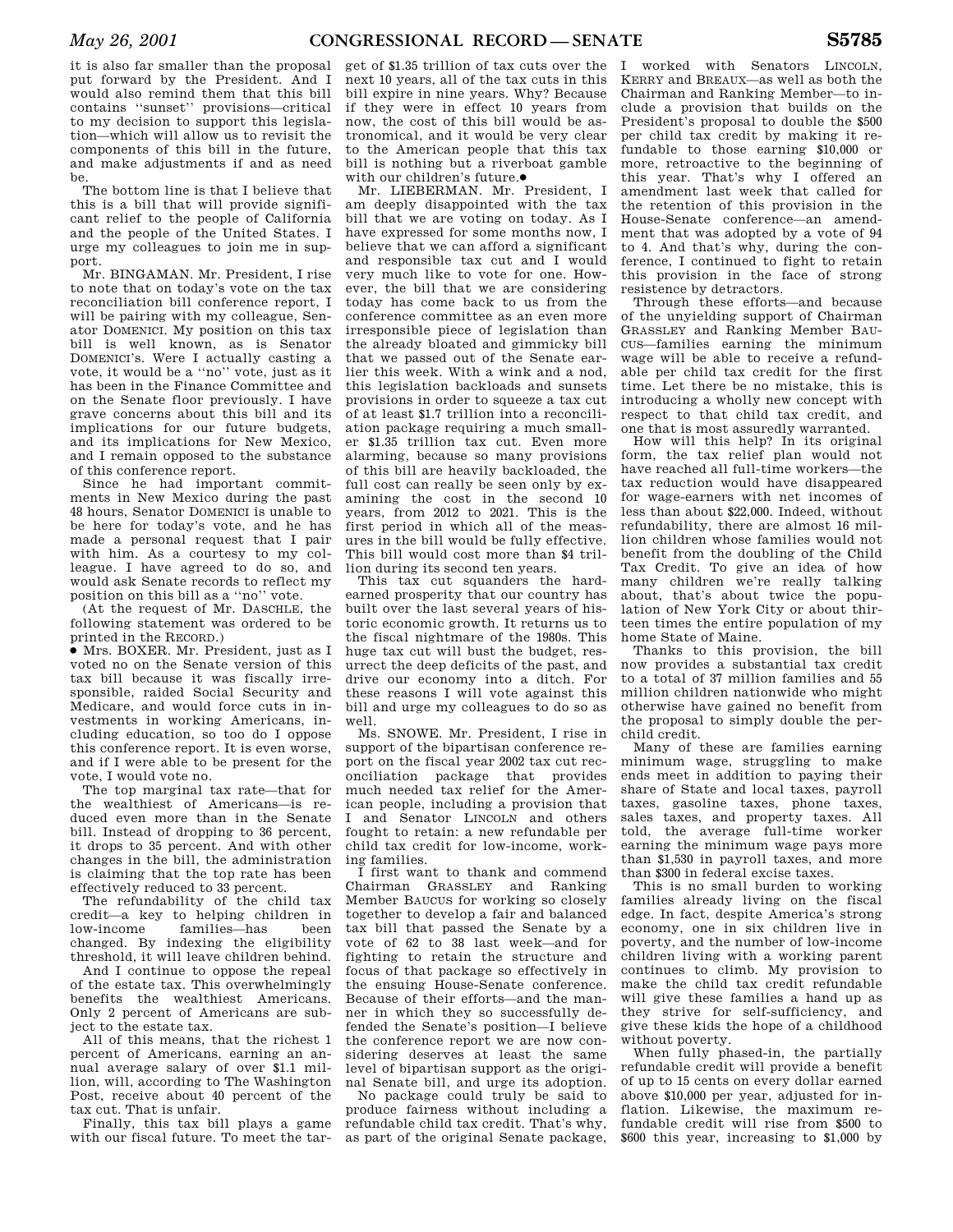2011. Families with more than one child would also receive a refundable credit based on their income.

Will this tax relief solve all the financial problems faced by eligible families? No. But it will help to purchase essentials, like groceries, heating fuel, or electricity. And it sends an important message of encouragement that we want those who work hard and strive to improve their lives to succeed. Refundability shows that tax relief is for all full-time working families.

With these kinds of adjustments, we take a critical first step in ensuring that the balance of this package in its totality will help lower and middle income taxpayers.

The fact of the matter is that the case for tax cuts has never been more compelling. As a percent of GDP, federal taxes are at their highest level, 20.6 percent, since 1944—and all previous record levels occurred during time of war or during the devastating recession of the early-1980s, when interest rates exceeded 20 percent and the highest marginal tax rate was 70 percent.

The fact of the matter is, it would be irresponsible not to return a reasonable portion of the surplus—which is really just an overpayment in the form of taxes—to the American taxpayer. And there should be no mistake—if we fail to enact meaningful relief package, we will fail both working families and the economy upon which their work depends.

And let us not forget that this package is nearly 25 percent smaller than was proposed by President Bush in his budget. Let us not forget that it will utilize less than one-half of the projected surplus over the coming 10 years, 45.7 percent, excluding both Social Security and Medicare surpluses.

In fact, even with a \$1.25 trillion tax cut over the coming ten years, we will still have about \$1.5 trillion available for other priorities, including the funding of a new prescription drug benefit and additional debt reduction. This package is neither unreasonable nor irresponsible.

Just as importantly, many of us fought hard to ensure that the benefits of this tax cut package will be weighted toward those who need relief the most—middle and lower-income taxpayers—and that weighting has been retained.

We have before us a thoughtful proposal that addresses concerns I, myself, had with the distributional effects of the original package. And it does so in a variety of meaningful ways—retroactively creating a new ''ten percent'' bracket, providing much-needed AMT relief for middle-income families, and ensuring marriage penalty relief for all couples while bolstering the Earned Income Tax Credit.

And that's not all. The bipartisan education package that the Finance Committee reported in March is included in this bill, along with a new de-

duction of up to \$4,000 for higher education tuition paid—a provision that I sought along with Senators TORRICELLI and SCHUMER. With the cost of college quadrupling over the past 20 years—a rate nearly twice as fast as inflation this provision will provide critical assistance to individuals and families grappling with higher education costs.

It also includes the bipartisan IRA and pension package—introduced separately by Senators GRASSLEY and BAU-CUS that will not only strengthen and improve access to pensions and IRA's, but also enhance fairness for women who frequently leave the workforce during prime earnings years, and suffer from reduced retirement savings accordingly.

Again, this is a balanced and fair package. In looking at the various analyses of the changes we made to the package, the Joint Tax Committee estimates that those earning less than \$50,000 will see their share of federal taxes drop from 14.3 percent under current law to 14 percent in 2006. Conversely, in the same year, the share of federal taxes paid by those with incomes of \$100,000 or more will increase from 58.4 percent to 58.7 percent.

Moreover, as a result of the refundability of the child tax credit, according to Joint Tax, those in the \$10,000 to \$20,000 income range will see their share of federal taxes reduced from 1.5 percent to 1.4 percent—a reduction of \$3 billion. And by 2006, this level is down to 1.1 percent.

And in terms of the overall package, it is worth noting that creation of the new 10 pecent bracket accounts for \$421 billion, while reductions in all other brackets amount to \$420 billion—that's 50 percent of the cuts going to the lowest bracket alone.

As for the compromise we developed that results in a reduction of the uppermost bracket from 39.6 to 35 percent, it's worth noting that many individuals in that bracket are small business owners whose business-related income is taxed as personal income.

According to the Treasury Department, in 2006, 63 percent of the tax returns that would benefit from reducing marginal rates in the top two brackets would be reporting some income or loss from a business. And in my home State of Maine, for example, about 97 percent of all businesses are small business.

The reality is, small businesses have played a central role in our Nation's economic expansion. From 1992 to 1996, for example, small firms created 75 percent of new jobs—up 10.5 percent while large-company employment grew by 3.7 percent. So why—when we're talking about such a tremendous impact on individuals and the economy when the top corporate tax rate is 35 percent—why should we continue making small business men and women pay more?

And let's face it, the economic impact of this tax cut cannot be dismissed. In fact, given the warning signs in our economy, I believe the timing of

this tax package is fortuitous. One Business Week article spoke of a terrible first quarter, stating that ''The earnings of the 900 companies on Business Week's Corporate Scoreboard plummeted 25 percent from a year earlier—The first quarter profit plunge was the Scoreboard's sharpest quarterly drop since the 1990–91 recession.''

Productivity fell at a 0.1 percent annual rate in the first quarter—the first quarterly drop in six years. And layoffs are at their highest levels since they were first tracked in 1993, with major corporations announcing more than 572,000 job cuts this year. Little wonder, then, that the unemployment rate has risen to 4.5 percent, with April's job loss the largest since February 1991.

Even more ominous is Business Week's recent observation that if wide layoffs of high wage earners continue, the likelihood of recession becomes even greater.

And the Washington Post noted recently that Federal Reserve cuts in interest rates have been the most aggressive since the second quarter of 1982 the worst recession since the great depression—and that observation came before the most recent half-percent rate cut.

And while it is true that a tax cut may not actually prevent a recession, if one is in the offing, I well remember the words of Federal Reserve Chairman Alan Greenspan, who came before the Finance Committee in January.

Chairman Greenspan stated that tax cuts, while perhaps not having an immediate effect, could act as ''insurance'' should our recent downturn prove to be more than an inventory correction—that it could soften the landing and shorten the duration of any recession should it occur. And let's keep this in mind as well—''blue chip'' economists have indicated just this week that they are factoring the tax cut in their projections.

Given our growing economic uncertainty and the grim repercussions it could have, I am pleased that—as I urged on the floor last week and in a letter to the Senate conferees—the final conference report ensures that even more money will be in the hands of taxpayers this year than was originally anticipated in the Senate bill. Specifically, by providing for the delivery of refund checks to taxpayers this fall—\$300 for single taxpayers and \$600 for couples—tax relief will be accelerated during the current year, and hopefully help get the economy back on track.

I think the American public often thinks about tax cuts the way they would think of winning the lottery—it would be great if it really happened, but it in reality it really only happens for ''the other guy''—that tax cuts will only apply to someone else—and if they do happen, they'll be so small as to have no appreciable effect on everyday life.

Well, the American people should know that this tax cut applies to everyone, and especially those who could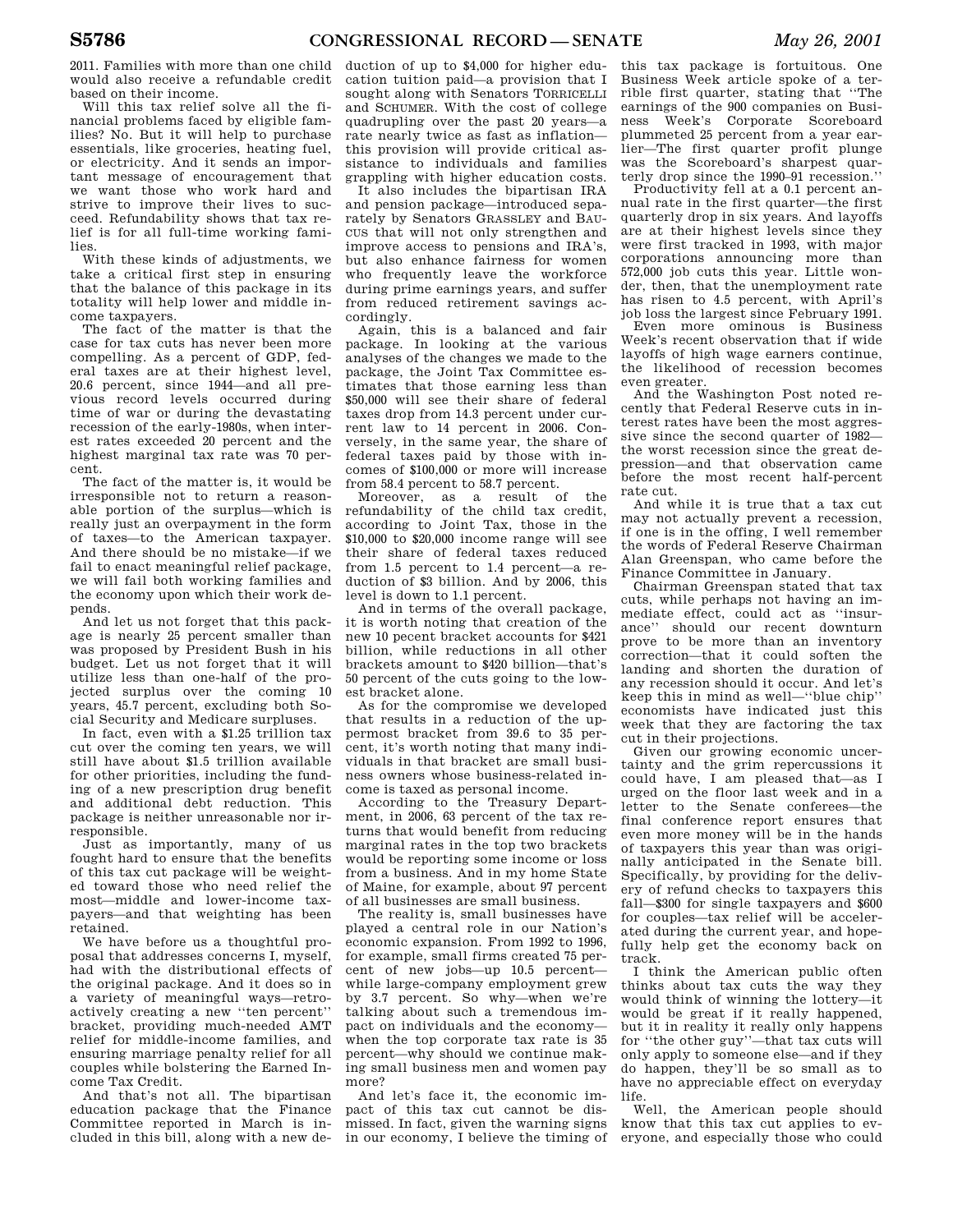use the break the most. And that's true not just on paper, but in reality—in the real world.

This is no phantom tax cut—this is real, this is balanced, and this is fair. And what this all comes down to is, if you're really serious about cutting taxes, you should support this package that begins the process of providing some relief given, once again, the status of our economy and the tax burden on the American people.

We know we're never going to get unanimity on an issue of this magnitude. But we can have progress and we can come to some kind of consensus. This package represents a bipartisan effort that, in the aggregate, is good for our future and good for the American taxpayer today. And it deserves our support. Thank you very much.

Mr. ROCKEFELLER. Mr. President, I rise today in strong opposition to this fiscally irresponsible conference report. Today, this tax cut perpetrates a fraud on the American people.

Their hard work created this surplus and this opportunity to sustain our economy and strengthen Social Security and Medicare. But no one should be fooled that this conference report is anything but an irresponsible, unfair and politically motivated giveaway to the wealthiest in our society.

I deeply regret that we have failed to take this historic opportunity to provide a meaningful tax cut to all Americans, and at the same time, continue to make real progress paying down our national debt and reserve sufficient resources to invest in our future.

I voted for a \$900 billion tax cut that would have allowed us to provide all Americans with an immediate and meaningful tax cut across the board and that included important education and energy provisions, and would have allowed us to pay down the debt and provide a Medicare prescription drug benefit, as well leave room for other West Virginia priorities.

The conference report's tax cut is far too large to protect West Virginia's priorities and its future whether it's education, a Medicare prescription drug benefit, federal investments in roads and aviation safety, or safer communities. In fact, the true cost of this bill is probably over \$1.7 trillion over the 10 years of the budget. And because of backloading of the tax cuts, which means that the effective dates for many of the tax cuts don't occur for at least 5 years, the tax cut cost will explode in later years.

Even more farcical, the conferees have hidden even more of the true costs of the tax cut by making it appear that it will expire, and taxes substantially rise, after 2010. The Chairman and Ranking Member of the Committee know this is simply not what will happen, but they have nevertheless used this gimmick to make it appear that they have held to the Senatepassed Budget Resolution. It is ludicrous to think that the Congress would

impose a quarter of a trillion dollar tax increase on the American people in 2010 when this tax cut proposal expires. These tax cuts will be extended, and their cost will thus explode to \$4 trillion and more. That's not responsible, and it's bad economic policy.

What's even worse, this bill is just not fair to hardworking Americans who created the surplus.

This tax conference report simply gives too much to the wealthiest Americans and does too little to reduce our national debt. This tax plan endangers our ability to provide a desperately needed Medicare prescription drug benefit to 39 million American seniors and taps into the Medicare Trust Fund. It threatens Social Security just when our ''baby boomers'' start to retire. It leaves us too little to invest in our children's education, and jeopardizes our efforts to improve our Nation's transportation infrastructure. It chokes our ability to improve our national defense and veterans health care—ironically, just as many Members of Congress are planning to return to their states to honor their veterans on this coming Memorial Day. This tax bill short-circuits critical components of a balanced energy policy to invest in clean coal research and encourage alternative fuels and energy efficiency.

And this tax giveaway will, undoubtedly, return us to the huge budget deficits we worked nearly a generation to eliminate. All of us remember the consequences of the Reagan tax cut—two decades of spiraling deficits. And for my state of West Virginia, the consequences were devastating. As a Governor, I know how my state suffered. I don't want to return to those days, and West Virginians don't either. This proposal, regretfully, sets us on that path.

As the second ranking Democrat on the Senate Finance Committee, I was officially named a conferee on this tax legislation. I had hoped to work hard to improve the Senate-passed bill where we could, and, at a minimum, retain the Senate's provisions. While the Senate's tax proposal was backloaded and cost the same unaffordable \$1.35 trillion, it included some essential improvements for lower and middle income families. As grave a mistake as I believe this tax package is, and as dangerous as I believe it will be for our Nation's economic future, I was prepared to support these Senate provisions in conference and do what I could to prevent further erosion of the already tilted tax cut for the rich. I deeply regret to report, however, that neither the Minority Leader nor I were included in the negotiations of this bill. We were presented with this conference report after it had been completed and at the same time my nonconferee colleagues learned of the package's content. I note this procedural point only to raise my concern that we have deviated from the traditional committee processes and from any semblance of true bipartisan negotiating, to our Nation's and the Senate's ultimate detriment. The

Chairman's repeated assertions that this matter has been conducted in an open and inclusive process does not reflect reality.

Let me outline the most obvious problems with this irresponsible tax cut. The tax conference report has several fatal flaws. It plays games with the effective dates of the tax cuts in order to mask the real cost of this tax proposal. Those games mean that married people won't get relief from the marriage penalty for 5 years, until 2006. The reason why married people have to wait for their tax cut is because the conference report chose to give even more money to the wealthiest Americans at their expense.

The top income tax rate that was reduced from 39 percent to 36 percent in the Senate bill is now lowered to 35 percent by the terms of the conference report—that's a 1.6 percent deeper cut than any other income tax bracket. While there is no reduction in marginal rates for the 15 percent income tax bracket—where most Americans and most West Virginians pay their last dollar of tax—there is a 4.6 percent reduction for the wealthiest Americans who need it the least. West Virginians will not be fooled by that; they will see that this is unfair. When we get the best analysis from the experts, it will no doubt document just how much is robbed from middle income taxpayers to finance the tax break for the wealthiest. Only 0.3 percent of West Virginians are in the top income tax bracket. And let's not be misled by the rhetoric that the wealthy get more of the benefit only because they pay more taxes. Of course, the wealthiest Americans pay a significant share of Federal taxes—about 22 percent. The President's proposal would have given those wealthiest Americans 43 percent of the tax cuts. This conference report will give them roughly 38 percent of the entire tax cut. They pay in 22 percent, but they get 35 percent of the surplus. I can't explain why they have been rewarded with more of the surplus than they deserve at the expense of hardworking West Virginia families, and I can't support it. I can't support a tax cut that gives about 15 percent of our Nation's surplus to the bottom 60 percent of taxpayers, and 38 percent to the top 1 percent.

The estate tax provisions of this bill, also a benefit solely for the wealthy, begin almost immediately—in 2002, but middle income married couples are told they must wait for their relief until 2006. The estate tax is also totally repealed in 2010. But another startling fact about this tax bill is that the entire bill—even the tax relief for lower and middle income people, the child credit, and EITC improvements, all sunset in 2010 in order to pretend that this bill really costs \$1.35 trillion over 10 years. We know that this is a sleight of hand. We know Congress won't sunset or trigger off the tax cuts in 2010. So the true cost of this bill, while it purports to be \$1.35 trillion—will be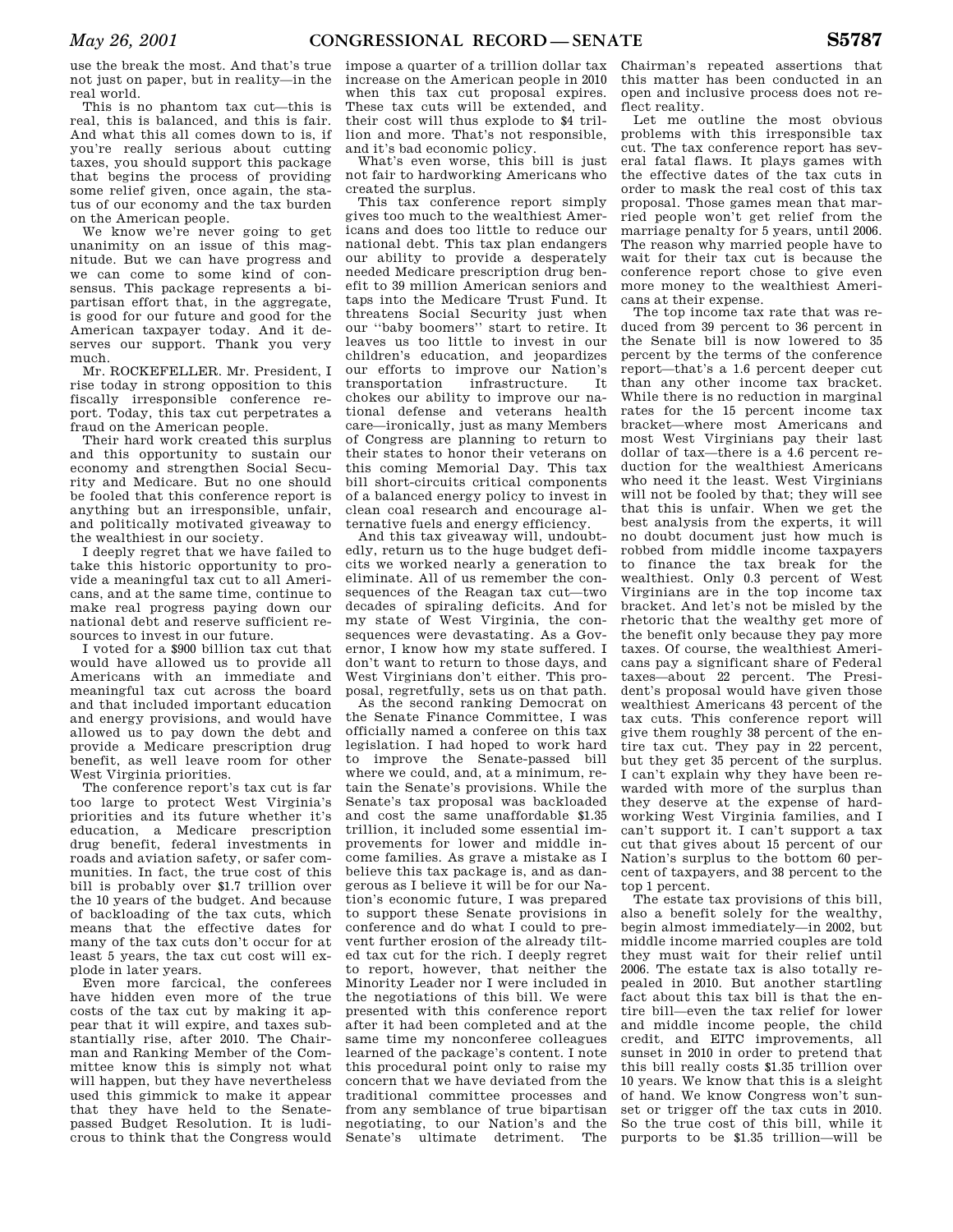well over \$4 trillion in the next 10 years. The Senate-passed bill cost \$1.35 trillion over 10 years, but to finance the upper income tax cut, that timeframe was shortened by a year so about \$90 billion could be used to transfer it to the wealthiest Americans.

I should note that there are needed provisions to help lower and middle income families with children in this bill that I think we can all be proud of, even as they are set in the context of a tax bill for the wealthiest Americans. I do not support this massive irresponsible tax cut. But I do support the provisions to make the child tax credit partially refundable. I do support the provisions to increase the Earned Income Tax Credit, EITC, and to simplify and reduce errors in the EITC. As the Chairman of the National Commission on Children years ago, we issued a bold bipartisan report calling for a fully refundable child tax credit of \$1,000. The child credit and EITC provisions of this bill are a major step in that direction, and it will help millions of children and their families. I believe that tax relief should be directed towards the families that need it the most: the parents who are working and playing by the rules, but struggling to raise their children on low-wages. I cannot support this overall package because I do not believe it helps the majority of West Virginia families. But some of its provisions, like the partially refundable child tax credit, the EITC, and the education provisions will help families in my state who need and deserve help.

The Senate-passed tax bill, bloated as it was, included a permanent extension of the R&E tax credit. The conference report fails to include this provision. The R&E tax credit is a highly successful way of giving businesses an extra incentive to invest more in research and experimentation that is highly beneficial but otherwise can be beyond the reach of private companies. This investment benefits all Americans by allowing companies to expand our understanding of science and technology, and by enabling the marketplace to bring better products and services to everyone. Congress should permanently extend the credit, rather than leaving companies in limbo every few years about whether it will be merely extended, in order to provide businesses with the certainty they need to engage in long-term planning and resource allocation. If businesses can count on the credit, they can make the long-term, continuous investments that are necessary for real breakthroughs.

I am glad that this conference report included pension provisions that will help some middle income families save and improve portability. Again, here, I would have done more for the majority of taxpayers that need to be encouraged to save, but the balance of the bill is an important savings tool.

Finally, the sad fact is that this tax cut is now so large that it commits every dime of the surplus for tax cuts and current obligations, leaving noth-

ing—0—for Medicare solvency, new defense needs, or any other future or unanticipated emergencies.

I will conclude by saying I regret that we are passing this bill today without much opportunity to review its details, but knowing that overall it gives too much to those who already have much, and reserves too little for our Nation's most important priorities. I cannot support this tax bill, and I hope that my fear that this bill will endanger our Nation's economic future will be proven incorrect. It will unquestionably make meeting the many needs of my state more difficult.

Mr. MCCONNELL. Mr. President, this bill is about righting wrongs in the tax code that are so flagrant as to transcend partisan rancor. It is not fair to penalize Americans for marrying. It is not fair to penalize Americans for dying. And it is not fair to ask the American citizen to pay more taxes than ever during a peacetime economy. The average American works almost two hours a day, or more than four months a year, to pay his or her federal tax burden. Tax Freedom Day did not arrive until May 3rd this year, the latest date ever.

It is fair, however, to help families shoulder the costs of raising children and to encourage Americans to save their hard-earned money for retirement and for education. This bill does just that. One provision of this bill of which I am extremely proud of is the proposal to make savings from qualified state tuition savings plans tax free. We are all aware of the high costs of obtaining a college education. Even when you account for inflation, we have seen a steady and stifling increase in the costs associated with attending an institution of higher learning. One of the most promising tools available to families who are trying to save for these rising costs is the qualified state tuition savings plan. These plans aide those families trying save for college by using the power of compounded interest. For those families who use a state tuition savings plan to save, compounded interest can be a blessing. For those who must borrow to afford tuition, compounded interest can be a heavy burden.

My home state of Kentucky has been at the forefront of those states offering such plans, and in 1994 I introduced the first legislation to make savings from qualified state tuition savings plans tax free. Since that time, it has been my pleasure to work with my colleagues Senators SESSIONS and GRAHAM to enact several measures to facilitate the use of these savings tools with the eventual goal of making qualified state tuition savings plans tax-free. Earlier this year, I once again introduced legislation, the Setting Aside for a Valuable Education, SAVE, Act to do just that. I am honored at the tremendous support for this provision from the members of the Finance Committee and I thank them for again including it in their bill. I also want to express my

profound gratitude to the House and Senate conferees for including this important provision in the Conference Report.

Indeed, it is fair to say that this tax bill restores tax fairness and promotes financial flexibility with respect to our most basic American institutions—education, marriage, children, and retirement. The next generation of Americans will have better access to education because of this bill. They will marry without paying a penalty. They will pay less to the Government, and therefore, will have more money to raise their families. They will be able to save more money to retire with dignity. And finally, when their parents pass away, they will not have to sell a family business to pay a death tax. These are not Democratic or Republican goals, these are American ideals.

So, you might ask, why are our opponents complaining? I don't think they are complaining about restoring tax fairness and financial flexibility to American families. No, I think their real complaint is that we did so while doing what our opponents have always claimed was impossible—lowering taxes and protecting Social Security and Medicare, and paying down the debt, and continuing to balance the budget. For years we heard that any tax cut, no matter how fair it may be, would rob Social Security, balloon the national debt, and raid domestic spending. But now we have called their bluff: we have tax fairness that is fiscally responsible. We finally are shedding some light on the real, albeit unacknowledged, complaint of our opponents—that there won't be as many spending sprees in Washington over the next 10 years.

Frankly, I wish we could do more in the way of tax relief. For fairness sake, I wish we could repeal the death tax and the marriage penalty immediately. And I wish we could push income tax rates even lower.

We have spent a lot of time arguing about what Americans want when it comes to tax relief. Well here's a novel idea—let's ask them. A Zogby poll found that 8 out of 10 Americans think the maximum tax rate should be less than 30 percent. Fox News reported similar results. And Gallup found that 65 percent of Americans feel like they pay too high a federal income tax.

My office has been filled with constituents coming to complain about the death tax. As hard as it may be for some of my Democratic colleagues to believe, most of these constituents are not tycoons. No, they are small business owners, and they are fed up with the estate tax looming over their families and their businesses. If only a tiny fraction of small businesses are affected by the estate tax, as our opponents constantly claim, why are all these people calling, writing, and coming to see me? I'll tell you why. It's because they, and others who own small businesses, all pay a price for the death tax. Some may have to sell their businesses before they die to avoid the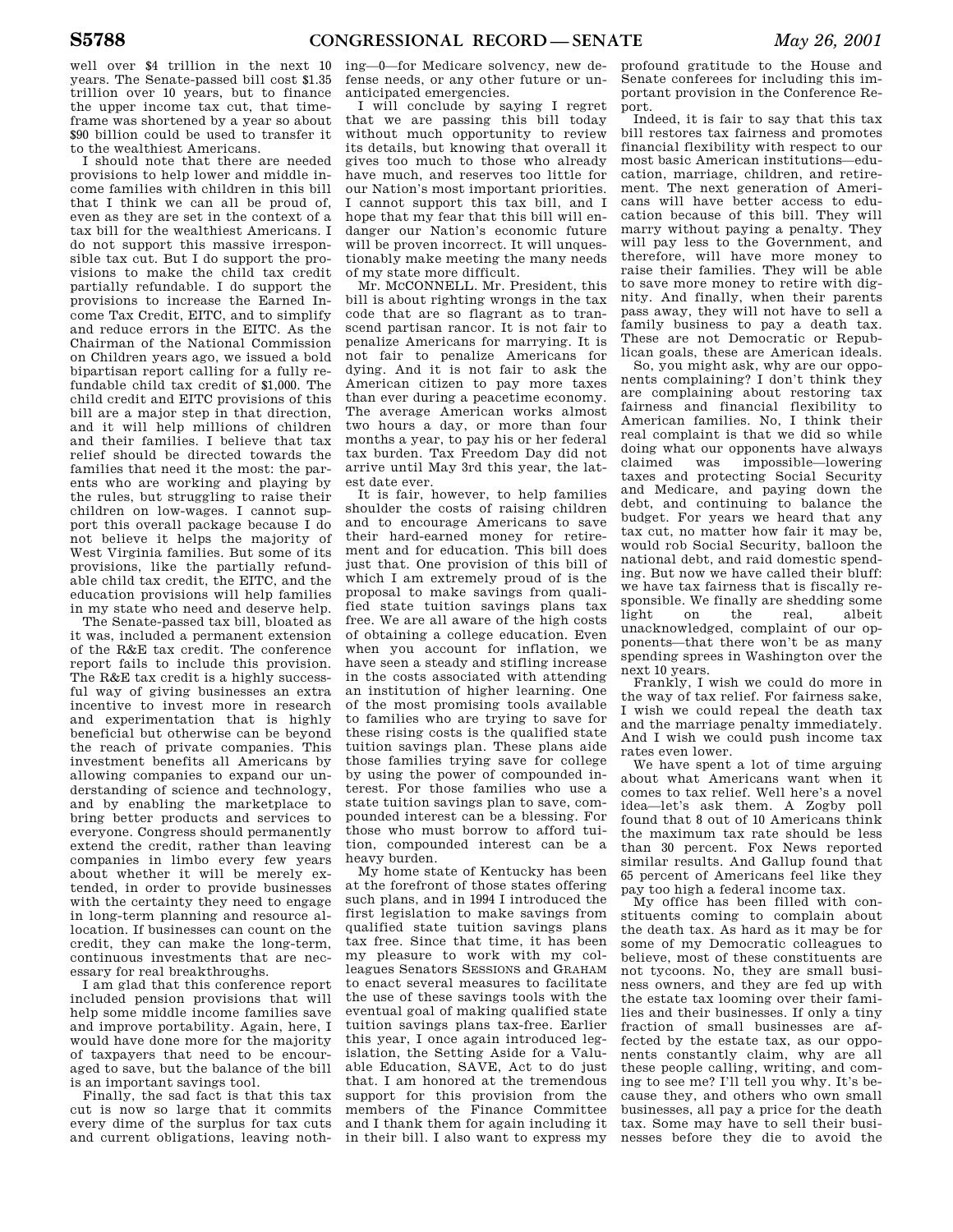death tax, and many of them pay a fortune in estate planning fees to avoid the death tax. For those that can't escape the tax and whose heirs may be forced to sell their businesses. Both the heirs and the communities served by these small businesses suffer tremendously. Our opponents rarely compute these collateral costs when they wave their partisan statistics.

And to those who continue to argue about reform, rather than repeal, of the death tax, I say this: it simply is not fair, as a moral, political, or philosophical matter, to tax someone for dying. Dying is not a choice, Mr. President, but passing on hard-earned assets to loved ones is a choice, and one that our Government should not penalize by making Americans visit the undertaker and the IRS on the same day.

To close, and to re-emphasize the issue of fairness, I want to crystallize the two sides of this debate. Imagine if you overpaid your mortgage bill to the bank for ten consecutive years. Because that's what we're about to do overpay our bill to the Government for the next ten years. My guess is that everyone in this chamber would demand his or her money back from the bank. I don't think we would accept listening to the bank tell us that it had devised other plans to spend our money. Indeed, we would be absolutely outraged at the very idea that the money wouldn't be returned to us immediately.

And this is the crux of the debate: There are those, myself included, who believe that taxes paid over and above the cost of government belong to the American people—that the money should be returned to them immediately for them to spend as they choose. And then there are those who believe that taxes paid over and above the cost of Government still belong to the Government and that the Government has the right to choose whether to return it to the taxpayers or to spend it as they see fit. Well, I am proud to say that I believe that this surplus belongs to the American people, and I am glad we are going to give it back to them.

Mr. MCCAIN. Mr. President, I rise to oppose the Conference Report on the Reconciliation bill. I do so after having expressed hope that the progress we made in the Senate bill to scale back the benefits going to the top rate taxpayers to make room for more tax relief to lower income Americans would prevail in the final tax bill.

During the debate on the Senate version of the tax reconciliation bill, I had urged my colleagues that substantial tax relief to middle income Americans should be our top priority. While I regret that my amendment to cut the top rate by one percent to 38.6 percent so millions more middle class Americans would fall into the 15 percent tax bracket failed on a tie vote, Senator GRASSLEY did move in that direction in the Senate bill by insisting that the top rate should be cut to only 36 per-

cent. As a result, I reluctantly voted for the bill but pledged to vote against the Conference Report should further reductions in the top tax rate be made at the expense of the majority of Americans who are in much greater need of tax relief.

Unfortunately, the Conference Report did just that by jettisoning the commendable work both Senators GRASSLEY and BAUCUS did in crafting a Senate reconciliation bill that provided more tax relief to middle income Americans. This Conference Report lowers the top rate cut to 35 percent, at the cost of delaying, for several years, much needed tax relief for married couples unfairly penalized by our tax code.

I regret having to vote against this Conference Report. We had an opportunity to provide much more tax relief to millions of hard-working Americans. I supported a \$1.35 trillion tax cut despite my concern that a tax cut of that size would restrict our ability to fund necessary increases in defense spending. But I cannot in good conscience support a tax cut in which so many of the benefits go to the most fortunate among us, at the expense of middle class Americans who most need tax relief.

Mrs. LINCOLN. Mr. President, today we have the opportunity to demonstrate that bipartisanship is working in Washington.

We have before us what is no longer just the President's tax plan.

Just a few short weeks ago, the majority of our colleagues in the other body rubber stamped President Bush's plan that heavily tilted tax cuts to the rich while delaying most of them until after 2006. That plan would not have helped my State or many other southern States for that matter. In fact, almost 50 percent of the wage earners in Arkansas would not have received a tax cut under President Bush's original plan.

But with the input of Senate moderates, both Republican and Democrat, we have created tax cut opportunities for millions of low and middle income taxpayers almost immediately. We have stubbornly refused to give in to the argument that because people work for less than \$21,000 a year, they don't deserve a tax cut. They may not earn enough to pay income taxes but they are surely taxpayers in every sense of the word. They are hard working Americans who pay payroll taxes, sales taxes, excise taxes and just about every other form of tax other than the Federal income tax.

I am proud that the final plan before the Senate today recognizes their contribution to our economy.

I want to extend my gratitude to my colleague on the Finance Committee, Senator SNOWE from Maine. Together we have stood fast in our insistence that the child tax credit should be refundable so hard-working, low-income families would receive a tax cut. By doubling the child tax credit and making it refundable up to \$1,000, this tax

plan rewards hard work and recognizes that all Americans truly deserve a tax cut. I mean no disrespect to my male colleagues in this body, but I believe this provision might not exist in this plan had women not had a seat at the Finance Committee table.

Senate moderates have changed the President's original plan in other important ways.

The amount of income subject to the alternative minimum tax will be increased immediately. This is a critical issue which the President ignored. In fact, his original plan would have accelerated the pace at which middle income taxpayers are forced into the alternative minimum tax category. His tax cut would have actually resulted in a tax increase for some unfortunate taxpayers.

The revised tax plan will allow people to increase their contributions to IRAs and 401(k) plans, an extremely important change in an era when we have seen America's national savings rate drop to its lowest point in 40 years.

Another change expands the 15 percent tax bracket for married couples so that more of their income is subject to the lower tax.

And, while I believe that the top income tax rate of 35 percent could still be higher, I am gratified that Senate moderates forced a substantial increase from the President's original 33 percent rate.

We can thank bipartisanship in the U.S. Senate for making this plan better and one that truly accomplishes the promise of a tax cut for all Americans. The real thanks, however, goes all the way back to 1993 and to the American people. When our nation was deep in the deficit ditch, the U.S. Congress went to the people of this great nation and asked them to bare the burden of program cuts and higher taxes in order to balance the budget. We now have a balanced budget and budget surpluses and we can now responsibly lift that burden with gratitude to the citizens of this country.

I want to especially thank three of my distinguished colleagues on the Finance Committee, Senators GRASSLEY, BAUCUS and BREAUX, who have earnestly negotiated the final terms of this bill during the last days. I believe that in most important aspects, it remains true to the principles advanced by the Senate earlier this week.

MASSIVE TAX CUTS STARVE NATIONAL NEEDS

Mr. BYRD. Mr. President, 8 years ago, this Congress built a bridge so that future generations would be able to cross from budget deficits to budget surpluses. That bridge resulted in lower interest rates, a booming economy, and provided the nation with an opportunity to fix Social Security and Medicare and retire the national debt.

The senate today blew up that bridge, and plunged our grandchildren and ourselves into the deficit ravine below.

I have spoken many times in recent months about my concerns regarding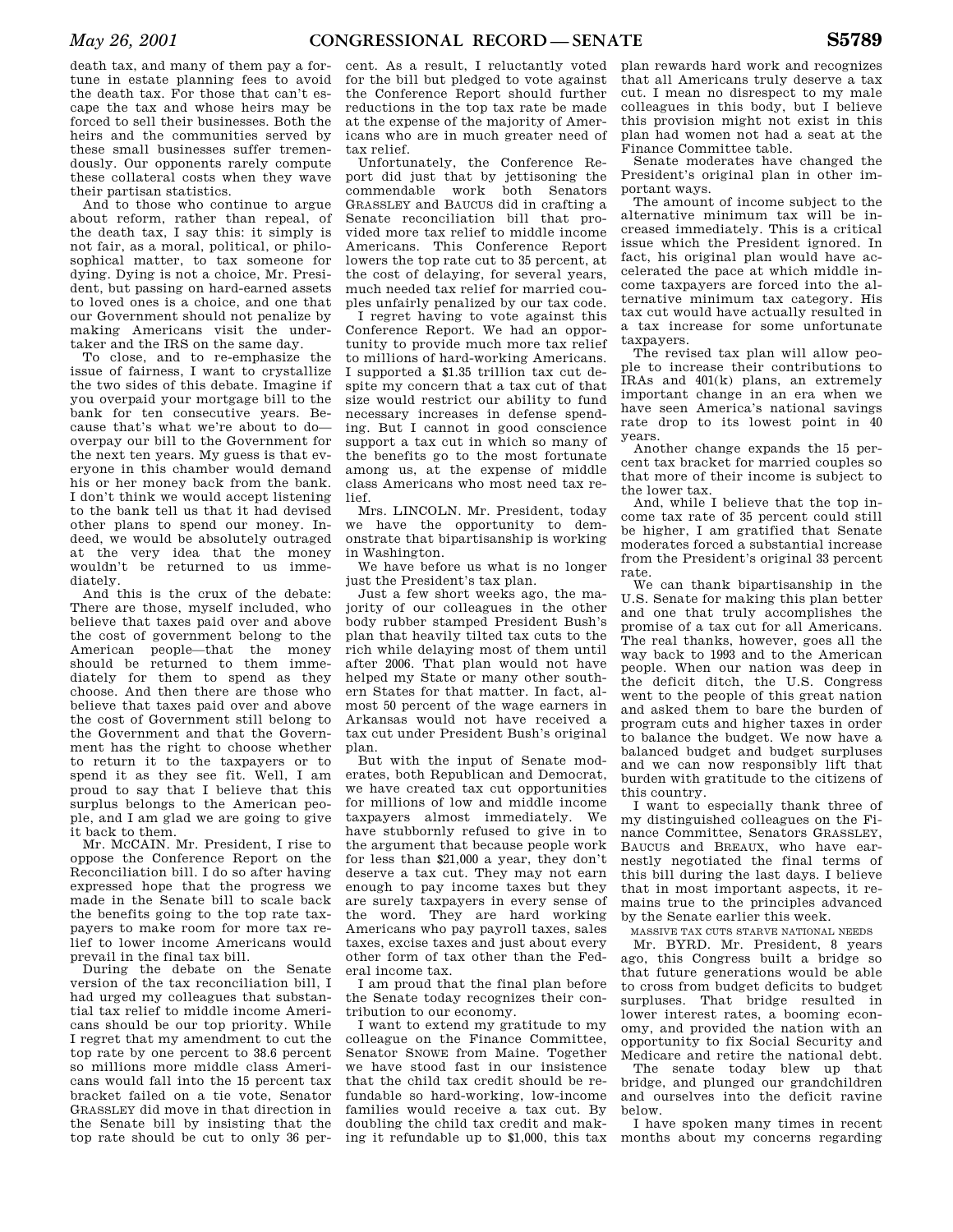the size of this tax cut. The events of recent days do not change these concerns, as the fundamental dynamics of the fiscal year 2002 budget and appropriations process remain the same.

While I would favor a much smaller tax cut, the fiscal year 2002 budget resolution that was put into place in April, and this \$1.35 trillion tax cut package that was passed today, will make it impossible for this Congress to come up with the appropriations necessary to fully address our Nation's priorities.

I fear that this tax cut will return us eventually to annual deficits and impede our efforts to retire the national debt.

I fear that this tax cut will consume vital resources that could otherwise be used to ensure the long-term solvency of Social Security and Medicare and provide for a prescription drug benefit.

I fear that this tax cut will put this Congress in a position where it will be unable to adequately finance our nation's fiscal and human infrastructure needs. For all of the promises being made as the senate debates the education reform bill, the Congress will not have the funds it needs to appropriately address these necessary reforms.

The administration has tried to assuage these fears by promising the best of all worlds: massive tax cuts that will maintain budget surpluses without draining resources away from infrastructure investment and retirement programs.

Abraham Lincoln said in his 1862 Message to Congress that ''we cannot escape history. We of this Congress and this administration will be remembered in spite of ourselves.''

History will hold us accountable for what we did here today in passing this monstrous tax cut. This tax cut, which mainly will benefit the wealthy, is based on pie-in-the-sky projected surpluses which probably will not materialize. History will not forget that the national needs of today and of future generations have been sacrificed for the sake of carrying out a political promise made in the heat of a political campaign last year.

The PRESIDING OFFICER. The Senator from Massachusetts, Mr. Kennedy, is next on the list.

Mr. BAUCUS. Mr. President, I do not see any Senators seeking time. I will have to, therefore, suggest the absence of a quorum.

The PRESIDING OFFICER. The Senator from Oklahoma, Mr. Inhofe.

Mr. INHOFE. Mr. President, I seek recognition.

The PRESIDING OFFICER. Is there objection? The Senator from Nevada.

Mr. REID. What is the request?

Mr. INHOFE. I was going to request a few minutes, instead of going into a quorum call.

Mr. REID. We have a unanimous consent agreement. I think it would be best for everyone if we could move forward under the time agreement. Senator CONRAD.

The PRESIDING OFFICER. The Senator from North Dakota.

Mr. CONRAD. Mr. President, I support a significant tax cut for all Americans. I proposed and voted for a \$900 billion tax cut. I think that is a level we can afford, one that will accommodate protecting the Social Security and Medicare trust funds, one that will permit us to set aside money to strengthen Social Security for the future, one that will allow us to reserve resources for important domestic priorities.

I cannot support this conference report because it does not permit us to protect Social Security and Medicare. It threatens to put us back into deficit. It threatens to put us back into building debt after a decade of getting our fiscal house in order.

This morning's Washington Post labels this conference report for what it is, ''Tax Fraud.'' It says:

The House-Senate tax cut conferees came up with a way, yesterday, to stuff even more cuts into the bill without appearing to break the cost ceiling that Congress virtuously imposed on itself earlier in the year.

They went on to say:

Without apparent embarrassment, they adopted the mother of all accounting gimmicks. To keep the supposed 10-year cost of the bill at \$1.35 trillion, they will pretend that major provisions expire after nine years.

What they have done is alter the calendar. In a bill that is to cover 10 years, they just took off the last year. What is the effect of that? The Washington Post says:

This is a permanent tax cut masquerading as temporary. But the masquerade is all that matters. The accounting conventions allow the conferees to claim that they've done what they said they would. Once again what they've really done is mortgage the longterm future for short-term political gain.

They go on to say:

When the gimmicks are removed from the bill, the true cost is three times what the sponsors pretend—perhaps \$4 trillion over [the second] 10 years.

Instead of a \$1.35 trillion tax cut, which is what was agreed to just weeks ago, the true cost of this bill over the period of the budget is \$1.7 trillion.

Those who have said they somehow negotiated a reduction from what the President was seeking, to be more fiscally responsible, have come back with a conference report that does not do it. It does not reduce the size of the President's proposal because they take the 10 years, and put it into 9. If you make an honest assessment of the full 10 year cost, you are at \$1.7 trillion.

The accounting gimmicks do not end there. As the Washington Post indicated, this bill is massively backloaded. It is advertised, in the first 10 years, as costing \$1.35 trillion. But in the next 10 years it explodes in cost because they have backloaded provision after provision after provision. The result is that the cost absolutely explodes right at the time the baby boomers start to retire. They are digging a deep hole for the United States.

The New York Times labeled it ''The \$4 Trillion Tax Cut.'' They said:

The tax cut's \$1.35 trillion price tag is a deception. The figure was calculated with an array of artificial devices that disguise the true cost. Some of the tax cuts to be enacted abruptly expire before the 11-year period is up. . . .

This was written before the last gimmick was inserted, the gimmick of just taking an entire year out.

Remember that Republicans, a couple years ago, tried to put 13 months into a 12-month year as a gimmick to disguise the effect of their budget proposals. This time they have taken an entire year off the calendar.

The New York Times goes on to say: Other provisions are phased in slowly, with most of them not fully enacted until 2009, 2010 and 2011. This means that although the tax cut technically costs \$1.35 trillion in the first decade, its cost in the second decade when the baby boomers will all be retired is more than \$4 trillion. The tax cut cannot be paid for except by raiding the Social Security and Medicare trust funds. It is a scheme that seems deliberately aimed at wrecking the basic American retirement programs, perhaps to force their dismantling or privatization.

I think the New York Times and the Washington Post have it right. We are in a period of surplus now. But we all know that in the next decade we move to massive deficits. That is when this tax cut, because of the way it has been designed, absolutely explodes: from \$1.35 trillion, it balloons to \$4 trillion in cost over the second 10 years.

When one examines the real budget the defense expenditures the President is asking for, the alternative minimum tax that must be fixed, the education expenditures the Senate is in the midst of approving now—as we consider the education bill, the emergencies, and just the average emergencies we have experienced over the last 10 years, fast forward them to the next 10 years: We are not only going to be raiding Medicare, we are going to be raiding the Social Security trust fund as well.

We estimate that this bill, when combined with the real budget reflecting what will actually be spent over the next 10 years, will be raiding the Medicare trust fund by \$311 billion and raiding the Social Security trust fund by \$234 billion. Make no mistake, this vote has real consequences.

It is not just that it is fiscally irresponsible. In fact, this bill is a monument to fiscal irresponsibility. But in addition to that, this bill is not fair. The top 1 percent get more than twice as much of the benefit as the bottom 60 percent. In fact, the bill has been made much worse in terms of its fairness when you compare what left the Senate to what has come back in the conference committee. The top 1 percent get nearly 38 percent of the benefits. The bottom 60 percent get less than 15 percent of the benefits.

This bill cannot pass any fairness test, or any fiscal responsibility test. It does not pass the fundamental test we ought to apply to any tax bill. This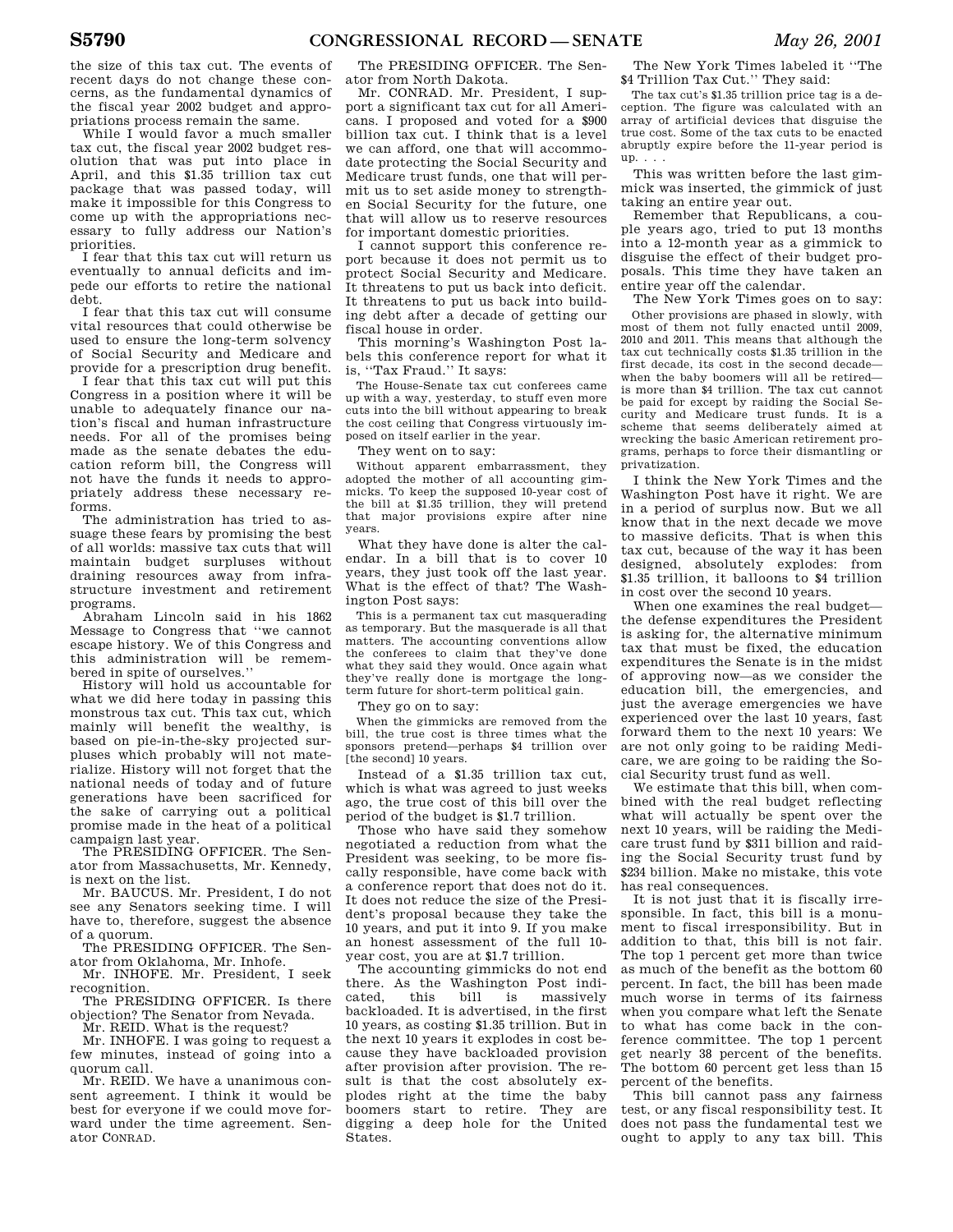final tax bill is clearly unfair. The top 20 percent get 71 percent of the benefits. The bottom 20 percent get 1 percent. Seventy-one percent of the benefits to the top 20 percent; 1 percent to the bottom 20 percent.

We heard our colleagues say that this bill is much more fair than the Bush proposal. Well, it is a little bit more fair but not much more fair. Seventyone percent of the benefits in this bill go to the top 20 percent. In the President's proposal, 72 percent of the benefits went to the top 20 percent.

One of the things I think is most revealing about this proposal is what happens to the various tax brackets. It is fascinating what has come back from the conference committee. Those who are the wealthiest among us get by far the biggest rate reduction—by far. Those who are in the top 1 percent, who on average earn \$1.1 million a year, they get a 4.6 percentage point reduction, which is, in overall percentage, about a 12-percent reduction in their marginal rate. They are getting 4.6 points of reduction in a 39.6-percent bracket. That is about a 12-percent reduction.

The other brackets get 3 percentage points. They roughly average between 8 and 11 percent of rate reduction. So those at the very top get the very most. And the final bracket, the 15-percent bracket, where 70 percent of the American taxpayers are, gets no rate reduction—none, zero. You talk about a bill that is weighted to the very top, the very wealthiest; this bill is a testimony for campaign finance reform.

Have we learned nothing from the past? We tried this same approach in the 1980s, and it skyrocketed the deficits and the debt, and it took us 15 years to end it.

The PRESIDING OFFICER. The Senator's time has expired.

Mr. CONRAD. Mr. President, I ask unanimous consent for 30 additional seconds.

The PRESIDING OFFICER. Without objection, it is so ordered.

Mr. CONRAD. Mr. President, some have said: But we are paying down the debt. Make no mistake, we are paying down the publicly held debt, but the gross debt is going up, because the debt to the trust funds is skyrocketing under this proposal.

Let me just end. This is a chart that shows what is happening to the gross Federal debt. It is \$5.6 trillion today. At the end of this period, it is going to be \$6.7 trillion. The debt is not going down, the debt is going up. This bill ought to be defeated.

The PRESIDING OFFICER. The Senator's time has expired.

The Senator from Connecticut.

Mr. DODD. Mr. President, I commend our colleague from North Dakota for his very thoughtful presentation. He has laid out the arguments against this tax bill rather well.

Mr. President, we all are familiar with the famous expression of George Santayana which says that those who fail to remember the mistakes of history are destined to repeat them. I regret that we are about to do that today with the vote on this tax bill.

There are a handful of us here today who were on this very floor in this Chamber 20 years ago when a similar, although smaller, tax cut was being proposed. No one doubts today the damage that proposal had on our economy over the ensuing years. Its author, in fact, the head of the Office of Management and Budget, has written extensively about the huge mistakes that Congress made in the early 1980s in crafting a tax proposal that was way out of balance, and had no sense of proportionality in terms of the economic needs of the country.

It took us more than a decade to recover from that tax cut. Luckily, we began doing so in the early 1990s and, ultimately, we reached the point we are at today where we are enjoying budget surpluses.

I am sure my colleagues are familiar with the mythological figure Sisyphus, the King of Corinth, who was condemned to roll a heavy stone up a hill only to have it roll down again as it neared the top. This legislation is much like Sisyphus's dilemma. Just as we start to produce surpluses, to reduce that \$220 billion a year in interest payments on our national debt that don't build a new school, that don't make anyone healthier, and don't contribute to the environment, just as that rock gets up to the top of the hill, we are about to let it fall back upon us by adopting a proposal that sends us right back in the wrong direction.

I am for a tax cut, and I believe we have plenty of room for one. But a tax cut of this size that eats up \$1.35 trillion of the surplus in the coming years is the height of irresponsibility, especially since we don't have any real clear idea of how this Nation's economy will look 3, 4, 5, let alone 10 years from now.

I regret deeply we are limited to this short amount of time to debate a proposal of this importance and significance in light of what our country experienced as a result of a similar tax cut. I hate to say this to my colleagues—I said it in 1981; I will repeat it today, 20 years later—we are about to make the same mistake again. The difference is, we will not have the time to correct it as we did with the mistake made 20 years ago. At the very hour that millions of Americans will look to us for Social Security and Medicare, this proposal is going to create a train wreck with those programs.

I urge, in the waning moments of this debate, that those who may be wavering to please think again, not about the Democrats or Republicans, liberals or conservatives. This is an excessive tax cut and one that we cannot afford. I urge our colleagues to reject this proposal. Go back to the drawing board. It is only May. We have plenty of time to do this in a far more thoughtful, prudent, and balanced way.

For those reasons, I urge rejection of this conference report and urge our colleagues, whom I know have worked very hard on the Finance Committee, the Ways and Means Committee, to go back and try again to see if they can't come up with a more balanced approach that treats all taxpayers fairly and leaves room for the needy investments that America must make if it is going to be the great power of the 21st century that it has been in the 20th.

With that, I yield the floor to my colleague from Massachusetts.

The PRESIDING OFFICER. The Senator from Massachusetts.

Mr. KENNEDY. Mr. President, this is the final vote on a tax cut which is far larger than the country can afford. It has been pushed through Congress by the Republican leadership in unprecedented haste without adequate debate. They have sought at every turn to avoid a serious discussion about national priorities. They pretend that we can have it all—that this massive tax cut will not affect our ability to adequately fund our education and health care needs, to reduce the debt, and to financially strengthen Medicare and Social Security for future generations. This view is a fantasy. The reality is that this tax cut will have a direct and substantial effect on our ability to fulfill our responsibilities in each of these areas.

Let's focus on one of these priorities—education. The budget resolution on which this \$1.35 trillion tax bill is based also eliminates \$308 billion of funding for education which had the support of a majority of Senators. We recognized that those funds are essential to providing a quality education for every child. Yet the enormous size of this tax cut is incompatible with real education reform. Sadly, Republican priorities place the needs of the wealthiest taxpayers for new tax breaks above the needs of America's school children. Democrats support a substantial tax cut—one that would cost nearly a trillion dollars over the next 10 years and one that would give working families a fair share of the tax benefits. Under Democratic plans, the vast majority of American families would receive the same, or even more, tax relief than the Republicans provide, but at a fraction of this bill's cost. That is possible because the Republican bill gives such a huge windfall to the rich. Four hundred and fifty billion dollars will go to the wealthiest 1 percent of taxpayers. This tax cut reported from the conference committee is clearly excessive. It is neither fair nor affordable.

The conference report gives even larger tax breaks to the rich than the Senate tax bill did. It reduces the rate of the top income tax bracket by an additional percent, but still fails to provide any reduction in the 15 percent tax rate that nearly three quarters of all taxpayers pay. The extra dollars consumed by reducing the top income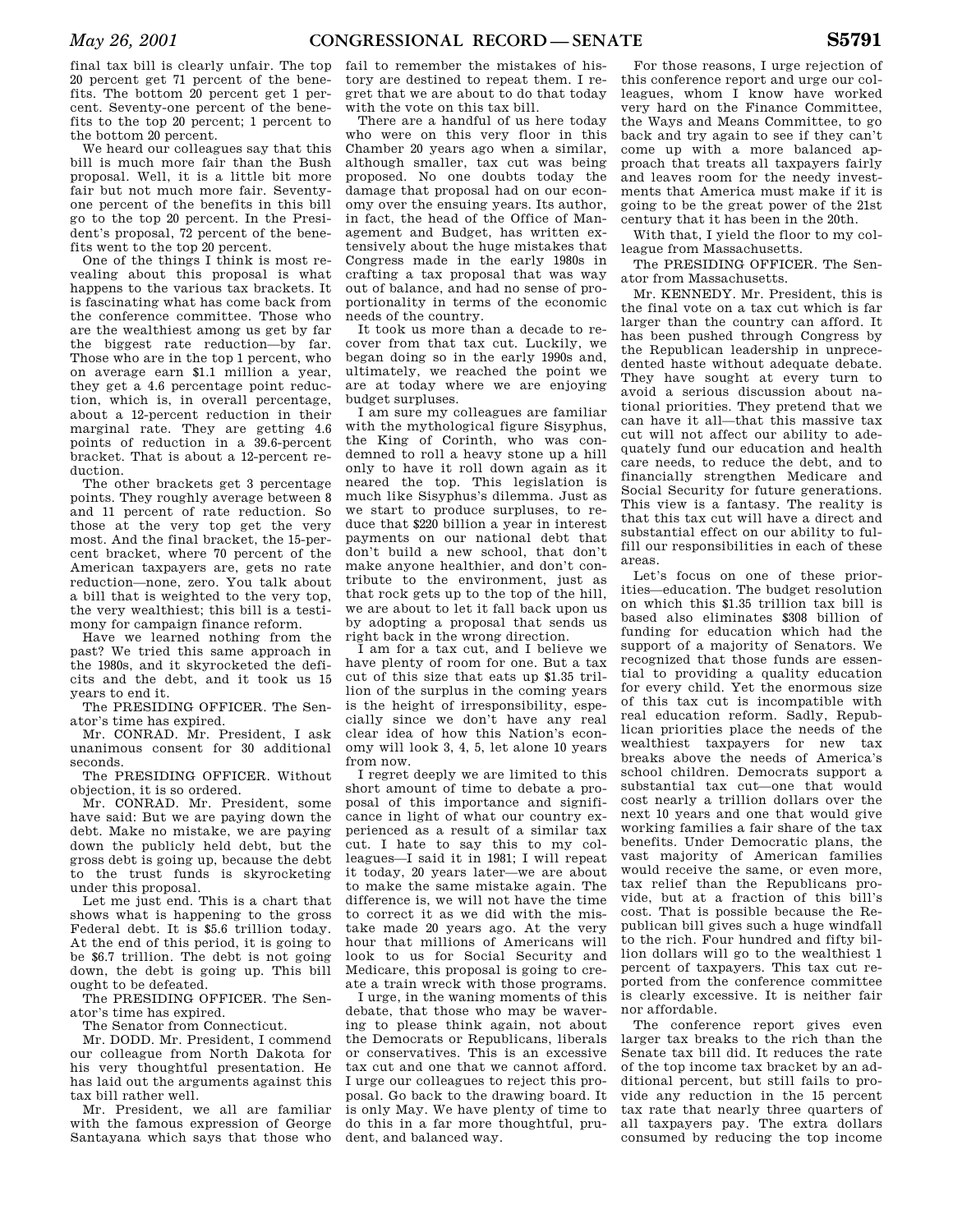tax bracket come from budget gimmicks that make the bill even more fiscally irresponsible in the long run.

Over one of every \$3 of tax breaks in this conference report will go the wealthiest 1 percent of taxpayers. Once the tax breaks are fully implemented, the richest 1 percent will receive an average tax cut of over \$37,000 each year—more than the pay most families take home in an entire year. The \$37,000 a year that this bill provides to the wealthiest 1 percent could pay the salary of a new teacher in most school districts. But now there won't be funds for new teachers. The Republicans decided that wealthy taxpayers need the money more.

Education is far and away the most important concern of Americans, so I offered a number of amendments to protect education from the adverse effects of the most extravagant parts of the tax cut. Again and again Republicans chose tax breaks aimed exclusively at the wealthiest 1 percent of Americans, people with average incomes of \$1.1 million, over full funding of elementary and secondary education for disadvantaged children, over full funding for the Individuals with Disabilities Education Act, over teacher quality improvements for all students, over increased access to safe afterschool activities, over bilingual education, over Pell grants, over HOPE Scholarship Tax Credits, and over Head Start. The President's rhetoric may say ''leave no child behind,'' but this tax bill leaves a whole generation of children behind. It leaves them behind so that the very wealthiest taxpayers can get a half-trillion dollars in new tax breaks. If we do not have adequate resources to provide all our children with a quality education, then we certainly don't have the excess revenue that justifies new tax breaks for millionaires. Nationwide, there are 129 million income tax returns filed each year, but only 900,000 of these report income in the top marginal income tax bracket, which is presently 39.6 percent. These are the wealthiest men and women in America, and tax cuts that exclusively benefit them should not displace the education funding that the Senate has already agreed is necessary.

Only by the use of smoke and mirrors and budget gimmicks has this tax bill been made to comply with the mandate of the budget resolution to report a tax bill costing \$1.35 trillion over eleven years. But the real cost are even higher. The real costs of this bill explode in the out years. Most disturbing of all is the extreme use of back-loading to conceal the enormous cost of these tax cuts when they completely take effect. The rate reduction is not fully implemented until the year 2006. Marriage penalty tax relief does not even begin until the year 2005. The amount of the child credit does not reach the full \$1,000 until the year 2010. The estate tax is not repealed until that year as well, so that almost none of the cost of the repeal shows up until the year 2011.

These tactics are the height of fiscal irresponsibility. The excessive cost of the bill in the first decade is troubling enough. But that cost will more than triple in the following ten years. A \$1.35 trillion tax cut in the first 10 years will mushroom to substantially more than \$4 trillion in the next 10 years—precisely when the nation will confront unprecedented new costs in Medicare and Social Security from the retirement of the baby boom generation. Funds urgently needed to strengthen these basic programs are being consumed by reckless tax cuts. The Republican leadership could easily have accepted the recent Senate vote on the Harkin budget amendment reducing the size of the tax cut by 20 percent and investing the resulting \$250 billion in education over the text 10 years. A responsible proposal like that would enable vital improvements to be made in education throughout America, while still leaving \$1 trillion for tax cuts that both Democrats and Republicans support. Unfortunately, they refused.

Across America, 12 million children live in poverty—but we currently provide the full range of title I Federal educations services to only one in three of these children. Four of every 10 children in poverty are taught by teachers who lack an undergraduate major or minor degree in their primary field. Gym teachers are teaching math. English teachers are teaching physics. Nearly one in five first-through-third graders are attempting to learn in overcrowded classes of 25 or more students. In these cases, some students inevitably lose in the competition for essential teacher time.

In addition, over 7 million latchkey children are left alone to fend for themselves after school each day, without constructive after-school activities to keep them off the streets, out of gangs, and away from drugs and other dangerous behavior. Even though Head Start ranks as the public's favorite government program, inadequate funding continues to deny Head Start to half of all eligible children.

Students with disabilities suffer from the same Federal neglect. The Federal Government has long promised to fund 40 percent of disability education. Yet it still only funds 17 percent. For years, parents and States have called on the Federal Government to live up to its commitment to disabled students. Almost 14 million children attend schools in inadequate facilities—schools that are overcrowded with classes held in hallways and trailers and schools that are crumbling and unsafe. Seven million children attend schools with severe safety code violations.

While money may not guarantee quality education, it is impossible to provide quality education in today's schools without substantial new investments. ''Reform'' without resources will have no real impact on what takes place in America's classrooms.

The massive tax cut contained in this bill will shortchange an entire generation of children. Nowhere are Republicans' misplaced priorities clearer. After all the talk about the importance of education to children's lives and the Nation's future—after all the talk about unmet needs in the Nation's schools—after all the Senate votes to increase investments to meet the most basic education needs, the Republican tax cut crowds out new investments in education. It tells millions of children who attend inadequate schools that they don't count. If the Federal Government lacks the resources to provide both, shouldn't the education of our children take precedence over new tax cuts for the wealthiest taxpayers? Who in this Chamber would openly declare that the wants of 900,000 millionaires are more important than the needs of millions of school children? That, in essence, is what we are voting on today.

The PRESIDING OFFICER. The Senator from Oklahoma.

Mr. GRASSLEY. Mr. President, I thought we were going to let the Senator from Minnesota speak.

Mr. REID. Would the Senator from Massachusetts yield his time to the Senator from Minnesota?

Mr. KENNEDY. I yield my remaining time to the Senator.

The PRESIDING OFFICER. The Senator from Massachusetts has 2 minutes 19 seconds remaining.

Mr. KENNEDY. I yield that to the Senator from Minnesota.

The PRESIDING OFFICER. The Senator yields his 2 minutes 19 seconds to the Senator from Minnesota.

Mr. WELLSTONE. Mr. President, I rise to strongly oppose this conference report. As I have said consistently, I support tax relief, and have voted for more modest alternative tax cut packages. But I believe in tax cuts that reward work, not wealth. That are distributed fairly across the economic spectrum, with a special emphasis on relief for those most in need, who bear an unjust proportion of the tax burden, including payroll taxes, already—working families. The original Senate bill did not meet this test. Sadly, when confronted by the priorities of the most extreme elements of the House Republicans, the conference committee has made a bad bill even worse—more grossly unfair, with more of the benefits tilted toward the very wealthiest Americans.

The worst possible outcome for this decade would be a return to a 1980s mentality of huge tax breaks for the rich, increases in a bloated military budget, and neglect of our social infrastructure, including key insurance programs like Social Security and Medicare. Yet that appears to be where the President and the Congressional majority would have us go. We are making a terrible mistake if we pass this conference report today.

I can't say it more plainly than that. We are making a grave mistake. If the economy goes south, this conference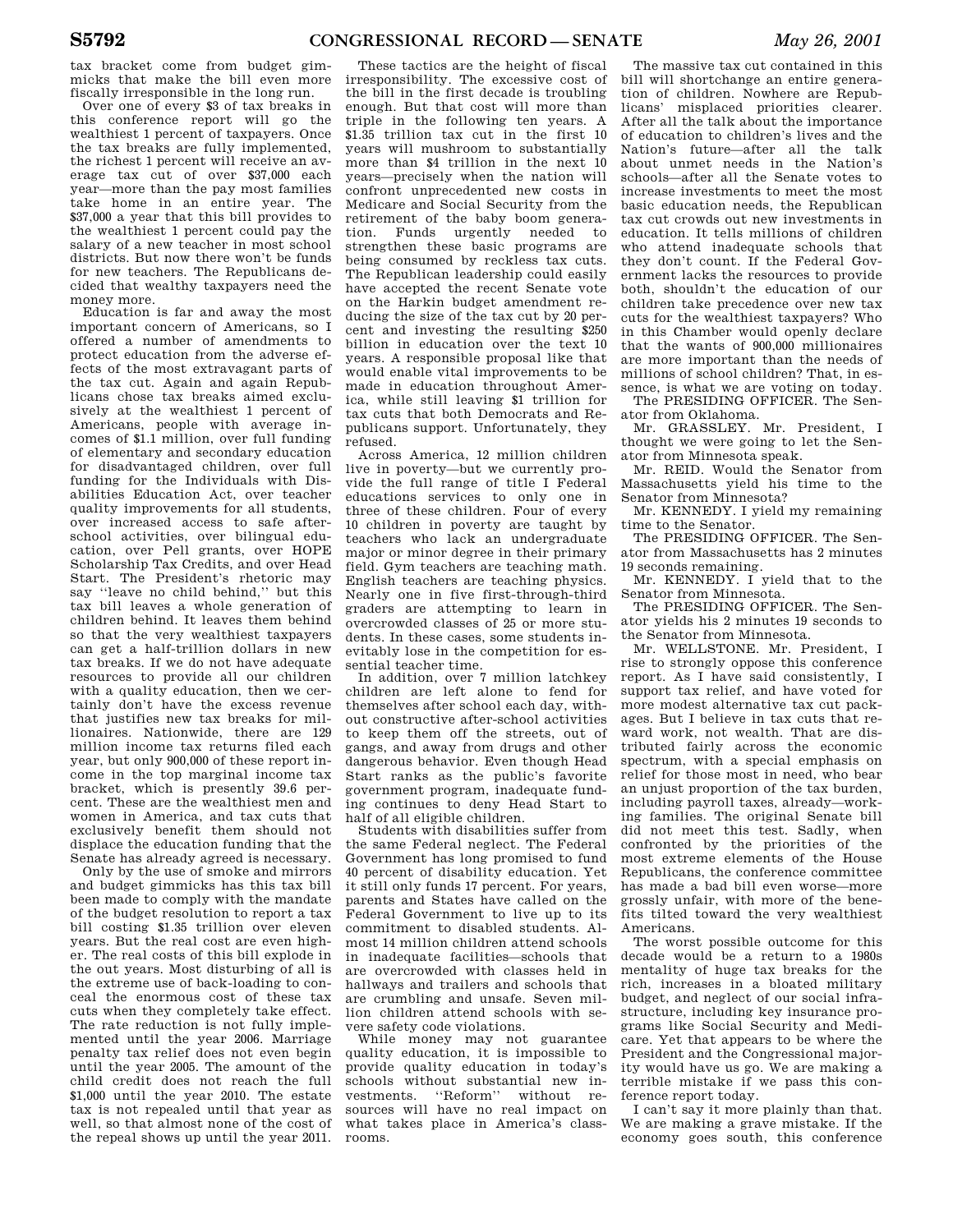report will almost certainly leave us without sufficient funds to make key reforms in Medicare like providing for a new prescription drug benefit, or for reforming Social Security in a way that will secure its future for generations to come. The costs of these tax cuts, so obviously backloaded, will explode just at the time when a huge generation of baby boomers prepare to retire in 10 years. And they will be left holding the bag, along with the generations that come after.

The American people should not have any illusions about what we are about to do. The economy and hard choices made in the past have endowed us with budget surpluses. In a time of growing economic uncertainty, it's not yet clear how large they'll be; private economists, the Congressional Budget Office, and even White House (OMB) estimators have all readily acknowledged the uncertainty of their projections. But it's clear there is some surplus, and Congress has to decide how to spend it.

If we had crafted a fairer, more modest tax bill, the benefits of which would have been distributed according to some principles of fairness, I would have supported it. But this conference report is nothing but a Robin Hood in reverse raid on the federal treasury. When fixes to the Alternate Minimum Tax and interest costs are added in, the tax cut will cost over \$2 trillion over the next ten years. The cost will likely top \$4 trillion over the following ten years (2012–2022). A vote for this bill is a vote to squander the opportunity to address our nation's most pressing problems. We could lift up all children and restore the shining promise of equal opportunity by investing in the education and health care of our kids, over 20 percent of whom still live in poverty in this country. We could move to restore the dignity of older Americans by providing affordable prescription drugs, long-term care, and securing the Social Security system. We could invest in responsible, long-term energy policies which protect our environment while boosting our energy capacities. Instead, we are today almost certainly deciding to ignore these priorities for years to come. We are surrendering on environmental conservation and protection. We are surrendering on investment in clean energy technologies. We are surrendering on tax relief for low and middle income Americans. And we are surrendering on decisions to invest in the health, character, skills and intellect of our kids.

But it isn't just that we are spending nearly the whole surplus for the foreseeable future in one vote. It is what we are spending it on: tax cuts for the rich, the powerful, the connected.

These tax cuts are still overwhelmingly weighted toward the wealthiest Americans: 35 percent of the benefits go to the wealthiest 1 percent of Americans. Altogether, 55 percent of the cuts go the wealthiest 10 percent, while less than 16 percent of the cuts go to

the 60 percent of American families who earn \$44,000 or less.

Put another way, 80 percent of Americans will get 30 percent of the benefits in the bill, while 70 percent of the benefits in the bill will go to the 20 percent of Americans with the highest incomes.

There are provisions of this bill I support. There is modest tax relief in this bill that goes to those who most need it. But not nearly enough. And the price we pay for this meager relief for working families is tax cuts three times larger targeted to the richest Americans. That's not a deal that I would want to explain to the working people in my state.

Consequently, Americans who earn between \$27,000 and \$44,000 will get an average tax cut of merely \$596. But the wealthiest Americans, with an average income of over \$900,000, will see an average cut of \$44,536.

Additionally, 10 million children, 1 in 7 children, live in families that will still get no benefit from the legislation, because the parents or guardians do not earn enough to qualify for the tax cuts in the bill.

In contrast, in 2010, the plan fully repeals the estate tax. This will cost the Federal Government \$30 billion in that year alone and will cost nearly \$1 trillion over the next 10 years. Yet the vast majority of estates, and nearly all small business and farms, will already be exempted from the estate tax when the repeal goes into effect because of the other estate tax reforms in the bill. By 2010, under the bill, a couple would be able to shield \$7 million from estate taxes. Full repeal on top of those high exemptions will only benefit the richest of the rich.

In Minnesota, in 1999 only 636 estates paid any estate tax. Only 636 estates out of the nearly 5 million people who lived in my State. Only 36 of those estates were valued at over \$5 million!

Now let me give credit where credit is due. At the strong insistence of some of us on the Democratic side, the child credit expansion that is included in the bill is a significant improvement over the President's proposal. It would be refundable to families earning more than \$10,000 per year, phasing in at 15 percent of earnings above that amount. So, for example, a family earning \$11,000 a year would get \$150 and a family earning \$16,000 would get \$900 as a refund from the IRS. If this provision becomes law, half a million children will be lifted out of poverty. This proposal offers some modest relief for certain low and moderate income families with kids, and the Committee should be applauded for at least including a partially refundable child credit in this bill.

However, the partial refundability provision in this bill would still leave 10 million very poor children behind. That includes every child of a parent who works full-time at the minimum wage. Children left behind with the partial-refundability proposal include: 2 million children with a disabled par-

ent; more than 300,000 children who live with a grandparent or other family members who are not working because they are retired; more than 6 million children whose parents work during all or part of the year; and 4 million children whose parents together worked at least 26 weeks—or half the year.

Like the Reagan tax cuts of the early 1980s, this bill is too big, and fiscally irresponsible. It is grossly unfair. Its benefits go mostly to the wealthiest Americans. It will crowd out critical investments in education, health care, protecting the environment, energy conservation and renewables, and other key priorities for years to come. It will severely limit our ability to protect Social Security and Medicare, just as the baby boomer generation is preparing to retire.

In conclusion, Mr. President, as we get ready to vote, I thank my colleagues for all their cooperation on this vote and say, with a twinkle in my eye, to my good friends on the other side, that in some ways this tax cut has finally made me a fiscal conservative because, as I look at what is going to happen in the out years, I see a huge erosion of the revenue base.

I am so worried that at the very time people reach the age where they qualify for Social Security and Medicare, we are not going to have the resources. This is a mistake. It is a profound mistake, though I understand the good intentions and goodwill of, for example, the Senator from Iowa, Mr. GRASSLEY.

On another point: Whatever happened to the President's goal of leave no child behind? Whatever happened? The Senator from Massachusetts is absolutely right.

The huge victory here—if you want to call it that—for those who believe there is no positive role for Government to make in the lives of people is that there will not be the revenue. So for those children who come from disadvantaged backgrounds, we are not going to have the funding for title I. We won't be able to make the commitment to make sure the children are kindergarten-ready or that higher education will be affordable. We won't be able to renew our national vow of equal opportunity for every child.

I believe these tax cuts are directly antithetical to what our country is about, which is equal opportunity for every child. That is why I will vote no.

The PRESIDING OFFICER. The Senator from Iowa, Mr. GRASSLEY, is recognized.

Mr. GRASSLEY. Mr. President, do I have 5 minutes?

The PRESIDING OFFICER. The Senator is correct.

Mr. GRASSLEY. Mr. President, I yield the first 2 of my 5 minutes to the Senator from Texas, Mr. GRAMM.

The PRESIDING OFFICER. The Senator from Texas, Mr. GRAMM, is recognized.

Mr. GRAMM. Mr. President, I had the great good fortune of being here 20 years ago and being involved in the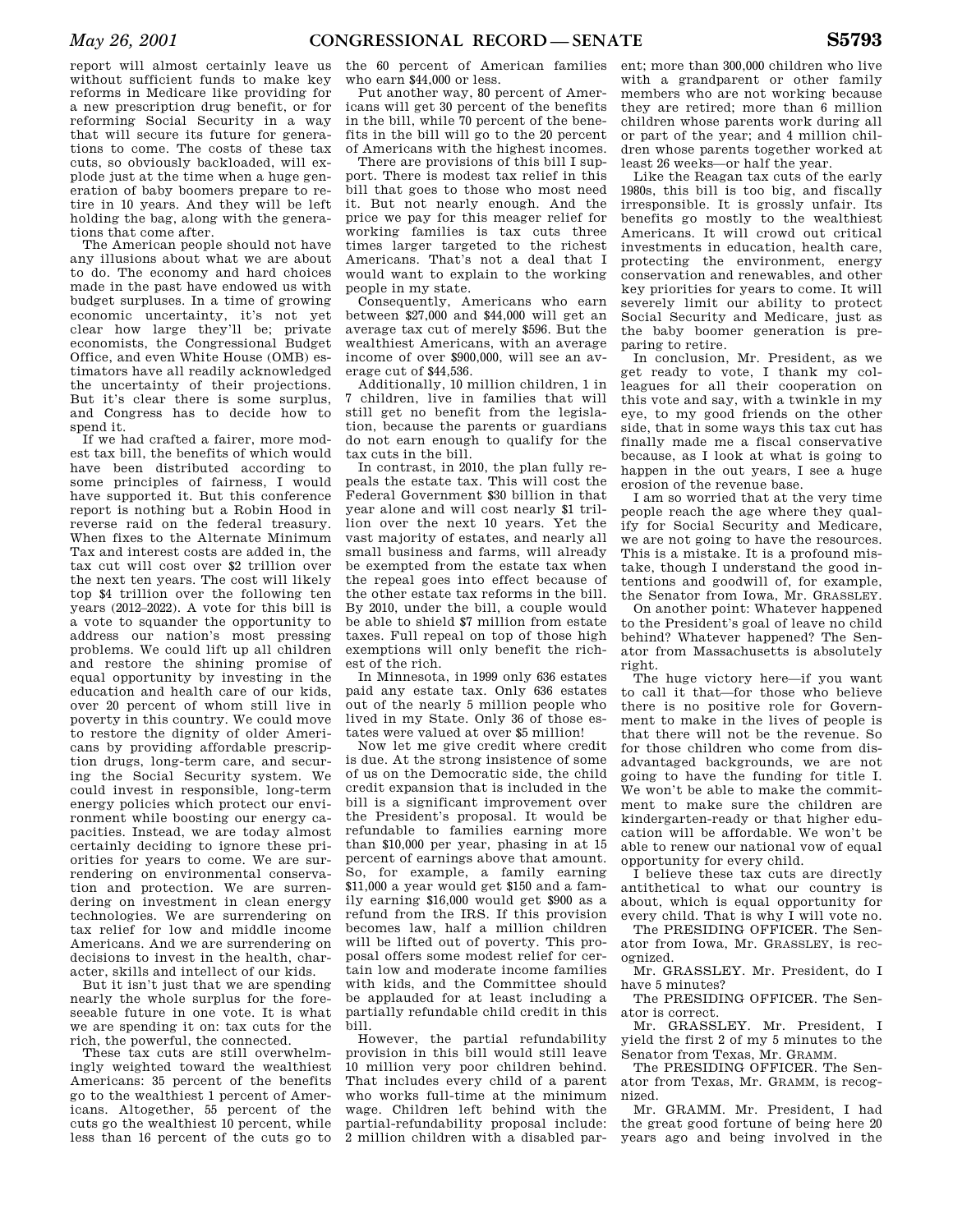Reagan tax cuts—tax cuts that let working people keep more of what they earned and ignited the golden economic age in which we live.

One of the advantages of living a long time and serving in public office a long time is that you get an opportunity for a day such as this when, 20 years later, we are cutting taxes again. This is a great day for the people who do the work and pay the taxes and pull the wagon in America and who often get forgotten by their Government.

It is obvious in listening to our colleagues that it is a sad day for those who desperately wanted to spend this money here in Washington, DC, but I hope my colleagues find some solace in the fact that working men and women sitting around their kitchen tables trying to make ends meet will use this money far more effectively to promote their interests and America's interests than we would use it spending it here in Washington, DC.

I thank our distinguished chairman, Senator GRASSLEY, for his leadership in making this day possible. I reserve the remainder of the time for Senator GRASSLEY.

Mr. GRASSLEY. Mr. President, we have now come to the end of our many days of deliberation over the tax cut bill. This will probably be my final bill during my brief tenure as chairman of the Finance Committee, and so, I want to make a few closing remarks about the bill before us this morning.

This bill represents an enormous bipartisan effort. This bill has had bipartisan participation from its very creation, all the way through to its completion in conference with the House. The bill before us today was drafted in concert with Senators BAUCUS, BREAUX, and many others on the Finance Committee from both sides of the aisle—all of whom I consulted with personally. I thank you all for your insights and guidance in designing this bill.

I would also like to thank Chairman BILL THOMAS of the House Ways and Means Committee. His responsiveness to the difficulties we face here in the Senate was refreshing and very constructive. But most of all, we should thank President Bush. It was his leadership and vision that led us to this historic moment—as we prepare to enact the largest individual income tax cut in 20 years.

We took as a starting point President Bush's efforts to provide income tax relief to all Americans. This legislation includes the four main elements of President Bush's goals for providing tax relief to working families: the bill before us today provides an across the board tax cut and creates the new low 10 percent rate requested by the President; the bill reforms and repeals the death tax, which the President wanted; the bill provides marriage penalty relief, which the President and Congress have sought for a very long time; the bill also includes a \$1,000 refundable child credit, which was specifically re-

quested by the President. Sixteen million more children will be helped by our bill. In addition, the bill contains an extensive education incentives package, pension and IRA enhancements, and AMT relief.

This tax bill is a victory for Republicans. It is a victory for Democrats. It's a victory for the President, but most importantly, it is a victory for the taxpayers of the United States.

Now for some of the details. First, the conference bill reduces marginal rates across-the-board and applies the President's 10 percent rate retroactively to January 1st of this year. The Treasury Department will issue rebate checks to American taxpayers to remit any excess taxes that have been withheld on their 10 percent earnings earlier this year. The 28 percent, 31 percent and 36 percent rates will be reduced by 3 points over the next several years.

The first one point rate reduction will take effect on July 1—just a month from now.

The rebate checks and immediate rate reductions will provide a stimulus that our sluggish economy very much needs. In addition, the 39.6 percent top marginal rate will drop to 35 percent. While we don't go as far as the President in reducing the top rates—and I would add we didn't go as far as I would like—we also address the hidden marginal rate increases caused by current law that denies deductions for personal exemptions and itemized deductions.

Those laws will be repealed, thus eliminating these hidden marginal rate increases and removing another complexity from the Code. We provide marriage penalty relief for married families—for families where both spouses work and where only one spouse works.

The President's desire to expand the child credit to \$1000 is met in this bill. And in response to the concerns of Senators SNOWE, LINCOLN, BREAUX, JEF-FORDS, and KERRY the child credit was expanded to help millions of children whose working parents do not pay income tax.

And lastly, we heard America's voices and have reformed and repealed the death tax. Starting January 1 of next year, the unified credit is increased to \$1 million and the top rate is cut to 50 percent. The burden of the death tax is reduced and will be eliminated—as called for by President Bush. This effort is due to the work of many Senators but I would particularly note the efforts of Senator KYL and Senator LINCOLN.

In addition, the bill contains many provisions targeted for education. Elements include expansion of prepaid tuition programs to help families pay for college—long advocated by Senators COLLINS, MCCONNELL, and SESSIONS. In addition, we provide college tuition deduction thanks to Senators TORRICELLI, SNOWE, and JEFFORDS, as well as an expansion of the education savings accounts—in honor of Senator

Coverdell—thanks to the work of Senator TORRICELLI and the Majority Leader. In addition to President Bush's proposals for tax relief for working families, we also included the Grassley-Baucus pension reform legislation which probably would not have made it in the bill without the longtime support of Senators HATCH and JEFFORDS.

In addition to maintaining the basic framework of the bipartisan agreement, we were able to retain some of the important amendments added to the RELIEF Act on the Senate floor. The key amendments we kept were keeping with the major focus of the bill—providing benefits for working families. First among these is that the adoption credit is extended and expanded effective 2003. I have been a long advocate on this matter, but I want to recognize the critical work of Senators LANDRIEU and CRAIG in this matter. Further, we were able to retain the goal of giving employers greater tax incentives to provide child care to their employees—long advocated by Senator KOHL.

In addition, we kept the policy advocated by Senator JEFFORDS of expanding the dependent care tax credit which assists families facing the difficulties of providing care for children and spouses with special needs. We include Senator BINGAMAN's amendment offered in committee that allows the IRS to provide greater relief to families who are in a disaster area.

Finally, we retained the Senate amendment championed by Senator FITZGERALD that excludes from income payments made to survivors of the Holocaust. America is a society of opportunity. Over 60 percent of all families will at one time or another be in the top fifth of income in this country.

This bill will provide the American taxpayer with the greatest amount of tax relief in a generation. And they deserve it. It is wrong that in a time of surpluses we are still imposing a record tax burden on workers. With passage of this bill, struggling families will have more money to make ends meet; parents and students will be able to more easily afford the costs of a college education.

A successful business woman will be able to expand and hire more people; a father finally getting a good paycheck after years of work will be able to better provide for his aging mother; and, a farmer can pass on the family farm without his children having to sell half the land to pay estate taxes. The examples are endless of the great benefits that we realize when we give tax relief to working families. I would remind my colleagues again that the hallmark of this bill is that relief for low-income families comes first.

The marginal rate drop to 10 percent is immediate, and the effects of that reduction will be placed in taxpayer's hands this year. The child credit expansion to low-income families is immediate. Over 16 million more children will be helped by the provisions of this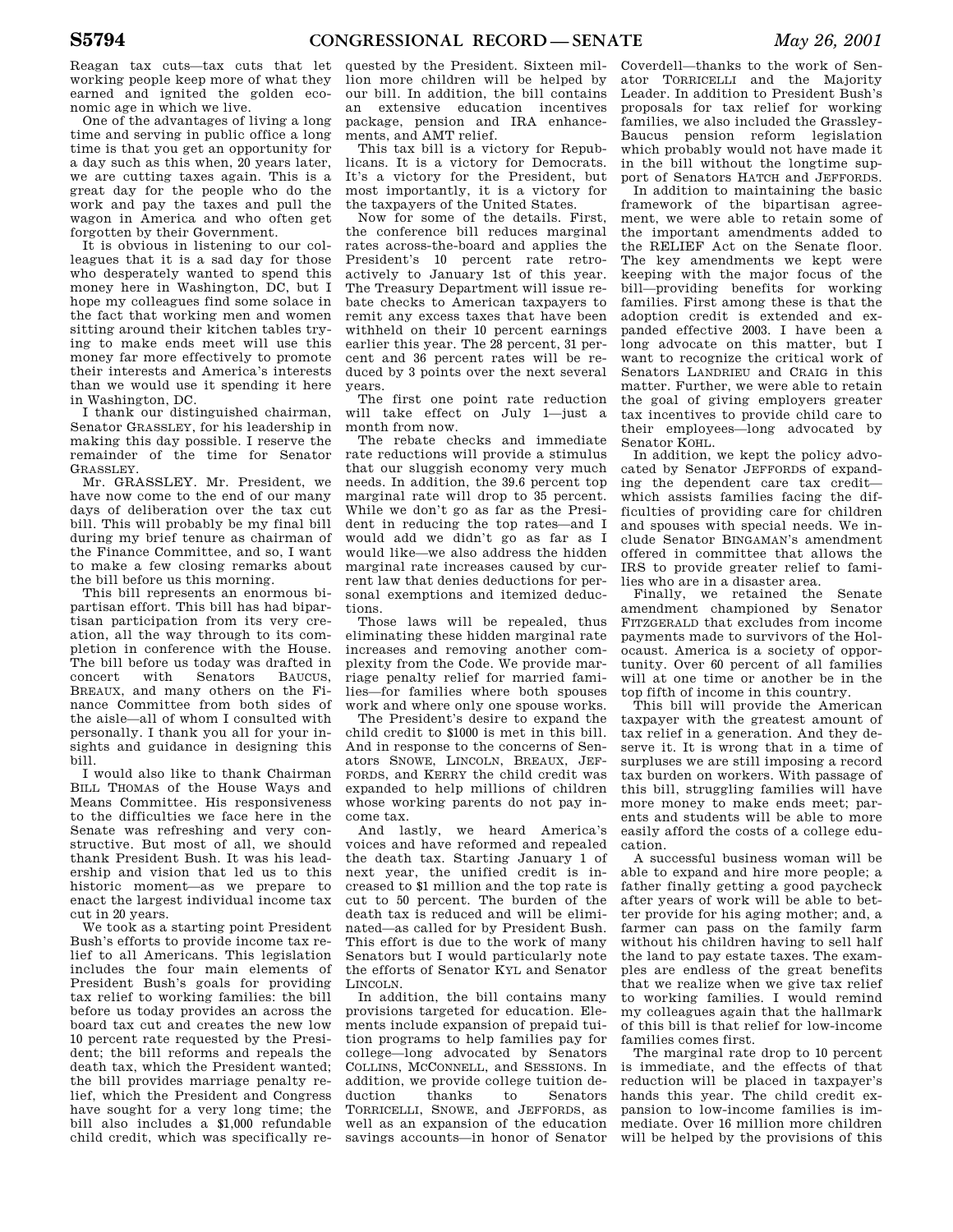bill. In addition, the numbers show that once again, our bipartisan bill makes our tax system even more progressive. That is, at the end of the day upper income families would be paying a greater share of taxes than lower income taxpayers.

I also have a message for those who claim this bill benefits the rich at the expense of the poor, and that it will jeopardize Medicare and Social Security. Those things just aren't true. This is a bipartisan bill. We'll spend at least \$3.5 trillion on Medicare in the next 10 years. That's more than 2.5 times the size of the tax cut. We wouldn't put forward bipartisan legislation that jeopardizes Medicare and Social Security. So I hope Americans will rest easy that this tax bill doesn't shortchange one group of Americans at the expense of others.

My message to taxpayers is this: Substantial tax relief is on the way. The Government will ease its grip on your wallet. You deserve this. Now, the last time the Senate considered this bill, it turned the bill over and over and around and around. Some Members tried to huff and puff and blow this bill down. That didn't work. Like a house made of bricks, our bipartisan bill is standing strong. But apiece of legislation is only as good as the last vote it survives. Today, we are faced with a crucial vote. Let me say it again: This is a bipartisan bill.

I have described this legislation to remind Senators of the balanced approach that took place in crafting this bill; to highlight the fact that it reflects the views and priorities of a wide range of members on both sides of the aisle. I can assure my colleagues on the other side of the aisle that if Senator BAUCUS had not been present at the creation of this bill—it would have been a very different piece of legislation.

It is because of his efforts that there are many elements in this bill that members on the other side of the aisle can enthusiastically support. I am tired of reading in the press the constant carping of Senator BAUCUS' efforts to draft a bipartisan bill. It seems that while many are happy to talk about bipartisanship that can't stand to see bipartisanship practiced. We saw that happen the last time we brought this bill to the floor of the Senate.

I urge my colleagues to stop the petty partisanship and put the American taxpayers first. Now it is time for the Senate to send this much needed tax relief to the President for signature. America is waiting, and America is watching. Let's send them this historic tax relief package today.

Mr. President, I have 3 minutes, and I yield 1 minute to Senator HATCH.

Mr. HATCH. Mr. President, I am grateful that I was a conferee in this monumental historic event. I personally congratulate Chairman GRASSLEY and the ranking member, Senator BAU-CUS. Both worked very well together. Of course, Chairman THOMAS and House

Leader ARMEY and Speaker HASTERT did a terrific job, as did JOHN BREAUX, who has worked so magnificently through the years.

Six months ago nobody thought the President would win on a \$1.35 trillion tax cut. It is amazing. He hung in there. He stood for what he believed, and I believe the American people are going to be the beneficiaries.

I want to highlight one thing. There are 16 million additional children who directly benefit from the refundable child credit contained in this comprise. This is one of the best bills for children and families I have seen in years and I just wanted to make that clear to everybody. The rate reductions and every other provision will benefit America.

This conference report is not perfect, just as no political compromise is perfect. I, like many of our colleagues, would have greatly preferred a larger tax cut of at least \$1.6 trillion. Ideally, the top marginal rate should have come down to no more than 33 percent, with corresponding reductions in all the other brackets. The alternative minimum tax still will afflict millions of Americans. And, I greatly regret that the permanent extension of the research and experimentation credit was not accommodated in the final product.

On the other hand, Mr. President, this conference report includes the necessary elements that will make it stand out as landmark legislation. It does so much for the people of Utah and for the people of America. It begins to reverse the flawed philosophy that says the government knows best how to spend the taxpayers' hard-earned money. It cuts taxes for every American who pays them. It will stimulate the economy and provide incentives to keep it strong in the future. It acknowledges the importance of families, as well as the need for providing a good education for our people. It also includes strong incentives for all Americans to increase their savings and prepare for their own retirements. It recognizes the gross unfairness of the confiscatory death tax and begins immediate relief with repeal within a decade. It makes great strides against the unfairness of the marriage tax penalty in a way that does not punish those families where one spouse chooses to stay at home. On the whole, it is a very good bill.

Although this tax cut bill is the capstone of our budget agreement, I also look at it as just the beginning. The beginning of what I hope will be more bipartisan work this Congress to make the tax code even more fair and certainly more simple. And, what I hope will be continuing cooperation between the President and the Congress.

I again want to extent my congratulations and gratitude to the chairman of the Finance Committee, Senator GRASSLEY, for his extraordinary dedication to bipartisanship and his tireless dedication to accomplishing the triumph that is represented in the conference report that lies before the Sen-

ate today. Without his perseverance and persistence in sticking to the goal at hand despite many obstacles, this victory for the American taxpayer would not have been possible.

Likewise, I thank Senator BAUCUS for the major role he played in getting us to this point today, and for his courage in the face of opposition of many in his own party. He, along with Senator BREAUX, have shown all of us what it means to rise above partisanship and pure politics for the sake of what is good for the nation. They, together with the others in the soon-to-be majority party who supported this bipartisan tax cut, have my respect, my gratitude, and my promise that I will continue to reach across the aisle to work with them to further improve our tax system in the future.

My fellow conferees deserve a lot of credit for accomplishing this difficult task. Congressman THOMAS, the new chairman of the Ways and Means Committee, demonstrated toughness, dedication, knowledge, and compassion in representing the House position. I also want to commend Speaker HASTERT and Leader ARMEY for their tireless support and contributions. On the Senate side, Senators MURKOWSKI, NICK-LES, and GRAMM put in many long, difficult, and late hours in helping us find our way through the differences in the House and Senate bills to reach the compromise.

Mr. President, most of all, I want to extend my congratulations to President George W. Bush. The tax cut the Senate just passed is a testament to his vision and his willingness to carry out with single-mindedness a campaign promise that many, frankly, took lightly and considered highly unlikely if not impossible. This is what real leadership is all about, and I commend him for it.

This is a great day in the United States Congress. I am proud that I was able to be part of it.

I thank my colleagues.

The PRESIDING OFFICER. The Senator from Iowa.

Mr. GRASSLEY. Mr. President, there will be a lot of speeches about the substance of the legislation and, obviously, I think it is a good piece of legislation or I would not have negotiated the final product. I think it is good for the economy. It is surely good for working men and women of America to have tax relief. It is surely good for fiscal discipline within our Government as we make sure that the Government must squeeze every dollar of value out of every penny that we spend.

I think leaving this money in the pockets of the taxpayers rather than sending it to Washington will help us with our fiscal discipline. Most importantly, I think the process by which this product is before us is much more significant than the product because the control of the Senate hangs in the balance—even over the next several years, it seems to me, regardless of the exact numbers.